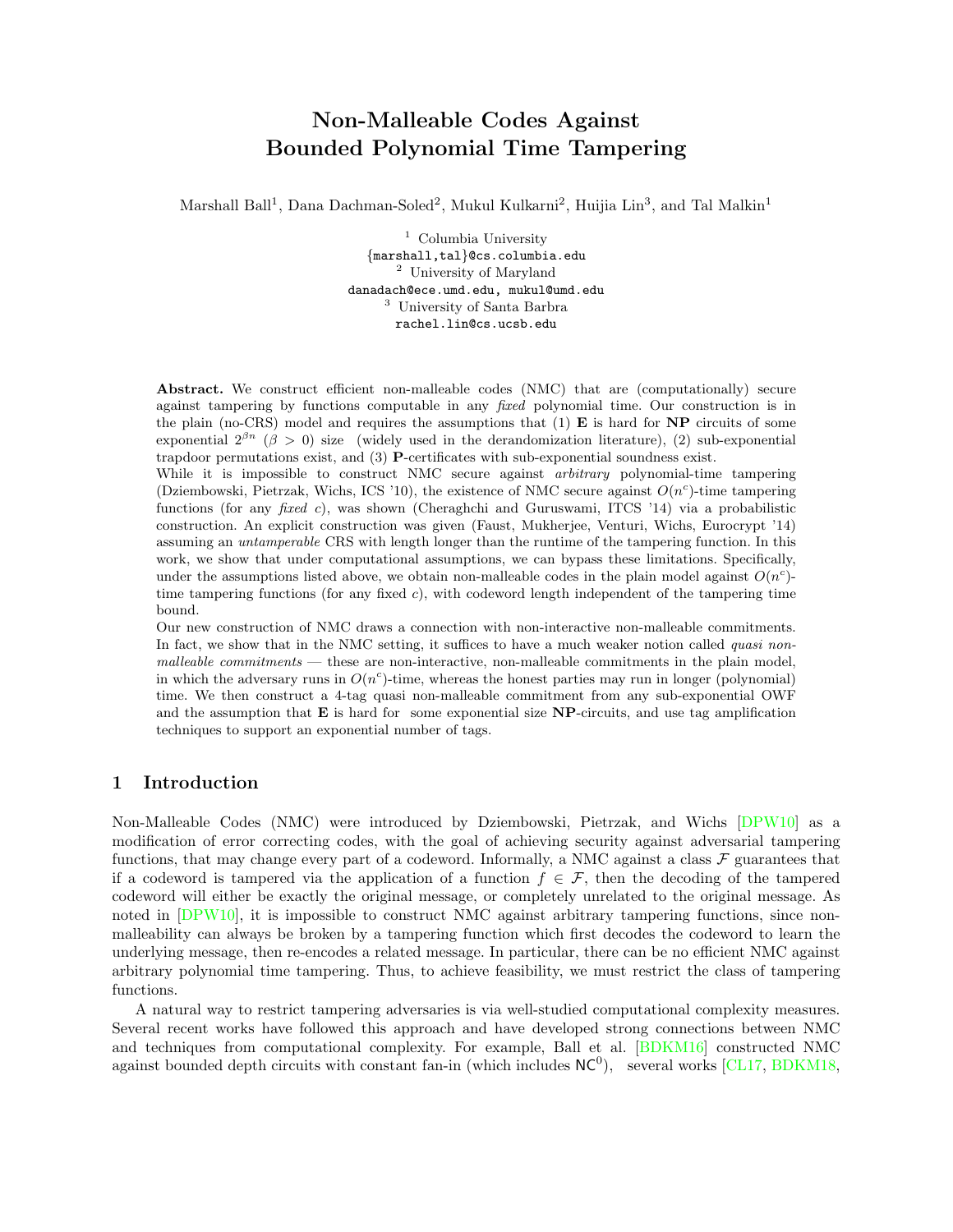$BDSG<sup>+</sup>18$  $BDSG<sup>+</sup>18$  constructed NMC against  $AC<sup>0</sup>$  relying on different complexity theoretic techniques, and some works considered (restricted variants of) NMC against space-bounded tampering [\[FHMV17,](#page-27-3) [BDKM18\]](#page-26-1). Specifically, the work of Faust et al. [\[FHMV17\]](#page-27-3) considers space-bounded tampering adversaries in the random oracle model and achieves the security notion of *leaky* continuous non-malleability. The work of Ball et al. [\[BDKM18\]](#page-26-1) is information-theoretic, considers streaming, space-bounded tampering adversaries and achieves standard non-malleability. The current work continues this line of research.

In this paper, we focus on the task of constructing NMC against *bounded* polynomial time tampering, namely tampering functions that are computable in an arbitary *fixed* polynomial time. This is a very natural class to consider given the impossibility result for (unbounded) polynomial time, and indeed, some of the first works in this line of research have already considered this class. We discuss these next, along with the motivation and goals for our current work.

Cheraghchi and Guruswami [\[CG14\]](#page-27-4) gave probabilistic constructions of efficient codes for circuits of size  $O(n^c)$  (where an efficient randomized procedure outputs a "good" code with high probability). Faust et.al [\[FMVW14\]](#page-27-5) gave an improved (in terms of the dependence on the error bound) construction against the same class, which is explicit, but relies on a model including an untamparable CRS (common reference string). The presence of CRS is undesirable, as not only must the CRS be generated by a trusted party, the CRS is also a non-tamperable component of the scheme. Moreover, both of these works can be viewed as using limited (t-wise) independence to partially derandomize probabilistic constructions. This approach inherently leads to a CRS whose length is at least as long as the bound on the size of the tampering circuits — meaning the tampering circuits cannot even read the entire CRS. We additionally note that if we allowed other size parameters, in particular the codeword size, to be as large as the runtime of the tampering function, then achieving non-malleability would become trivial. This motivates the following questions:

Can we construct efficient NMC against bounded polynomial time adversaries, in the plain model (*i.e.* without  $CRS$ )? Ideally, with codeword length that is independent of the runtime of the adversarial tampering function?

As we elaborate next, we achieve this by moving to computational security and restricting our attention to uniform adversaries (while [\[CG14,](#page-27-4) [FMVW14\]](#page-27-5) gave statistical guarantees against non-uniform adversaries). In addition, as explained shortly below, we allow uniform bounded polynomial time tampering adversaries to have an inverse polynomial *advantage* (as in  $[CG14]$ ) as opposed to having only negligible *advantage* (as in [\[FMVW14\]](#page-27-5)). We emphasize that to the best of our knowledge, there is no transformation that either (a) eliminates the CRS in the NMC of [\[FMVW14\]](#page-27-5) to achieve security against uniform (or non-uniform) adversaries or (b) fully derandomizes the monte carlo construction of  $[CG14]$ , even under derandomization assumptions. Our techniques highlight interesting new connections to complexity theory.

#### 1.1 Our Results

Our construction requires a complexity theoretic assumption that some language in the complexity class **E** (the class of languages that can be decided by Turing machines running in time  $2^{O(n)}$ ) is hard for **NP** circuits of some exponential  $2^{\beta n}$  (for  $\beta > 0$ ) size. As surveyed later, such assumptions are widely used in the derandomization literature, often referred to as derandomization assumptions, and have connection with cryptography. Our construction also relies on the following cryptographic assumptions: the existence of subexponential trapdoor permutations and P-certificates (P-cert) with sub-exponential soundness. P-certs (introduced by [\[CLP13\]](#page-27-6)) are "succinct" non-interactive arguments for languages  $\mathcal{L} \in \mathsf{P}$ , with proof length which is a fixed polynomial, independent of the time it takes to decide  $\mathcal L$  (see Section [2.4](#page-11-0) for a formal definition). We provide more background on these assumptions in Section [1.2](#page-3-0) below.

#### <span id="page-1-0"></span>Theorem 1 (Informal). Assuming

- **E** is hard for **NP** circuits with some exponential size (namely  $2^{\beta n}$  for some constant  $\beta > 0$ )
- Existence of sub-exponential trapdoor permutation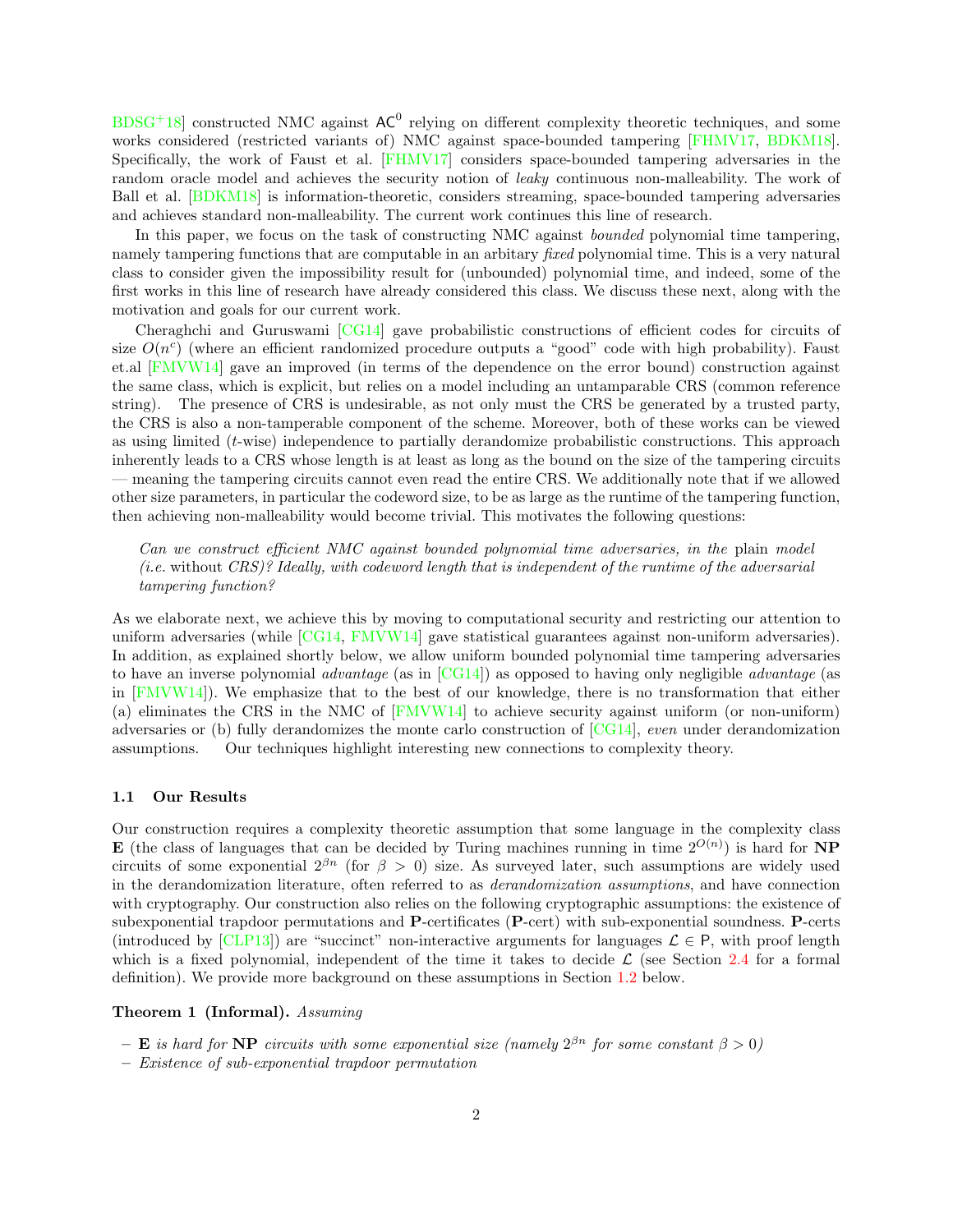$-$  Existence of **P**-cert with sub-exponential soundness

for every constant  $c_A$ , there is an efficient construction of NMC in the plain (no-CRS) model against uniform, bounded polynomial  $n^{c_A}$ -time tampering adversaries, with inverse polynomial indistinguishability (for any polynomial time non-uniform distinguisher). Furthermore, the codeword size is a fixed polynomial independent of  $n^{c_A}$ .

A few remarks are in order. First, to formalize that a tampered codeword, if not copied from the orginal codeword, must decode to an independent value, the definition of non-malleability requires that the decoded values,  $u_1$  and  $u_2$ , obtained from tampering codewords of different values,  $v_1$  and  $v_2$  respectively, must be indistinguishable  $(u_b)$  is replaced by same in the case of copying). Our NMC achieves inverse polynomial distinguishing advantage against polynomial-time non-uniform distinguishers .

Second, as mentioned before, it is important that the length of the codeword is smaller than the timebound  $n^{c_A}$  of the tampering functions; otherwise, achieving non-malleability becomes trivial. Here, we achieve the ideal case, where the *length* of the codeword is bounded by a fixed polynomial, independent of  $n^{c_A}$ . As the adversarial time bound grows, the only parameter that grows is the run time of encode/decode. Moreover, this dependence is necessary as discussed earlier, since non-malleability is trivially impossible when the class of tampering functions includes the encode/decode functions.

Finally, we note that the assumption of the existence of sub-exponential trapdoor permutation in Theorem [1,](#page-1-0) can be replaced with the assumption of the existence of ZAPs (public coin, two message witness indistinguishable protocols) [\[DN00\]](#page-27-7) with witness indistinguishability against sub-exponential adversaries and the existence of sub-exponential one-way functions (OWF). Note that ZAPs can be constructed from bilinear maps [\[GOS06\]](#page-27-8), which are not known to imply trapdoor permutations.

Connection between NMC and Non-Malleable Commitments. Our construction of NMC draws a connection with another important notion of non-malleability – non-malleable commitments [\[DDN03,](#page-27-9) [LPV08\]](#page-28-0). The only difference between NMC and non-interactive non-malleable commitments is that the former can be decoded efficiently, whereas decommitment of the latter cannot be done efficiently. A few prior works leverage this connection, showing that NMC can be used to obtain improved non-malleable commitments [\[GPR16,](#page-28-1)  $CGM<sup>+</sup>16$  $CGM<sup>+</sup>16$ , and using techniques from the non-malleable commitment literature to obtain NMC [\[CGL16,](#page-27-11) [OPVV18\]](#page-28-2). However, the latter direction—tapping into the wealth of techniques from the non-malleable commitment literature to construct NMC—has been largely unexplored, perhaps due to the fact that NMCs are typically unconditionally secure.

In our NMC construction, we begin with the framework of Ball et al. [\[BDKM18\]](#page-26-1), which provides a generic way to construct NMC against tampering classes  $\mathcal F$  for which sufficiently strong average-case hardness results are known, but requires a CRS. We show how to remove the CRS for particular tampering classes, including the class of bounded, poly-time adversaries. One modification is replacing the public key encryption scheme in the framework of [\[BDKM18\]](#page-26-1) (whose pubic keys are contained in the CRS) with a non-interactive, nonmalleable commitment scheme NMCom in the plain model.

At a very high (and overly simplified) level, our NMC, like [\[BDKM18\]](#page-26-1), follows the Naor-Yung [\[NY90\]](#page-28-3) paradigm that achieves CCA security of encryption, by composing two instances  $\mathsf{Encrypt}(\mathsf{PK}, v)$ ,  $\mathsf{Encrypt}(\mathsf{PK}', v)$ of a public key encryption scheme, followed by a NIZK proof of the equality of encrypted values. In the context of NMC, we replace one instance of encryption with an encoding  $E(v)$  that is decodable in some polynomial t time, but has certain complexity theoretic hardness (specified shortly) against the class of circuits of smaller  $t' < t$  size. We further replace the other instance of encryption with a non-malleable commitment c to v. Following [\[NY90,](#page-28-3) [BDKM18\]](#page-26-1), we provide a reduction that can turn any successful tampering adversary A against NMC, into an adversary B able to "maul" an encoding  $E(v)$  of v into a non-malleable commitment  $\tilde{c}$ to a related value  $\tilde{v}$ . The challenge lies in ensuring that the reduction is "simple", namely, can be implemented by a circuit of size  $t'$ . Then the complexity theoretic hardness that we rely on is that it is impossible for such a circuit to compress an encoding  $E(v)$  into a much *shorter* string  $\tilde{c}$  correlated to v (despite that the correlation may take exponential time to verify). Such an encoding, E, can be based on the incompressible functions of Applebaum et al. [\[AASY16\]](#page-26-2), which can be constructed based on assumptions that are widely used in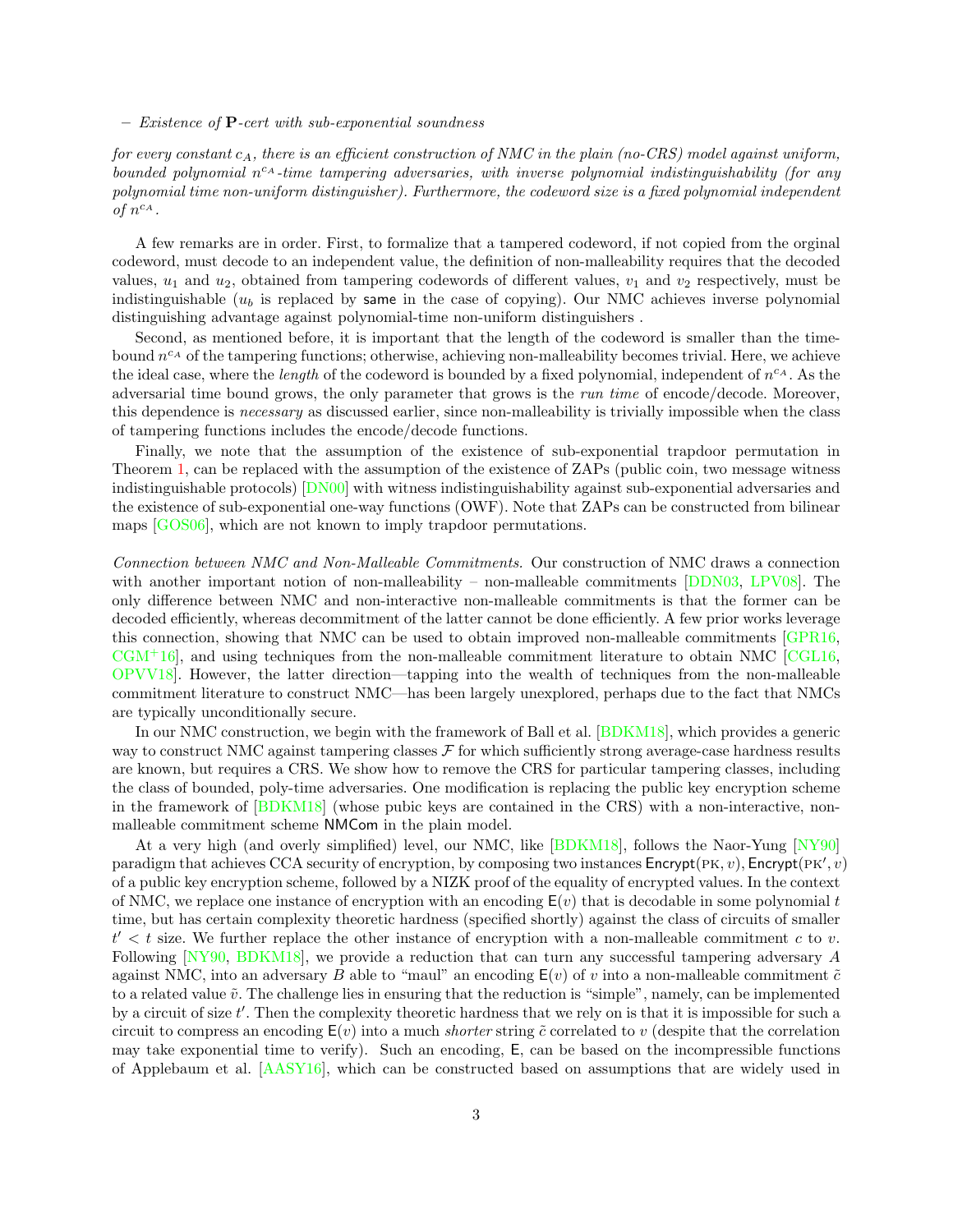the derandomization literature. (For more details on the NMC construction see the technical overview in Section [1.3\)](#page-5-0).

Connection between Complexity Theory and Non-Malleable Commitments. Another contribution of this work, is to develop new connections between complexity theory and non-malleable cryptography. Specifically, we show that derandomization assumptions can be employed to build a new primitive we call Quasi Non-Malleable Commitments, which is weaker than standard non-malleable commitments, but nevertheless suffices for constructing NMC. This allows us to avoid adding the assumptions needed for standard noninteractive NMCom such as time-lock puzzles or hardness amplifiable injective one-way functions [\[LPS17,](#page-28-4) [BL18\]](#page-27-12).

Recall that in the setting of non-malleable codes, encode/decode can be in a larger complexity class than the adversary, and so standard non-interactive NMCom is an overkill. This motivates our definition of Quasi Non-Malleable Commitments in which the adversary runs in  $O(n^{c_{com}})$ -time, whereas the honest parties may run in longer (polynomial) time. To construct Quasi-NMCom from assumptions that are widely used in the derandomization literature, observe that these assumptions allow us to construct polynomialtime computable functions  $\psi$  for which non-deterministic advice does not help speed up the computation. This stands in stark contrast to the case of inversion of a one-way function  $\rho$ , which becomes easy with non-deterministic advice (as the advice can contain a pre-image). Following the framework of [\[LPS17\]](#page-28-4), we construct two types of commitments that are *harder* than each other in different hardness "axes" namely "BP-time" (corresponding to probabilistic Turing machines) and "non-deterministic (ND)-size" (corresponding to NP-circuits–see Sections [1.2](#page-3-0) and [2.5\)](#page-12-0). More specifically, one type of commitment  $com_1$ are the standard schemes based on one-way functions  $\rho$ , and the other com<sub>2</sub> is based on the function  $\psi$  given by derandomization assumptions. The com<sub>1</sub> is much harder to break than com<sub>2</sub> in the axis of "BP-time", as inverting one-way function  $\rho$  is much harder than computing  $\psi$  using probabilistic Turing machines. On other hand, com<sub>2</sub> is much harder to break than com<sub>1</sub> in the axis of "ND-size", where both inverting  $\rho$  and computing  $\psi$  can be done in poly-size, but computing  $\psi$  is significantly harder.

From such mutually harder commitment schemes, we obtain a 4-tag Quasi-NMCom. Then, based on tagamplification techniques in the literature [\[KS17b,](#page-28-5) [BL18\]](#page-27-12), we increase the number of tags supported to an exponential. It turns out that the quasi-setting makes amplification hard, which requires us to introduce a notion of "Double-Agent" adversaries. Informally, double-agent adversaries are probabilistic uniform Turing machines with "large" time complexity, that can also be represented as a distribution over circuits with "small" size complexity (see Section [2.1](#page-9-0) for additional details). Post-amplification, our final Quasi-NMCom construction employs the same assumptions as Theorem [1.](#page-1-0) We believe these techniques may be useful for other applications in similar quasi-settings.

### <span id="page-3-0"></span>1.2 Background on Assumptions

In this section we provide some background on the assumptions that we use.

On **P**-certificates. **P**-certificates were introduced by  $[CLP13]$  in pursuit of constant-round concurrent zeroknowledge. Loosely, a P-certificate is a non-interactive proof system that allows a prover to convince an efficient verifier of the validity of any statement in  $P$  via a short proof. In particular, both the proof length and the run-time of the verifier are bounded by some fixed polynomial, but the system should work any language in **P** (the prover's efficiency should be comparable to the statement). CS-proofs  $\text{[Mic00]}$  $\text{[Mic00]}$  $\text{[Mic00]}$  imply P-certificates, but unlike the former, the latter assumption is falsifiable.

On "E requires circuits of exponential size." A fundamental family of questions in theoretical computer science is when and where randomness helps (vs strictly deterministic procedures). While it is widely believed that  $BPP = P$  (i.e., any efficient, randomized decision procedure can be efficiently simulated by a deterministic procedure), whether the equality indeed holds is still an open problem. This particular question  $(BPP = P)$  and others in the domain of *derandomization* have deep connections to cryptography.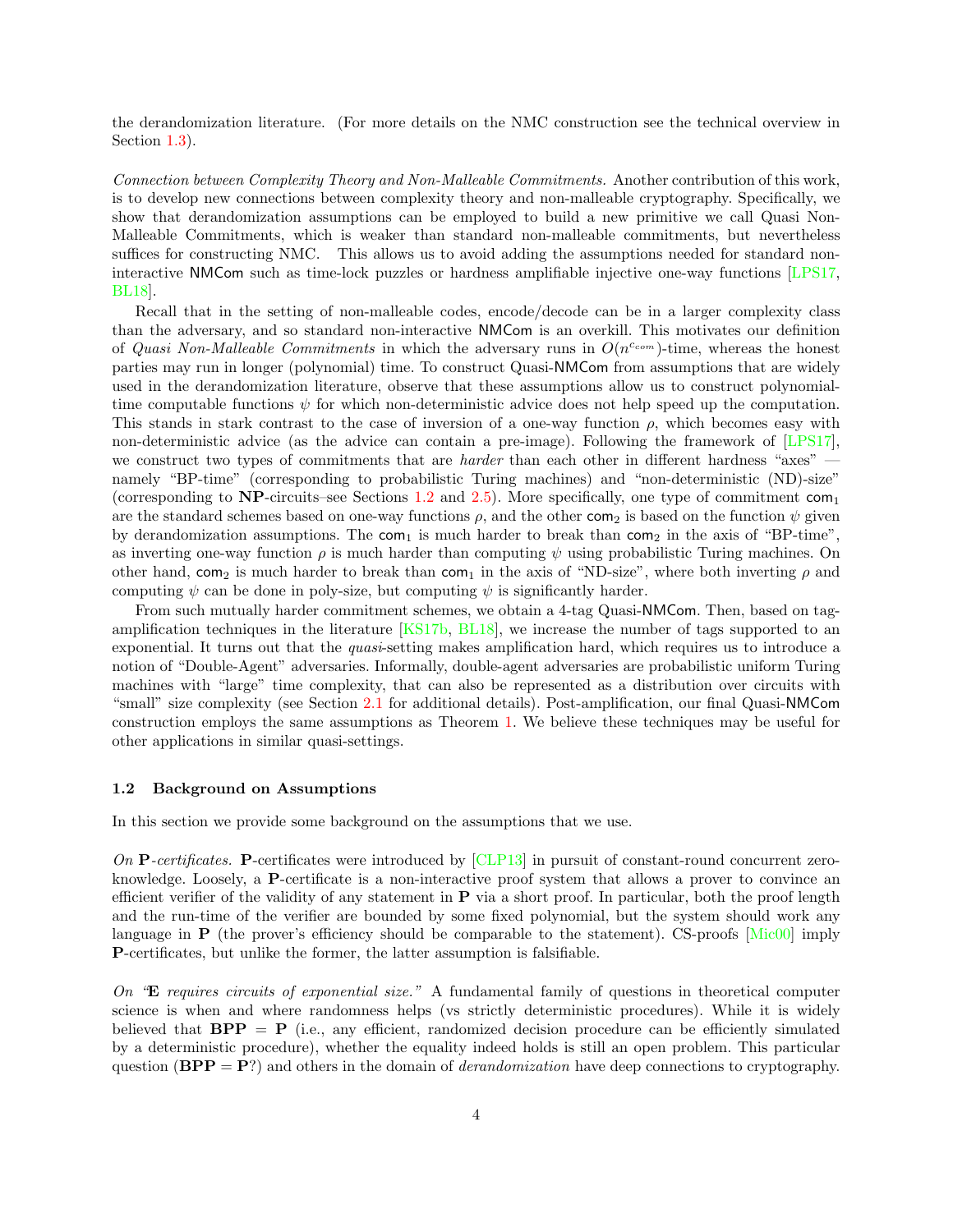In the 1980s, Yao [\[Yao82\]](#page-29-0) showed that one-way permutations suffice to create pseudorandom generators (PRG) for poly-time computation. PRGs expand a small sequence of uniform random bits to a long sequence of pseudorandom bits that "fool" classes of procedures in the sense their behavior is essentially the same as if they were given truly random bits. In this sense, PRGs give a canonical technique for derandomizing decision procedures: running the procedure on multiple outputs of the PRG in parallel and taking majority of the obtained result. Later, it was shown that essentially minimal cryptographic assumptions (one-way functions) suffice for constructing PRGs [\[HILL99\]](#page-28-7).

However, while most cryptography implies non-trivial derandomization, there seem to be inherent barriers to statements of the converse form. In fact, the so-called "cryptographic" PRG's yield, in two aspects, much more than what is required for derandomization since (a) the output of such PRGs fool *any* polynomial time procedure (including procedures that run in much more time than the PRG itself) and (b) such PRGs guarantee that the behavior of poly-time procedures is only negligibly different from their behavior on true randomness. On the other hand, one-way functions are not known to imply  $P = BPP$  because known constructions only "stretch" random bits into polynomially many random bits (whereas exponential stretch is required for canonical simulation).

Capitalizing on these observations, Nisan and Wigderson [\[NW94\]](#page-28-8) gave a generic means of constructing PRGs which "fool" a certain class of circuits  $C$ , from any function that is hard-on-average for a slightly enlarged class of circuits. In particular, this in some sense reduces the problem of explicit derandomization to proving strong circuit lower bounds on explicit functions. To this end, later work showed that, in fact, simply assuming there is a language in **E** that does not have have circuits size  $2^{\beta n}$  for some  $\beta > 0$  (for almost all n), is sufficient to derandomize  $BPP$  [\[IW97,](#page-28-9) [STV01\]](#page-29-1). Moreover, because **E** has complete problems, this yields explicit pseudorandom generators. However, for reasons alluded to above, this assumption is, to best of our knowledge, incomparable to standard cryptographic assumptions.

This latter (worst-case) conjecture and its generalization has appeared in a variety of contexts pertaining to derandomization and other questions in computational complexity [\[Lip89,](#page-28-10) [NW94,](#page-28-8) [BFNW93,](#page-27-13) [IW97,](#page-28-9) [STV01,](#page-29-1) [HN10,](#page-28-11) [KVM02,](#page-28-12) [SU06,](#page-29-2) [SU09,](#page-29-3) [FL97,](#page-27-14) [MV05,](#page-28-13) [TV00,](#page-29-4) [SU05,](#page-29-5) [GW02,](#page-28-14) [GSTS03,](#page-28-15) [Dru13\]](#page-27-15).

The conjectures we are concerned with in this work take the following form (following [\[AASY16\]](#page-26-2)):

<span id="page-4-0"></span>Assumption 1 (E is hard for exponential size X-circuit) There exists a problem L in  $\mathbf{E} = \mathbf{DTIME}(2^{O(n)})$ and a constant  $\beta > 0$ , such that for every sufficiently large n, X-circuits of size  $2^{\beta n}$  fail to compute the *characteristic of*  $L$  *on inputs of length n.* 

where X-circuits in Assumption [1](#page-4-0) can be the circuits of type,  $\{non-deterministic, co-non-deterministic, NP,$  $\Sigma_i$ . See section [2.5,](#page-12-0) for definitions of these types of circuits.

While these types of assumptions are independently interesting, in this work we will utilize some surprising implications outside of derandomization.

Recently, Applebaum et al. [\[AASY16\]](#page-26-2) presented (explicit) constructions of poly-time computable incompressible functions based on the assumption that  $\bf{E}$  is hard for exponential size non-deterministic circuits (based on the extractors for samplable distributions of Trevisan and Vadhan [\[TV00\]](#page-29-4)). Loosely, a function,  $\psi$  is incompressible for a class if no procedure in that class can "shrink" an input to the function, x, such that  $\psi(x)$  can later be recovered. Note that, to our knowledge, it is not known how to construct incompressible functions from standard cryptographic assumptions (unlike the case of derandomization).

Barak et al. [\[BOV07\]](#page-27-16) observed that similar assumptions can be used to construct cryptographic primitives. In particular, they showed that if  $\mathbf{E} = \mathbf{DTIME}(2^{O(n)})$  contains a function with *co-non-deterministic* circuit complexity  $2^{\Omega(n)}$ , then there exists (explicit) non-interactive witness indistinguishable proof systems for  $L \in NP$  (additionally assuming the existence of trapdoor permutations). They also showed that the same assumption can be used to construct a non-interactive bit commitment scheme from a one-way function.

In this work, we use the above results and demonstrate new connections between these assumptions and non-malleable cryptography. In particular we show that if Assumption [1](#page-4-0) holds for NP-circuits and (sub-exponential) one-way functions exist, then we can construct quasi-non-malleable commitment schemes. We combine our construction of such commitment schemes along with NIZK proofs based on the NIWI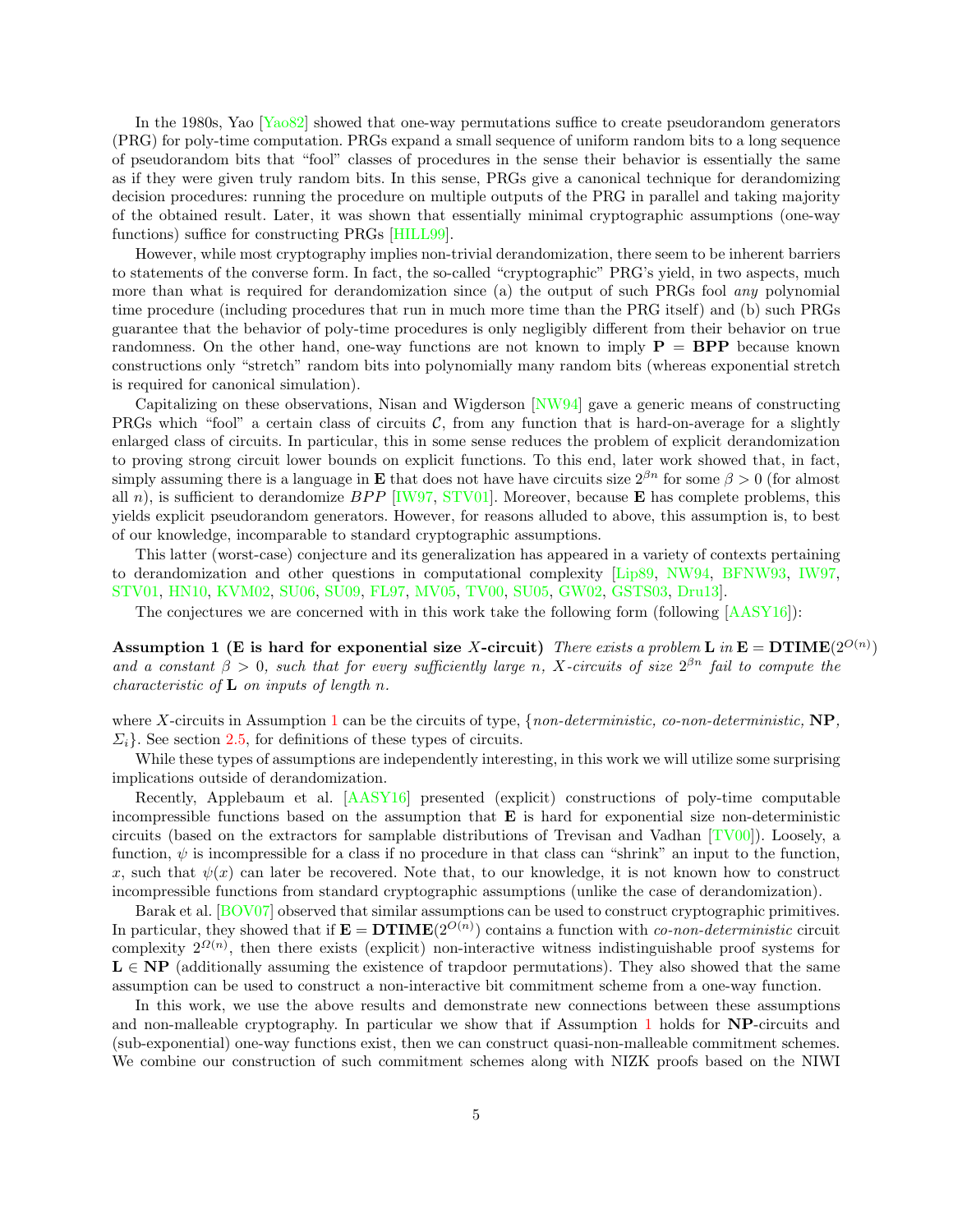of [\[BOV07\]](#page-27-16), as well as the incompressible functions of [\[AASY16\]](#page-26-2), to obtain our main result: a family of efficient non-malleable codes secure against tampering by uniform algorithms running in time  $O(n^c)$ .

#### <span id="page-5-0"></span>1.3 Technical Overview

We begin by recalling (a simplified version of) the template for constructing non-malleable codes against complexity class  $\mathcal F$  (based on the Naor-Yung double encryption paradigm  $[NY90]$ ) introduced in the work of Ball et al. [\[BDKM18\]](#page-26-1):

The CRS contains a public key PK for an encryption scheme  $\mathcal{E} = (Gen, Encryption, Every, Decrypt)$ , and a CRS crs for a simulation-sound, non-interactive zero knowledge proof (NIZK). For  $b \in \{0, 1\}$ , let  $\mathcal{D}_b$  denote disjoint distributions over  $x_1 \ldots x_n \in \{0,1\}^n$  such that  $\psi(x_1 \ldots x_n) = b$ , where  $\psi$  is poly-time computable, yet every  $f \in \mathcal{F}$  has low correlation with  $\psi$ .

### To encode a bit b:

- 1. Randomly choose string  $x_1 \ldots x_n$  from  $\mathcal{D}_b$
- 2. Compute  $c \leftarrow$  Encrypt<sub>PK</sub>(b).
- 3. Compute a NIZK proof T of "consistency":  $\exists b' \in \{0,1\} \text{ s.t. } x_1 \ldots x_n$  is in the support of  $\mathcal{D}_{b'}$  and b' is the plaintext underlying  $c$ .
- 4. Output  $(x_1 \ldots x_n, c, T)$ .

To decode  $(x_1 \ldots x_n, c, T)$ :

- 1. Verify the NIZK proof T.
- 2. If it accepts, output  $\psi(x_1 \dots x_n)$ .

The proof of [\[BDKM18\]](#page-26-1) proceeds (loosely) as follows: In the first hybrid they switch to simulated proof  $T'$ . Then they switch c, in the "challenge" encoding to an encryption of garbage  $c'$ , and next switch to an alternative decoding algorithm in  $\mathcal F$ , which requires the trapdoor sk (corresponding to the public key pk which is contained in the CRS). If, in the final hybrid, decodings of tampered encodings depend on b, a circuit in F can be constructed, whose output is correlated with the hard function  $\psi$ , reaching a contradiction. While  $[BDKM18]$  do in fact show that the CRS can be removed for constructions against certain classes  $\mathcal F$ of tampering, naively, their approach requires a CRS in two seemingly inherent ways: First, the CRS allows the use of the secret key trapdoor sk in the alternate decoding algorithm and second, it allows the use of a simulation-sound NIZK, which requires CRS.

In this work, we make two crucial observations that allow us to eliminate the CRS from the above construction. First, we consider a stronger notion of hardness for  $\psi$ , known as *incompressibility* (in fact, this hardness notion was already implicitly used in [\[BDKM18\]](#page-26-1) for their multi-bit construction). Briefly, if a function  $\psi$  is incompressible by circuit class C, it means that for  $t \ll n$ , for any (computationally unbounded) Boolean function  $F: \{0,1\}^t \to \{0,1\}$  and any  $C: \{0,1\}^n \to \{0,1\}^t \in \mathcal{C}$ , the output of  $F \circ$  $C(x_1, \ldots, x_n)$  is uncorrelated with  $\psi(x_1, \ldots, x_n)$  (over uniform choice of  $x_1, \ldots, x_n$ ). Now, since F is allowed to be computationally unbounded, we may consider an F that decrypts the ciphertext  $c = \text{Encrypt}_{p_k}(b)$ by brute force search. To elaborate, instead of using SK to efficiently decrypt c in complexity class  $\mathcal{C}$ , the alternate decoding algorithm D' is split into two parts  $D' = D'_2 \circ D'_1$ , where  $D'_1$  can be implemented in  $\mathcal{F}$ , but has short output length, whereas  $D'_2$  is computationally unbounded. Specifically,  $D'_1$  checks the proof T and then outputs the entire ciphertext  $c$  (which is fine so long as the length of  $c$  is sufficiently smaller than  $n$ ), and, due to the incompressibility property of  $\psi$ , we must still have that the output of  $D' = D'_2 \circ D'_1$  is uncorrelated with  $\psi(x_1, \ldots, x_n)$ . This eliminates the need of providing a trapdoor to the alternate decoding algorithm and so instead of using a public key encryption scheme, we may use a non-interactive statistically binding commitment scheme, which can be constructed from injective one-way function or from derandomization assumptions and any one-way function [\[BOV07\]](#page-27-16).[4](#page-5-1)

<span id="page-5-1"></span><sup>&</sup>lt;sup>4</sup> As we will see, in our setting of non-malleable codes against polynomially-bounded adversaries, our construction requires such derandomization assumptions in any case and so only standard one-way function is required in addition. However, for simplicity we will assume injective one-way function in the remainder of the exposition in this section.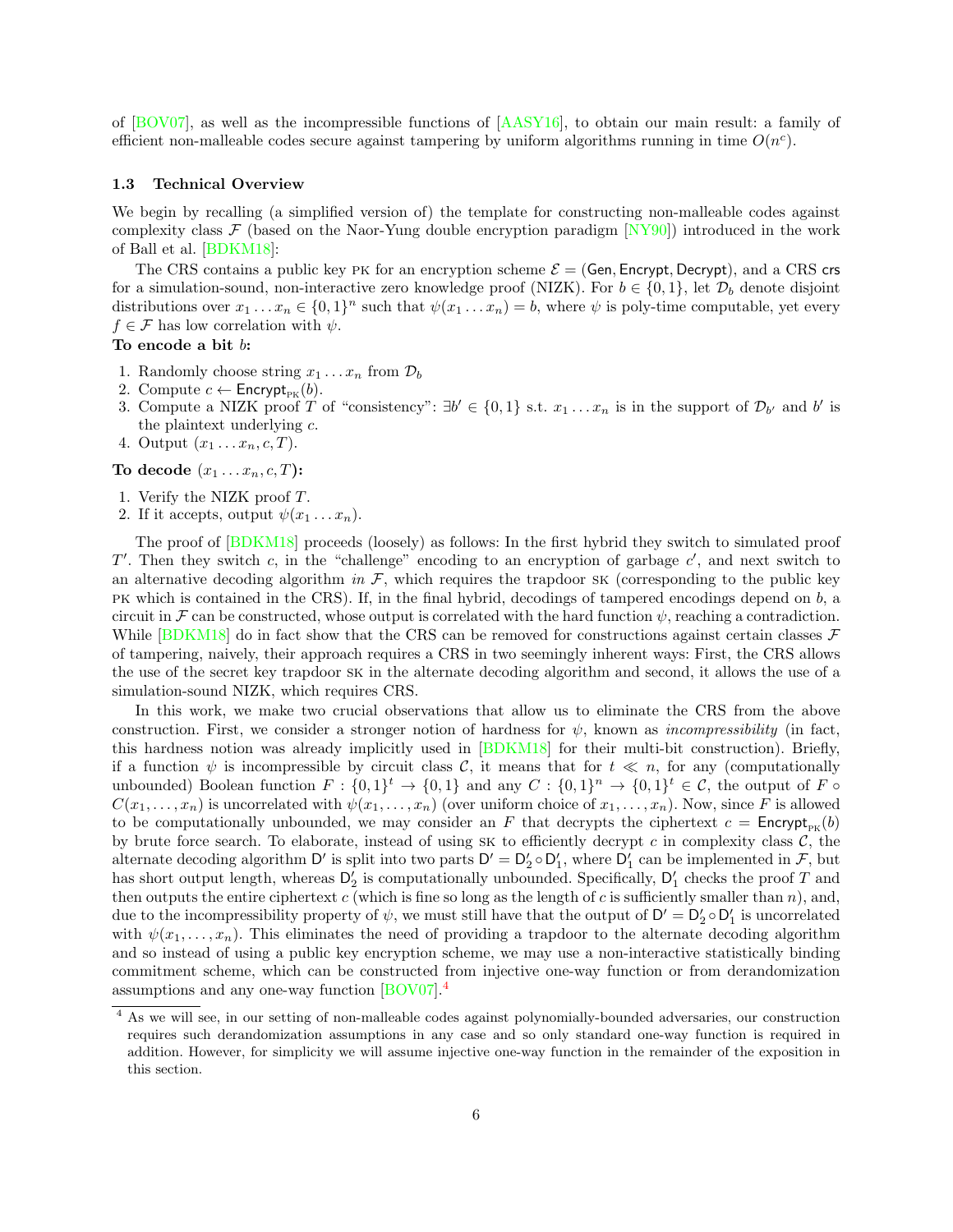Next, we note that it is possible to construct a NIZK proof system in the plain (no-CRS) model (i.e. "One-Message Zero Knowledge"), with soundness against uniform adversaries. To do so, one first constructs a non-interactive witness indistinguishable proof system (NIWI) in the plain model (based on standard cryptographic assumptions and derandomization assumptions [\[BOV07\]](#page-27-16)) and then converts from witness indistinguishability to full zero knowledge using the well-known FLS paradigm [\[FLS99\]](#page-27-17). Specifically, the simulator will be given a trapdoor witness based on a problem that is computationally hard for *uniform* PPT adversaries such as finding a collision in a keyless collision resistant hash function. The problem with this approach is that in the proof sketch outlined above, we actually require simulation-sound NIZK, as opposed to regular NIZK. In simulation-sound NIZK, the soundness properties must hold, even after the adversary sees a simulated proof of a false statement. Whereas various constructions of (one-time) simulation-sound NIZK rely on embedding a trapdoor within the CRS (cf. [\[Sah99,](#page-29-6) [Lin03\]](#page-28-16)), our approach to achieve the simulationsoundness property without CRS is to replace the commitment c (which replaced the encryption  $\mathsf{Encrypt}_{\mathsf{pv}}(b)$ ) as described above) with a non-interactive, non-malleable commitment scheme. Unfortunately, currently known non-interactive, non-malleable commitment schemes require somewhat non-standard assumptions such as time-lock puzzles or hardness amplifiable injective one-way functions [\[LPS17,](#page-28-4) [BL18\]](#page-27-12), whereas our goal is to minimize assumptions. As we will see, the fact that our commitment scheme is only required to be non-malleable against adversaries in a restricted circuit class  $\mathcal{F}$ , allows us to obtain non-interactive, non-malleable commitments, while reducing assumptions.

**Instantiating the Paradigm** In this work we construct non-malleable codes against the class  $\mathcal F$  of uniform, polynomial-bounded tampering functions. Crucially, we will do so (1) without relying on CRS (2) with codeword length that is independent of the polynomial time bound (note that if the codeword length is longer than the polynomial time bound then the adversary does not even get to read the entire input, also it's trivial to construct these ) and (3) while reducing computational assumptions, to the extent possible.

Specifically, in addition to standard cryptographic assumptions, we will assume standard derandomization-type assumptions such as those discussed in the previous section. We also require the notion of P-certificates, which seem to be necessary to implement the above high-level paradigm, as we discuss next. To see why this is so, note that the statement proved in NIZK proof T, involves proving that  $\psi(x_1, \ldots, x_n)$  is equal to some value. Note that  $\psi$  is a polynomial-time computable function, but that intrinsic in the approach is choosing  $\psi$  that is hard to compute in the specific polynomial time bound  $T(n)$ corresponding to tampering class  $\mathcal F$ . Moreover, we require that the size of the proof T be independent of the polynomial time bound  $T(n)$ , and so in particular the size of the proof T must be independent of the time required to compute  $\psi$ . This is now exactly the notion of a **P**-certificate.

We also note that given the above paradigm for encoding of a single bit, it is straightforward to obtain a scheme for the encoding of multiple bits (by individually encoding each bit and then using a single proof T to "wrap" together the individual encodings). The only restriction will be that the number of bits,  $m$ , that are encoded, multiplied by the length of a bit commitment,  $\lambda$ , should be sufficiently smaller than n, the input length of the function  $\psi$ . See Section [3](#page-14-0) for additional details.

Instantiation of  $\psi$  Recall that for the above approach to work, we must instantiate  $\psi$  with a function that is incompressible against polynomially-bounded adversaries. Fortunately, such a construction was given by [\[AASY16\]](#page-26-2), based on a derandomization-type assumption. See Section [5](#page-17-0) for additional details.

Instantiation of NMCom In fact, as discussed previously, we note that we do not need full-fledged NMCom, but only Quasi NMCom, i.e. NMCom with the following two relaxations: (1) The commitment scheme is only secure against bounded-poly (in fact "Double-Agent") adversary and distinguisher (2) The complexity of the honest sender/receiver may be greater than the complexity of the adversary. To construct Quasi-NMCom, we adopt the approach of [\[LPS17\]](#page-28-4) to initially construct a commitment scheme with small number of tags, and use the fact that the derandomization assumptions that we employ in this work are believed to hold even against *non-deterministic* adversaries. In particular, we employ the well-studied assumption that  $E$  is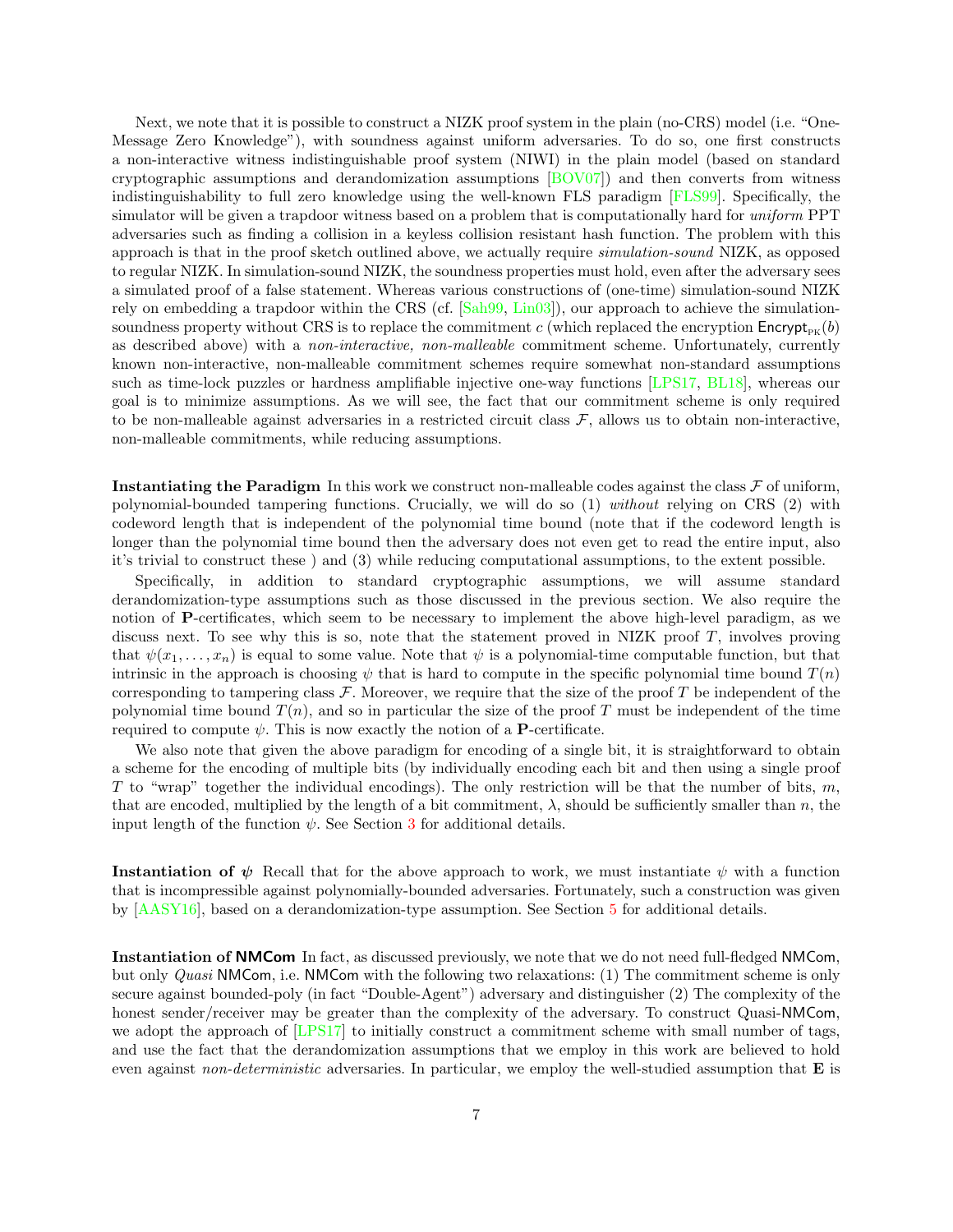hard for adversaries represented as exponential size **NP**-circuits—or circuits with access to a SAT oracle (See Sections [1.2](#page-3-0) and [2.5](#page-12-0) for further discussions on these assumptions). To construct our NMCom scheme, we start off with two different types of commitments, Type 0 and Type 1 such that if we get a Type 0 on left, we can extract from Type 1 on the right without breaking the security of Type 0 and vice versa. Each commitment consists of an input x to a Boolean function  $\psi'$  (with logarithmic input length) that is hard for NP-circuits of size  $2^{\epsilon_3}$ -input length to compute as well as the output y of an injective OWF  $\rho$ , which is hard for ppt adversaries running in time  $2^{input}$  length<sup> $\epsilon'_{3}$ </sup>. Each of these can be considered as a commitment to a bit (given x, the output of  $\psi'(x)$  is the committed value and given y, a hardcore bit of  $\rho$ ) and the final committed value is the xor of the two bits committed.

Type 0: input length  $c_1 \log(n)$  to  $\psi'$ , input length  $n^{e'_1}$  to  $\rho$ . Type 1: input length  $c_2 \log(n)$  to  $\psi'$ , input length  $n^{e'_2}$  to  $\rho$ .

Set  $c_2 > c_1 > \epsilon'_1 > \epsilon'_2$  so that

1.  $n^{c_1} < n^{\epsilon_3 \cdot c_2}$ 2.  $2^{n^{\epsilon'_2}} < 2^{n^{\epsilon'_3 \cdot \epsilon'_1}}$ 

We now consider the two possible cases:

- Type 0 on left, Type 1 on right. Extract by inverting the injective OWF  $\rho$  in deterministic time  $2^{n^{e'_2}}$  and computing  $\psi'$  in deterministic time  $n^{c_2}$ . Note that this does not allow breaking injective OWF  $\rho$  with input length  $n^{\epsilon'_1}$ , which is secure against time  $2^{n^{\epsilon'_3 \cdot \epsilon'_1}} > 2^{n^{\epsilon'_2}}$ .
- Type 1 on left, Type 0 on right. Extract by computing  $\psi'$  in deterministic time  $n^{c_1}$  and inverting the injective OWF  $\rho$  with an NP-circuit of size  $n^{\epsilon'_1}$ . Note that this does not allow breaking hardness of  $\psi'$ with input length  $c_2 \log(n)$ , which is secure against **NP**-circuits of size  $n^{\epsilon_3 \cdot c_2} > n^{c_1}$ .

See Figure [1](#page-7-1) for a summmary and Section [6](#page-22-0) for additional details.

|                   | Input length to $\psi'$ Hardness of $\psi'$ Input length to $\rho$ Hardness of $\rho$ |  |                                                       |                  |                                                                                    |  |
|-------------------|---------------------------------------------------------------------------------------|--|-------------------------------------------------------|------------------|------------------------------------------------------------------------------------|--|
|                   |                                                                                       |  | ND.                                                   |                  |                                                                                    |  |
| Type 0            | $c_1 \cdot \log(n)$                                                                   |  | $ n^{\epsilon_3\cdot c_1} $ $n^{\epsilon_3\cdot c_1}$ | $n^{\epsilon_1}$ | $\left\lceil \gamma n^{\epsilon'_3+\epsilon'_1} \right\rceil \mid n^{\epsilon'_1}$ |  |
| $ {\rm Type\ 1} $ | $c_2 \cdot \log(n)$                                                                   |  | $ n^{\epsilon_3\cdot c_2} $ $n^{\epsilon_3\cdot c_2}$ | $n^{\epsilon_2}$ | $\lceil 2^{n^{\epsilon'_3+\epsilon'_2}} \rceil$ $n^{\epsilon'_2}$                  |  |

<span id="page-7-1"></span>Fig. 1.  $\psi'$  and  $\rho$  are the functions described in the paragraph above. D stands for deterministic and ND stands for "non-deterministic" hardness. We set parameters so that  $c_2 > c_1 > \epsilon'_1 > \epsilon'_2$ .

The above 2-tag commitment scheme can then be straightforwardly extended to work for 4 tags, at which point amplification techniques from  $[KS17b]$  can be applied to obtain NMCom with number of tags exponential in the security parameter. The analysis of the amplified scheme is somewhat different than in prior work, since our analysis must carefully take into account that some assumptions are inherently uniform (One-Message Zero Knowledge) and some assumptions (hardness of  $\psi'$ ) are inherently non-uniform (the adversary in the proof is so limited that it does not have time to generate new commitments on its own and therefore must receive them as non-uniform advice when reducing security to the hardness of computing  $\psi'$ ). To solve this problem, we introduce the notion of "Double Agent" adversaries (as discussed in the introduction) and provide a proof of security of our amplified NMCom scheme against this class of adversaries. See Section [7](#page-23-0) for additional details.

<span id="page-7-0"></span><sup>&</sup>lt;sup>5</sup> For this exposition, we assume for simplicity that  $\psi'$  can be computed in deterministic time 2<sup>input length</sup> and that the injective OWF has linear circuit size. Recall that we do not require injective OWF and that any statistically binding, non-interactive commitment scheme is sufficient, but that for simplicity we assuming injective OWF in this exposition.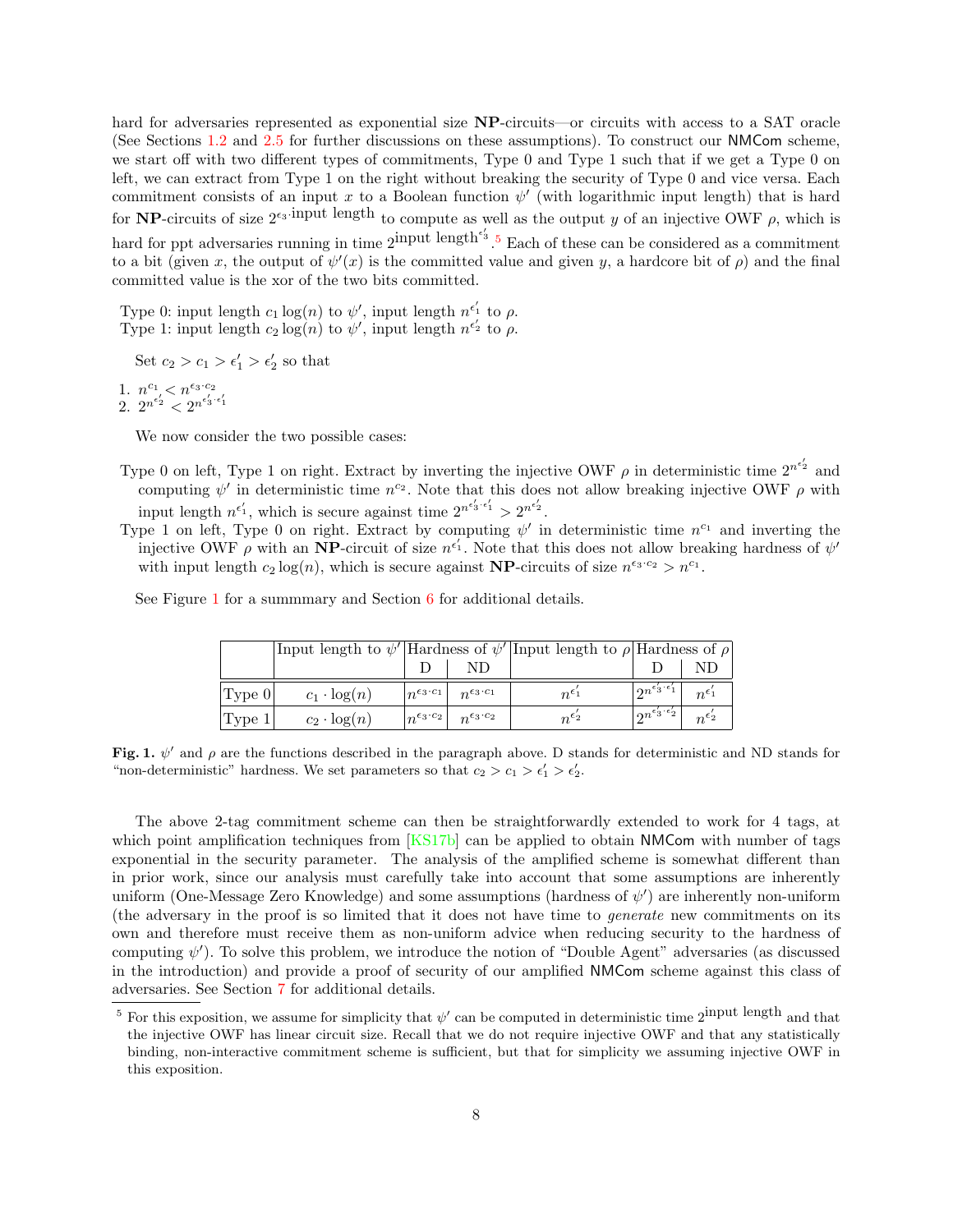#### 1.4 Related Work

Non-Malleable Codes. Non-malleable codes (NMC) were introduced by Dziembowski, Pietrzak and Wichs in their seminal work [\[DPW10\]](#page-27-0). While there has been a long line of important results for various tampering classes, due to space limitations, we discuss here only the results most relevant to this work.

As discussed extensively in the introduction, Faust et.al [\[FMVW14\]](#page-27-5) constructed efficient informationtheoretically secure NMC in the CRS model, resilient against tampering function classes  $\mathcal F$  which can be represented as circuits of size  $poly(n)$ . Another important result by Cheraghchi and Guruswami [\[CG14\]](#page-27-4) showed the existence of information theoretically secure NMC against tampering families F of size  $|\mathcal{F}| \leq 2^{2^{\alpha n}}$ with optimal rate  $1 - \alpha$ . They achieve error  $\varepsilon \in O(1/\text{poly}(n))$  as the run-time of the encoding and decoding algorithms is proportional to  $\text{poly}(1/\varepsilon)$  where  $\varepsilon$  is the error probability.

Ball et.al [\[BDKM16\]](#page-26-0) constructed efficient information theoretic secure NMC against  $n^{\delta}$ -local tampering functions, for any constant  $\delta > 0$ . This class includes tampering functions, which can be represented as constant depth circuits with bounded fan-in i.e  $NC^0$  circuits. Chattopadhyay and Li  $[CL17]$  constructed NMC against  $AC^0$  tampering functions from seedless non-malleable extractors, although the codeword length of this construction is super-polynomial in the message length n. Faust et.al [\[FHMV17\]](#page-27-3) considered non-malleable codes against space bounded tampering adversaries in the random oracle model. The construction achieves a new notion of leaky continuous non-malleable codes (with self-destruct property), where the adversary is allowed to learn some bounded  $log(|m|)$  bits of information about the underlying message m.

Recently, Ball et.al [\[BDKM18\]](#page-26-1) presented a generic framework to construct NMC against tampering function classes for which average-case hardness bounds are known. They also instantiated their framework to construct the first efficient, computationally secure multi-bit NMC against tampering functions which can be represented as constant-depth circuits with unbounded fan-in  $(AC^0$  tampering), as well as against tampering functions which can be represented as bounded depth decision tree. Additionally, they showed that the framework can be used to construct information-theoretic NMC against space-bounded streaming tampering. Information-theoretic secure, efficient NMC against  $AC^0$  tampering were subsequently constructed by  $[BDSG+18]$  $[BDSG+18]$ .

Derandomization and Cryptography The connection between derandomization techniques with cryptography was first explored by Barak et.al. [\[BOV07\]](#page-27-16), who constructed one-message witness indistingushable proof systems (non-interactive commitment scheme) in the plain model based on trapdoor permutations (oneway functions) in addition to the derandomization assumptions. Recently, Applebaum et.al. [\[AASY16\]](#page-26-2) constructed incompressible functions against the class of bounded polynomial time functions from similar assumptions.

Non-Malleable Commitments Non-malleable commitments have been studied extensively since their introduction by [\[DDN03\]](#page-27-9) in their seminal paper. Great progress has been made in reducing the interaction between the sender and the receiver, while minimizing computational assumptions. We list just some of the results in this line of work [\[Bar02,](#page-26-3) [PR05a,](#page-28-17) [PR05b,](#page-29-7) [LP09,](#page-28-18) [PW10,](#page-29-8) [Goy11,](#page-27-18) [LP11,](#page-28-19) [GRRV14,](#page-28-20) [GPR16,](#page-28-1) [COSV16,](#page-27-19) [COSV17,](#page-27-20) [Khu17\]](#page-28-21). Recently, Lin, Pass, and Soni [\[LPS17\]](#page-28-4) gave a construction of a non-interactive, fully-concurrent, non-malleable commitment scheme secure against uniform adversaries based on subexponential non-interactive commitment schemes, non-interactive witness indistingushable proof systems (NIWI), uniform collision resistant hash functions, and time-lock puzzles [\[RSW96\]](#page-29-9). When replacing the uniform collision resistant hash functions with a family of collision resistant hash functions, their protocol becomes 2-round. Khurana and Sahai [\[KS17b\]](#page-28-5) constructed 2-round non-malleable commitments with bounded concurrency from standard sub-exponential assumptions. Bitansky, and Lin [\[BL18\]](#page-27-12) gave a construction of a non-interactive, fully-concurrent, non-malleable commitment scheme from multi-collisionresistant keyless hash functions, sub-exponentially-secure time-lock puzzles, and other standard assumptions.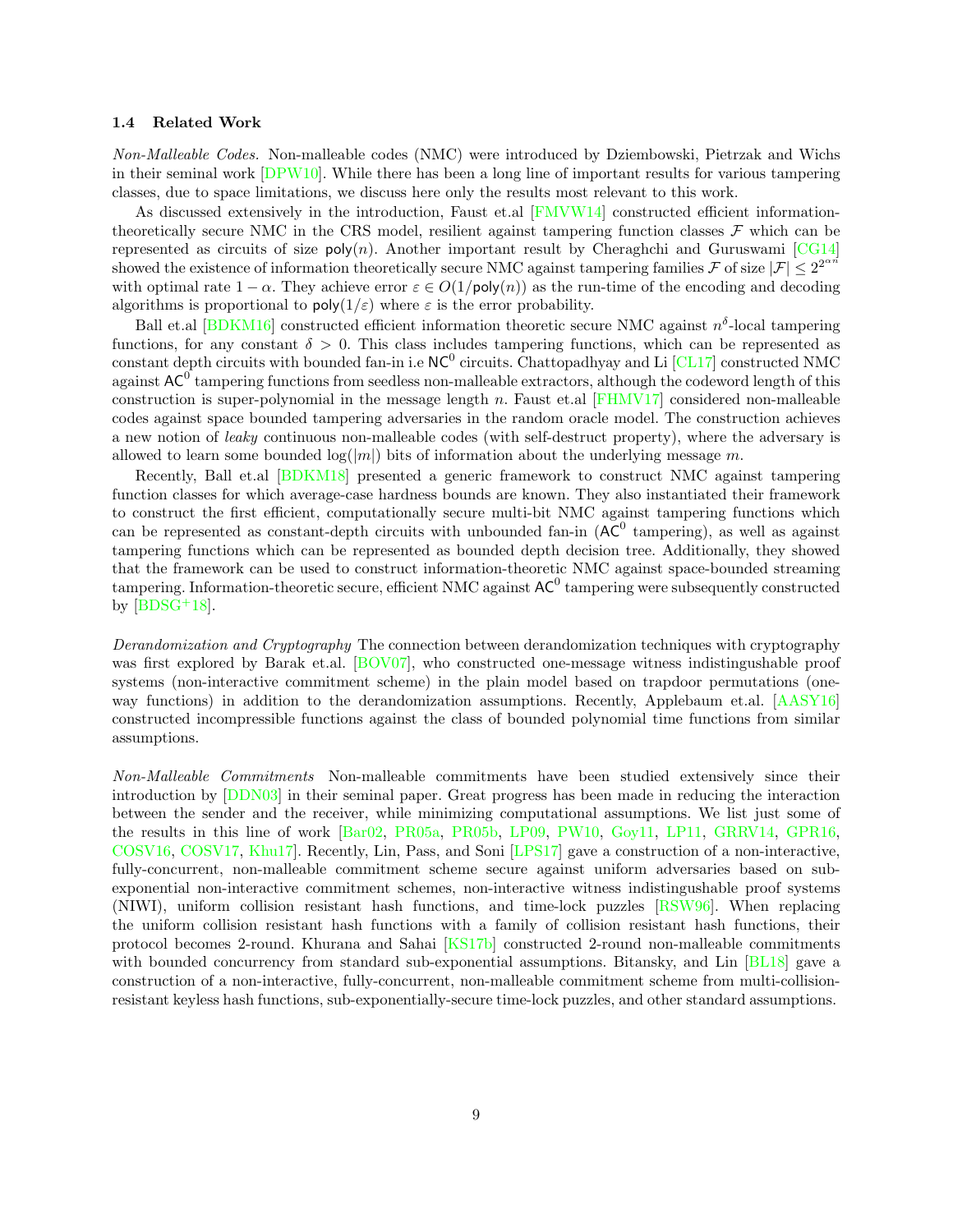# 2 Definitions

#### <span id="page-9-0"></span>2.1 Notation

When comparing distribution ensembles  $\mathcal{D} = {\{\mathcal{D}_n\}_{n\in\mathbb{N}}}, \mathcal{D}' = {\{\mathcal{D}'_n\}_{n\in\mathbb{N}}},$  we use the notation  $\mathcal{D} \stackrel{\mathcal{G},\mathcal{S}}{\approx} \mathcal{D}'$ , where G, S are sets, to indicate that for sufficiently large n, every distinguisher  $D \in \mathcal{G}$  distinguishes  $\mathcal{D}_n$  from  $\mathcal{D}'_n$  with probability at most  $p(n)$ , for some  $p(\cdot) \in \mathcal{S}$ . When comparing functions  $p, p'$ , we use the notation  $p(n) \stackrel{S}{\approx} p'(n)$ , where S is a set, to indicate that  $|p(n) - p'(n)| \in S$ .

We consider "Double-Agent" adversaries A in computational classes denoted by **BPtime**(T(n))  $\bigcap$  **SIZE**(t(n)), for some functions  $T(\cdot)$ , t( $\cdot$ ). Intuitively, this computational class contains probabilistic uniform Turing machines A with "large" time complexity  $T(n)$ , that can also be represented as a distribution over circuits with "small" size complexity  $t(n)$ . Informally, this is possible since A can be split into subroutines in such a way that subroutines that require "large" time complexity can all be replaced with non-uniform advice. Formally,  $A \in \mathbf{BPrime}(T(n)) \cap \mathbf{SIZE}(t(n))$  if the following hold:

- $A = (A_1, A_2).$
- $-A_1 \in \mathbf{B}\mathbf{Ptime}(T(n)), A_2 \in \mathbf{B}\mathbf{Ptime}(t(n)).$
- $A_1$  receives only security parameter  $1^n$  as input and produces output of length at most  $t(n)$ .
- $A_2$  receives the input of A as its input, along with the output of  $A_1$ .

Note that, since  $A_1$  takes only security parameter as input, the output of  $A_1$ , can be viewed as nonuniform advice to  $A_2$ . Thus, we can convert such a uniform adversary  $A = (A_1, A_2)$  into a distribution over non-uniform circuits of size  $t(n)$  with identical behavior to A.

#### 2.2 Non-Malleable Codes

**Definition 1 (Coding Scheme).** Let  $\Sigma$ ,  $\widehat{\Sigma}$  be sets of strings, and  $\kappa, \widehat{\kappa} \in \mathbb{N}$  be some parameters. A coding scheme consists of two algorithms  $(E, D)$  with the following syntax:

- The encoding algorithm (perhaps randomized) takes input a message in  $\Sigma$  and outputs a codeword in  $\Sigma$ .
- The decoding algorithm takes input a codeword in  $\Sigma$  and outputs a message in  $\Sigma$ .

We require that for any message  $\text{msg} \in \Sigma$ ,  $\Pr[\mathsf{D}(\mathsf{E}(\mathsf{msg})) = \mathsf{msg}] = 1$ .

**Definition 2**  $(O(1/p(n))$ -Non-malleability [\[DPW10\]](#page-27-0)). Let n be the security parameter, F be some family of functions. For each function  $f \in \mathcal{F}$ , and  $\mathsf{msg} \in \Sigma$ , define the tampering experiment:

**Tamper**<sub>msg</sub><sup>f</sup> 
$$
\stackrel{\text{def}}{=} \left\{ \begin{matrix} c \leftarrow \mathsf{E}(\mathsf{msg}), \tilde{c} := f(c), \tilde{\mathsf{msg}} := \mathsf{D}(\tilde{c}). \\ Output : \tilde{\mathsf{msg}}. \end{matrix} \right\},
$$

where the randomness of the experiment comes from the encoding algorithm. We say a coding scheme  $(E, D)$ is  $O(1/p(n))$ -non-malleable with respect to F if for each  $f \in \mathcal{F}$ , there exists a PPT simulator Sim such that for any message msg  $\in \Sigma$ , we have

$$
\textbf{Tamper}_{\text{msg}}^f \overset{PPT, O(1/p(n))}{\approx} \textbf{Ideals}_{\text{im},\text{msg}} \overset{\text{def}}{=} \left\{ \begin{matrix} \text{m}\tilde{\text{sg}} \cup \{\text{same}^*\} \leftarrow \text{Sim}^{f(\cdot)} . \\ \text{Output in}\ \text{sg if output of Sim is same}^* ; \\ \text{otherwise } \tilde{\text{msg}} . \end{matrix} \right\}
$$

**Definition 3**  $(O(1/p(n))$ -Medium Non-malleability). Let n be the security parameter, F be some family of functions. Fix msg  $\in \Sigma$ . Let  $c \leftarrow \mathsf{E}(\mathsf{msg})$  and let  $g(\cdot, \cdot)$  be a predicate such that for every  $f \in \mathcal{F}$ ,

$$
\Pr[g(c, f(c)) = 1] \wedge \mathsf{D}(f(c)) \neq \mathsf{msg}] \leq \mathsf{negl}(n).
$$

For g as above, each function  $f \in \mathcal{F}$ , and  $\mathsf{msg} \in \Sigma$ , define the tampering experiment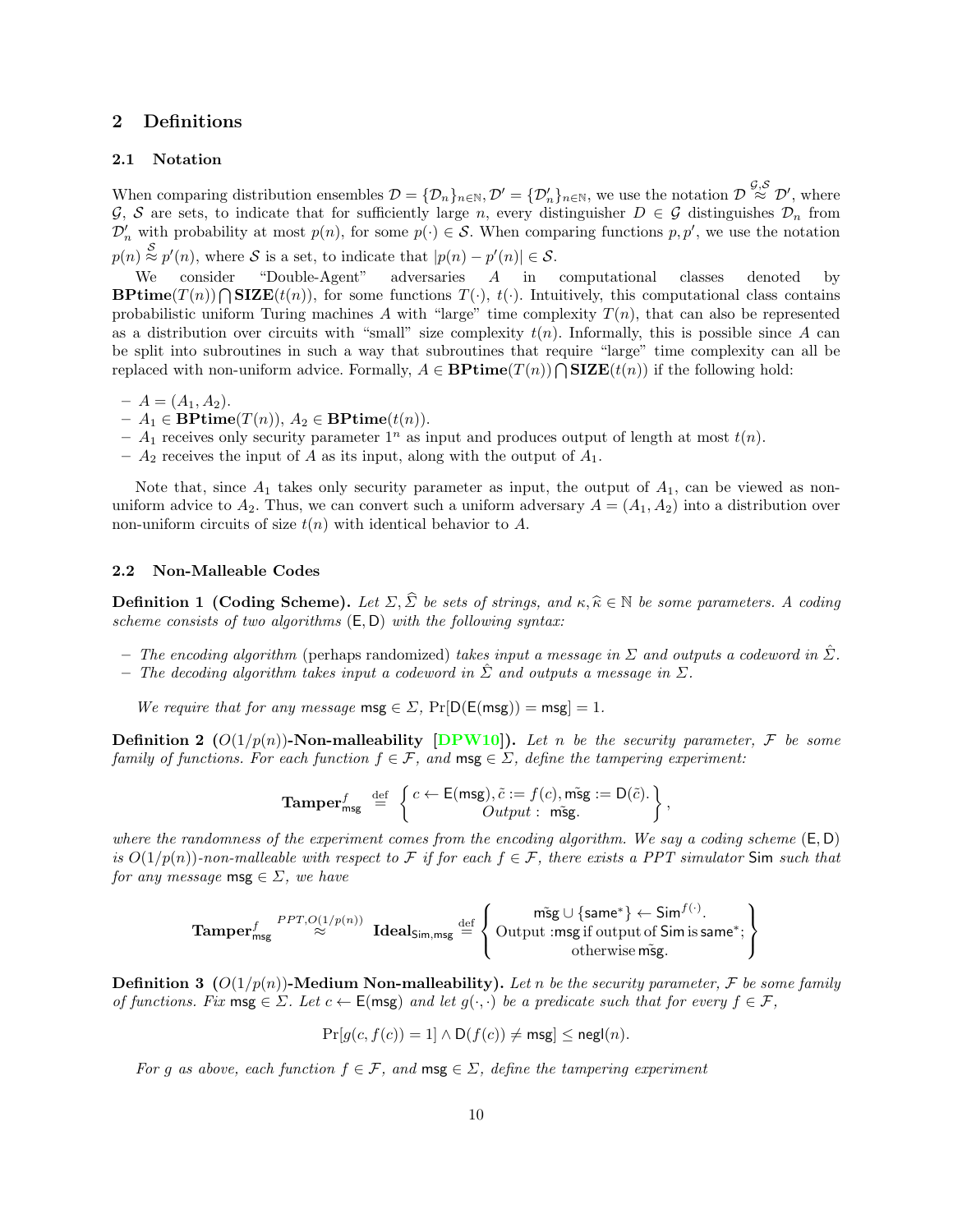$$
\textbf{Median} \textbf{NM}_{\text{msg},g}^f \stackrel{\text{def}}{=} \left\{ \begin{matrix} c \leftarrow \textsf{E}(\text{msg}), \tilde{c} := f(c), \tilde{\text{msg}} := \textsf{D}(\tilde{c}) \\ Output: \ \textsf{same}^* \ \textit{if} \ g(c, \tilde{c}) = 1, \ \textit{and} \ \tilde{\text{msg}} \ \textit{otherwise.} \end{matrix} \right\}
$$

The randomness of this experiment comes from the randomness of the encoding algorithm. We say that a coding scheme  $(E, D)$  is  $O(1/p(n))$ -medium non-malleable with respect to F if there exists a g as above and for any msg, msg'  $\in \Sigma$  and for each  $f \in \mathcal{F}$ , we have:

$$
\{\textrm{Median}{{\mathbf{NM}}_{\mathsf{msg},g}^f}\}_{n\in{\mathbb{N}}}\stackrel{PPT, O(1/p(n))}{\approx}\{\textrm{Median}{{\mathbf{NM}}_{\mathsf{msg}',g}^f}\}_{n\in{\mathbb{N}}}
$$

It is straightforward to check that medium non-malleability implies standard non-malleability.

#### <span id="page-10-0"></span>2.3 Non-Interactive Commitment Scheme

Definition 4 (Commitment Scheme). A (non-interactive) commitment scheme for the message space  ${0, 1}^m$ , is a pair (Com, Open) such that:

- *For all* msg ∈  $\{0,1\}^m$ ,  $(c,d)$  ← Com(*m*) is the commitment/opening pair for the message msg.
- $-$  Open(msg, c, d)  $\rightarrow$  {0,1}, where 1 indicates that d is a valid opening of c to msg and 0 is returned otherwise.

The commitment scheme must satisfy the standard correctness requirement,

$$
\forall m \in \mathbb{N}, \forall \text{msg} \in \{0, 1\}^m, \text{ Pr } [\text{Open}(\text{msg}, \text{Com}(\text{msg})) = 1] = 1
$$

where the probability is taken over the randomness of Com.

We will consider *statistically* binding commitment schemes. A non-interactive commitment scheme  $C :=$ (Com, Open) is statistically-binding if the following hold:

Hiding: It is computationally hard for any adversary A to generate two messages  $\text{msg}_0, \text{msg}_1 \in \{0,1\}^m$ such that  $A$  can distinguish between their corresponding commitments. Formally, for any ppt adversary  $\mathcal{A} = (\mathcal{A}_1, \mathcal{A}_2)$  it should hold that:

$$
\Pr\left[b = b' \middle| \frac{(\mathsf{msg}_0, \mathsf{msg}_1, \alpha) \leftarrow \mathcal{A}_1(1^m), b \leftarrow_r \{0, 1\},}{(c, d) \leftarrow \mathsf{Com}(\mathsf{msg}_b), b' \leftarrow \mathcal{A}_2(c, \alpha)} \right] \le \frac{1}{2} + \mathsf{negl}(m)
$$

*Statistical Binding:* Formally, for any (unbounded) adversary  $A$  it should hold that:

$$
\Pr\left[\mathsf{msg} \neq \mathsf{msg}'\middle| \begin{matrix} (c,\mathsf{msg}, d,\mathsf{msg}', d') \leftarrow \mathcal{A}(1^m), \\ 1 \leftarrow \mathsf{Open}(\mathsf{msg}, c, d), 1 \leftarrow \mathsf{Open}(\mathsf{msg}', c, d') \end{matrix} \right] \leq \mathsf{negl}(m)
$$

Well-formed Commitments: Let val( $\cdot$ ) be a function which takes an arbitrary commitment c as an input. val outputs msg if  $\exists$  unique msg such that Open(msg,  $c, \cdot$ ) = 1, and outputs  $\bot$  otherwise.

Definition 5 (Tag-based Commitment Scheme [\[LPS17\]](#page-28-4)). A commitment scheme (Com, Open) is a tag-based commitment scheme with  $\tau(m)$  number of tags if, in addition to the the message msg, the sender (committer) and receiver also receive a "tag" of length poly $(\log(\tau(m)))$  as common input.

If  $\tau(m)$  is exponential in security parameter m, we omit the prefix  $\tau(m)$  and refer to the commitment scheme as simply a tag-based commitment scheme.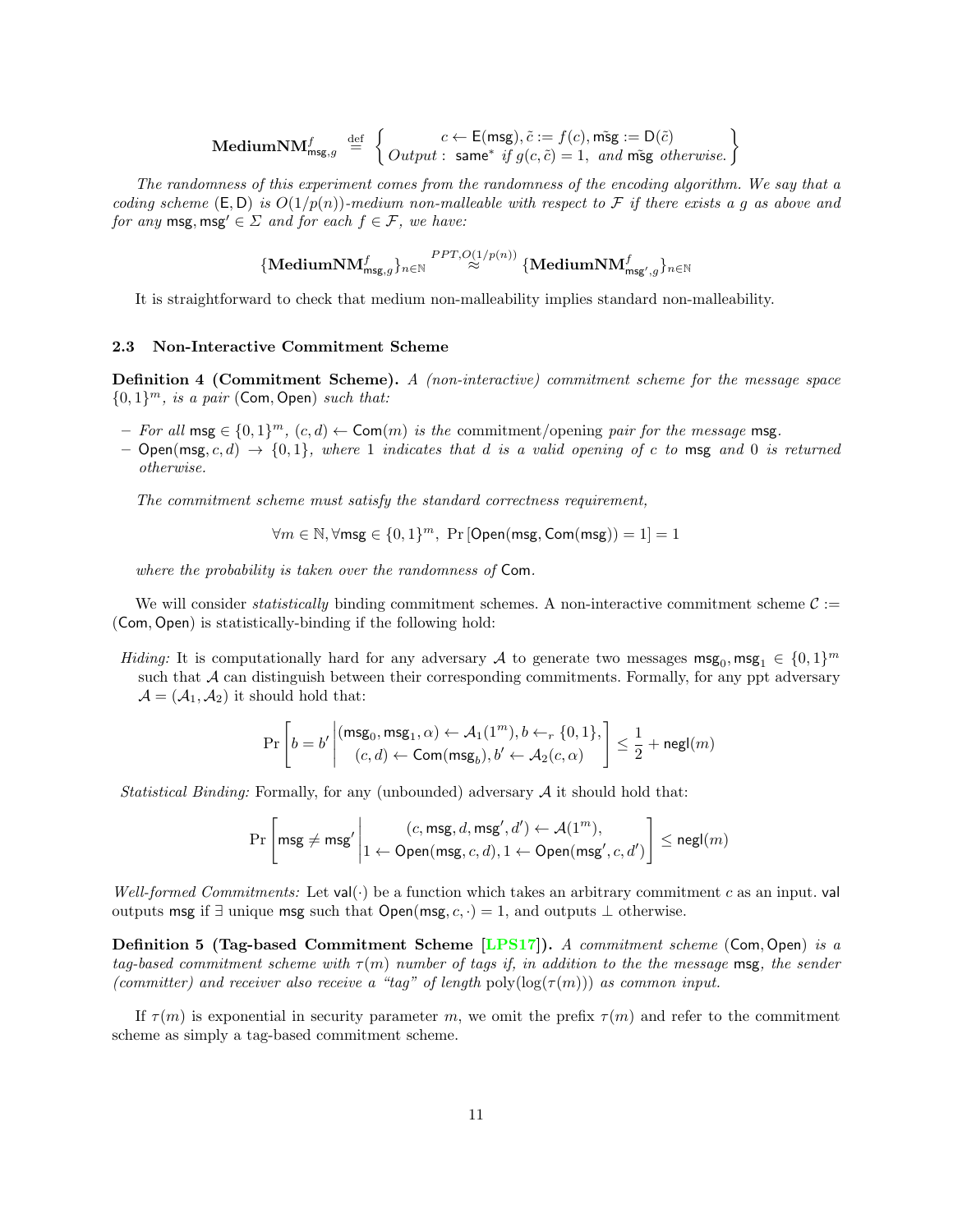Man In The Middle Execution (MIM): Let  $(Com, Open)$  be a tag-based commitment scheme, and A an adversary. For security parameter m, consider the following interactions by  $A(1^m)$ :

- Left interaction:  $A(1^m)$  interacts with the sender and receives commitment to a message msg of length m using identity tag as  $c \leftarrow$  Com(msg, tag).
- Right interaction:  $A(1^m)$  interacts with the receiver and tries to commit to related message msg using identity tag of its choice. Specifically, for the commitment  $\tilde{c}$  sent to the receiver, let msg = val( $\tilde{c}$ ). Furthermore, if  $t\tilde{ag} = tag$ , then we set  $m\tilde{sg} = \perp$ .

Let mim $^A_{\mathcal{C}}$ (msg) denote the random variable that describes msg that A commits to in the right interaction along with its output in the MIM execution  $\text{MIM}_{\mathcal{C}}^{A}(\text{msg})$  as described above.

Definition 6 ( $O(1/p(m))$ -Non-Malleability against G [\[LPS17\]](#page-28-4)).

A tag-based commitment scheme  $C = (Com, Open)$  is said to be  $O(1/p(m))$ -non-malleable against G if  $\forall$  $A \in \mathcal{G}$ , the following ensembles are indistinguishable,

> $\left\{ \mathsf{mim}_{\mathcal{C}}^{A}(\mathsf{msg}_0)\right\}_{m\in\mathbb{N},\mathsf{msg}_0\in\{0,1\}^m}$  $^{\mathcal{G},O(1/p(m))}\left\{\mathsf{mim}_\mathcal{C}^{\mathcal{A}}(\mathsf{msg}_1)\right\}_{m\in\mathbb{N},\mathsf{msg}_1\in\{0,1\}^m}.$

### <span id="page-11-0"></span>2.4 P-Certificates

We first define the notion of a **P**-certificate, introduced by [\[CLP13\]](#page-27-6), and then discuss candidate instantiations of the assumption. The following exposition is based heavily on that of [\[CLP13\]](#page-27-6).

Roughly speaking, we say that  $(P, V)$  is a **P**-certificate system if  $(P, V)$  is a non-interactive proof system (i.e., the prover sends a single message to the verifier, who either accepts or rejects) allowing an efficient prover to convince the verifier of the validity of any deterministic polynomial-time computation  $M(x) = y$ using a "certificate" of some fixed polynomial length (independent of the size and the run-time of  $M$ ) whose validity the verifier can check in some fixed polynomial time (independent of the run-time of M); that is, any deterministic polynomial-time computation can be certified using a "short" certificate that can be "quickly" verified.

Formally, we consider the following canonical languages for **P**: for every constant  $c \in \mathbb{N}$ , let  $L_c =$  $\{(M, x, y) : M(x) = y \text{ within } |x|^c \text{ steps } \}.$  Let  $T_M(x)$  denote the run-time of M on input x.

**Definition 7 (P-certificate).** A pair of probabilistic interactive Turing machines,  $(P_{\text{cert}}, V_{\text{cert}})$ , is a Pcertificate system if there exist polynomials  $g_P, g_V, \ell$  such that the following holds:

- Efficient Verification: On input  $c \geq 1$ ,  $1^n$  and a statement  $q = (M, x, y) \in L_c$ , and  $\pi \in \{0, 1\}^*$ ,  $V_{\text{cert}}$  runs in time at most  $g_V(n+|q|);$
- Completeness by a Relatively Efficient Prover: For every  $c, d \in \mathbb{N}$ , there exists a negligible function negl(·) such that for every  $n \in \mathbb{N}$  and every  $q = (M, x, y) \in L_c$  such that  $|q| \leq n^d$ ,

 $Pr[\pi \leftarrow P_{\text{cert}}(c, 1^n, q) : V_{\text{cert}}(c, 1^n, q, \pi) = 1] \ge 1 - \mathsf{negl}(n).$ 

Furthermore,  $P_{\text{cert}}$  on input  $(c, 1^n, q)$  outputs a certificate of length  $\ell(n)$  in time bounded by  $g_P(n+|M|+q)$  $T_M(x)$ .

– Soundness: For every  $c \in N$ , and every PPT  $\mathsf{P}^*$ , there exists a negligible function negl(⋅) such that for every  $n \in \mathbb{N}$ ,

$$
\Pr[(q,\pi) \leftarrow \mathsf{P}^*(c,1^n) : V_{\text{cert}}(c,1^n,q,\pi) = 1 \land q \notin L_c] \le \mathsf{negl}(n).
$$

On the Existence of  $\bf P$ -certificates. In the plain model, a candidate construction of uniformly computationallysound P-certificate systems come from Micali's CS-proofs [\[Mic00\]](#page-28-6). These constructs provide short certificates even for all of  $NEXP$ . However, since we here restrict to certificates only for  $P$ , the assumption that these constructions are sound P-certificates is falsifiable [\[Nao03\]](#page-28-22): Roughly speaking, we can efficiently test if an attacker outputs a valid proof of an incorrect statement, since whether a statement is correct or not can be checked in deterministic polynomial time.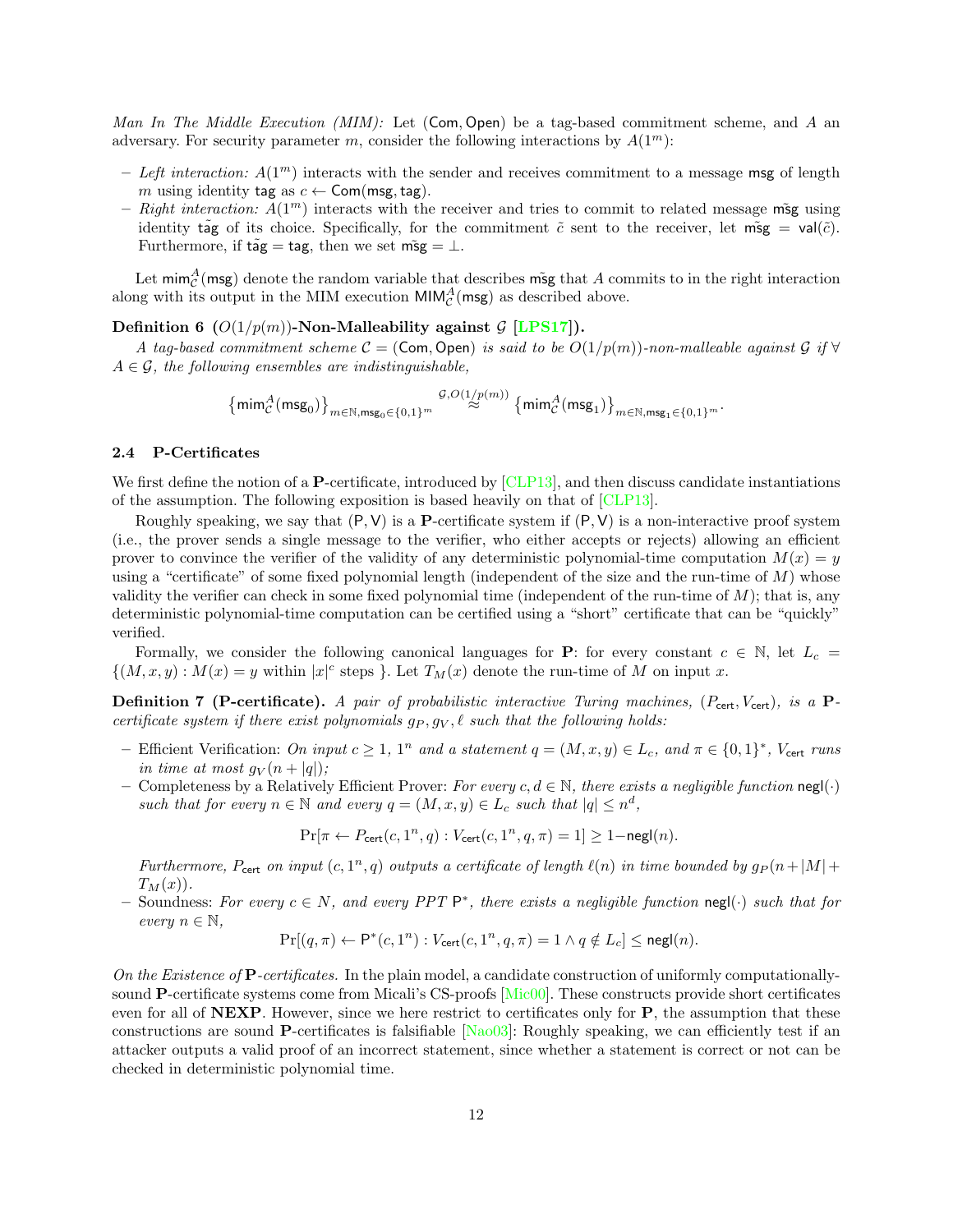#### <span id="page-12-0"></span>2.5 Incomputable and Incompressible Functions

**Definition 8 (Incomputable Function [\[AASY16\]](#page-26-2)).** A function  $\psi : \{0,1\}^n \to \{0,1\}^m$  is incomputable by a function class C if  $\psi$  is not contained in C. We say that f is  $\epsilon$ -incomputable by C if for every function  $C: \{0,1\}^n \to \{0,1\}^m$  in C,  $\Pr\left[C(x) = f(x)\right] \leq \frac{1}{2^m} + \epsilon$  for uniform random  $x \leftarrow \{0,1\}^n$ .

**Definition 9 (Incompressible Function [\[DI06\]](#page-27-21)).** A function  $f: \{0,1\}^n \to \{0,1\}^m$  is incompressible by a function  $C: \{0,1\}^n \to \{0,1\}^{\ell}$  if for every function  $D: \{0,1\}^{\ell} \to \{0,1\}^m$ , there exists  $x \in \{0,1\}^n$ such that  $D(C(x)) \neq f(x)$ . We say that f is e-incompressible by C if for every function  $D: \{0,1\}^{\ell} \to$  ${0,1}^m$ , Pr  $[D(C(x)) = f(x)] \leq \frac{1}{2^m} + \epsilon$  for uniform random  $x \leftarrow \{0,1\}^n$ . We say that f is  $\ell$ -incompressible (resp.  $(\ell, \epsilon)$ -incompressible) by a class C if for every  $C : \{0,1\}^n \to \{0,1\}^{\ell}$  in C, f is incompressible (resp.  $\epsilon$ incompressible) by C.

Definition 10 (Non-deterministic Circuits and NP Circuits [\[AASY16\]](#page-26-2)). A non-deterministic circuit C has additional "non-deterministic input wires." We say that the circuit C evaluates to 1 on x if and only if there exists an assignment to the non-deterministic wires that makes  $C$  output 1 on  $x$ . An oracle circuit  $C^{(\cdot)}$  is a circuit which in addition to the standard gates uses an additional gate (potentially with large fan-in). When instantiated with specific boolean function A,  $C^A$  is the circuit in which the additional gate is A. Given boolean function  $A(x)$ , an A-circuit is a circuit that is allowed to use A gates in addition to the standard gates. An  $NP$ -circuit is a SAT-circuit (where SAT is the satisfiability function).

The size of all circuits is the total number of wires and gates.

We now present commonly used assumptions in the derandomization literature to *explicitly* construct pseudorandom generators. [\[BFNW93,](#page-27-13) [NW94,](#page-28-8) [STV01,](#page-29-1) [KVM02,](#page-28-12) [SU06,](#page-29-2) [SU09,](#page-29-3) [FL97,](#page-27-14) [MV05,](#page-28-13) [TV00,](#page-29-4) [SU05,](#page-29-5) [GW02,](#page-28-14) [GSTS03,](#page-28-15) [BOV07,](#page-27-16) [Dru13\]](#page-27-15):

<span id="page-12-1"></span>Assumption 2 (E is hard for exponential size X-circuits) There exists a problem L in  $E =$ **DTIME** $(2^{O(n)})$  and a constant  $\beta > 0$ , such that for every sufficiently large n, X-circuits of size  $2^{\beta n}$  fail to compute the characteristic function of **L** on inputs of length n, where  $X \in$  ${non-deterministic, co-non-deterministic, NP}.$ 

<span id="page-12-3"></span>**Theorem 2 (Theorem 1.3, 1.10 [\[AASY16\]](#page-26-2)).** If **E** is hard for exponential size X-circuits, where  $X \in$ {non-deterministic, co-non-deterministic,  $NP$ } (Assumption [2\)](#page-12-1), then for every constant  $c > 1$  there exists a constant  $a > 1$  such that for every sufficiently large n, and every r such that  $a \log n \le r \le n$  there is a function  $\psi: \{0,1\}^r \to \{0,1\}$  that is n<sup>-c</sup>-incomputable for size n<sup>c</sup> X-circuits, Furthermore,  $\psi$  is computable in time  $\mathrm{poly}(n^c)$  (or  $\mathrm{poly}(n)$ ).

#### <span id="page-12-2"></span>2.6 NIZK without CRS Against Uniform Adversaries

We next define NIZK without CRS against uniform adversaries and NIWI.

Definition 11 (Non-Interactive Zero Knowledge [\[Sah99\]](#page-29-6)).  $\Pi = (P, V, Sim)$  is an efficient singletheorem non-interactive zero knowledge proof system with soundness against uniform  $T_{\text{sound}}(n)$ -time adversaries and zero-knowledge against non-uniform  $T_{ZK}(n)$ -time adversaries for language  $L \in \mathsf{NP}$  with witness relation W, if the following are true:

- Completeness: For all  $x \in L$ , and all w such that  $W(x, w) = 1$ , we have  $V(x, P(x, w)) = 1$
- Soundness against  $T_{\text{sound}}(n)$ : For all uniform adversaries A running in time  $T_{\text{sound}}(n)$ ,  $Pr[V(x, \pi) = 1] \le$ negl(n). Where,  $(x, \pi) \leftarrow A(1^n)$  and  $x \notin L$ .
- Single-Theorem Zero Knowledge against  $T_{ZK}(n)$ : For all non-uniform  $T_{ZK}(n)$ -time adversaries  $A = (A_1, A_2)$  we have that

$$
|\mathrm{Pr}[\mathsf{Expt}_A(n)=1]-\mathrm{Pr}[\mathsf{Expt}_A^{\mathsf{Sim}}(n)=1]|\leq \mathsf{negl}(n)
$$

for following experiments  $\mathsf{Expt}_{A}(n)$  and  $\mathsf{Expt}_{A}^{\mathsf{Sim}}(n),$  where  $\mathsf{Sim}$  is  $PPT$  and receives  $\mathsf{td}$  as non-uniform advice.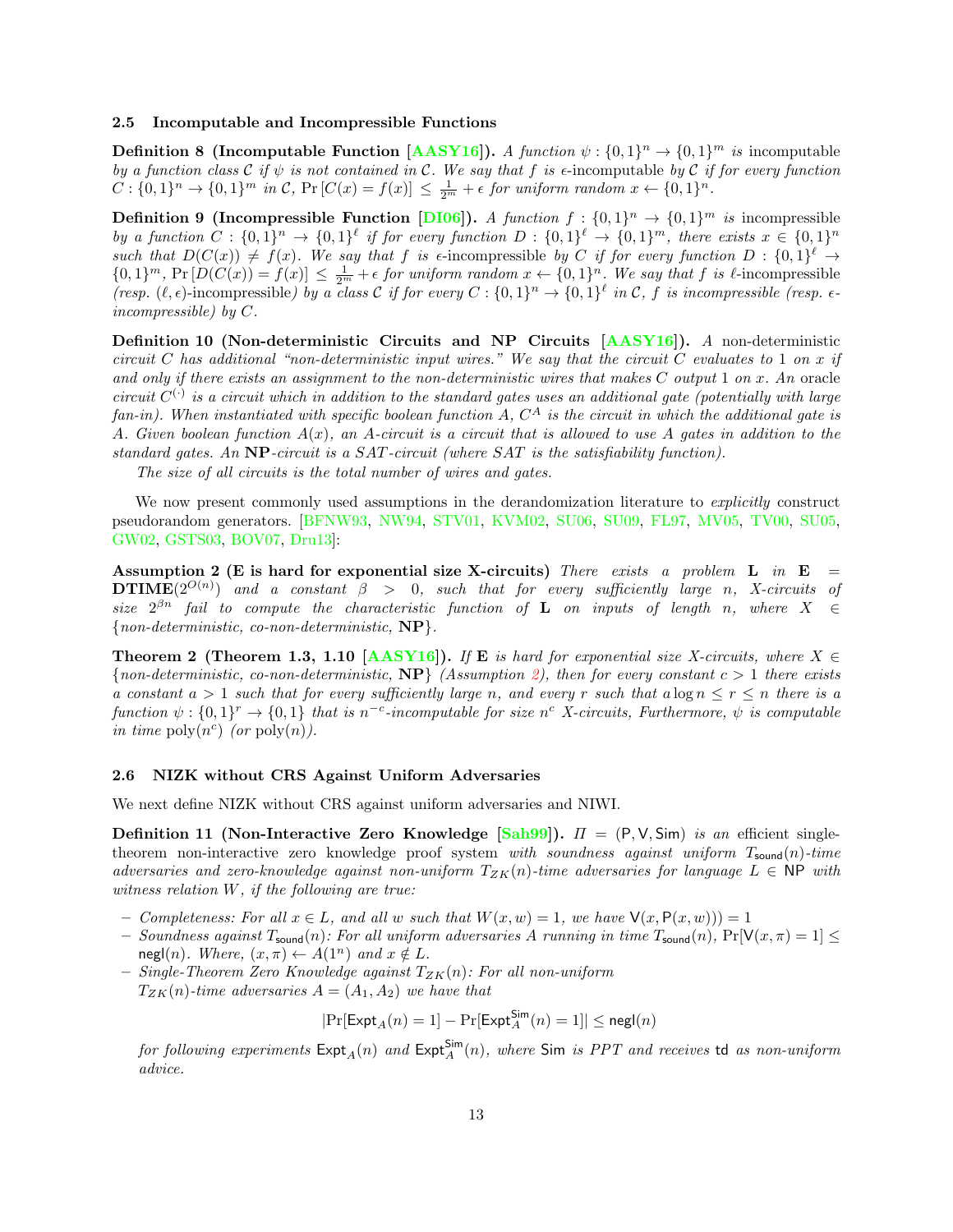| $\mathsf{Expt}_A(n)$ :               | $\mathsf{Expt}_A^{\mathsf{Sim}}(n)$ :         |
|--------------------------------------|-----------------------------------------------|
| $(x, w, \kappa) \leftarrow A_1(1^n)$ | $(x, w, \kappa) \leftarrow A_1(1^n)$          |
| $\pi \leftarrow P(x, w)$             | $\pi \leftarrow \textsf{Sim}(x, \textsf{td})$ |
| return $A_2(\pi,\kappa)$             | return $A_2(\pi,\kappa)$                      |

We now also define witness indistinguishablity as additional property of a proof system  $\Pi$ .

Definition 12 (Witness Indistinguishability against  $T_{\text{WI}}(n)$ -time adversaries). Let  $\Pi$  be a noninteractive proof system with prover P and verifier V for language  $L \in \mathsf{NP}$  and witness relation  $W : \{0,1\}^* \to$  ${0,1}^*$ . We say  $\Pi$  is witness indistinguishable if  $\forall$  non-uniform  $T_{\mathsf{Wl}}(n)$ -time verifier  $\mathsf{V}^*$  and  $\forall x \in L$ , and  $\forall w, w'$  such that  $W(x, w) = W(x, w') = 1$ , the view of  $V^*$  when interacting with  $P(x, w)$  is computationally indistinguishable from its view when interacting with  $P(x, w')$ .

In the remainder of this section, we focus on instantiations of the above primitives.

<span id="page-13-0"></span>**Theorem 3** ( $[BOV07]$ ). Assume that **E** is hard for exponential size co-non-deterministic circuits and that (subexponentially secure) trapdoor permutations (resp. one-way functions) exist. Then every language in NP has a (sub-exponentially indistinguishable) NIWI proof system (resp. non-interactive commitment scheme).

Moreover, by correctly setting the output length of the commitment scheme in terms of the security parameter n, we obtain a non-interactive perfectly binding and computationally hiding commitment scheme, such that given a commitment c, the committed message (i.e.,  $val(c)$ ) can be computed by a 2<sup>ne</sup>-time algorithm, where *n* is the security parameter and  $\epsilon$  is some constant.

To go from NIWI to NIZK, one can apply the well-known FLS technique [\[FLS99\]](#page-27-17). The simulator is provided with a trapdoor via non-uniform advice, which is not known to the uniform adversary in the real world. Note that we choose the trapdoor such that it can be obtained by a uniform adversary running in super-polynomial (sub-exponential) time. Formally, [\[BP04\]](#page-27-22) show how to construct NIZK without CRS against uniform adversaries under the following assumptions:

- Assumption A: There exists a NIWI proof system for every language  $L \in NP$  with WI against sub-exponential adversaries.
- **Assumption B:** There exists a non-interactive perfectly binding and computationally hiding commitment scheme, such that given a commitment, the message can be computed by a  $2^{n^e}$ -time algorithm, where n is the security parameter and  $\epsilon$  is some constant.
- Assumption C: There exists a language  $\Delta \in P$  and constants  $\epsilon_1 < \epsilon_2 < 1$  such that:
	- $\Delta$  is hard to sample in time  $2^{n^{\epsilon_1}}$ . For every probabilistic  $2^{n^{\epsilon_1}}$ -time algorithm A, the probability that  $A(1^n) \in \Delta \cap \{0,1\}^n$  is negligible.
	- $\Delta$  is easy to sample in time  $2^{n^{\epsilon_2}}$ : There exists a  $2^{n^{\epsilon_2}}$  algorithm  $S_{\Delta}$  such that for every  $n \in N$ ,  $Pr[S_{\Delta}(1^n) \in \Delta \cap \{0,1\}^n] = 1.$

**Theorem 4 ([\[BP04\]](#page-27-22)).** Under Assumptions A, B and C, there exists a NIZK argument system without CRS for NP with soundness against sub-exponential uniform adversaries and zero-knowledge against subexponential adversaries.

<span id="page-13-1"></span>**Lemma 1.** If  $\bf{E}$  is hard for exponential size non-deterministc circuits and  $\bf{P}$ -cert with soundness against sub-exponential adversaries exists, then Assumption C is true.

*Proof (Sketch.).* The assumption that  $\bf{E}$  is hard for exponential size nondeterministc circuits implies the existence of a function  $\psi''$  that has input length  $c_1 \cdot \log(n)$ , can be computed in time  $O(n^{c_2})$  and no nondeterministic circuit of size  $n^{c_3}$  can compute  $\psi''$  with better than  $1/2 + 1/n^{c_3}$ -probability.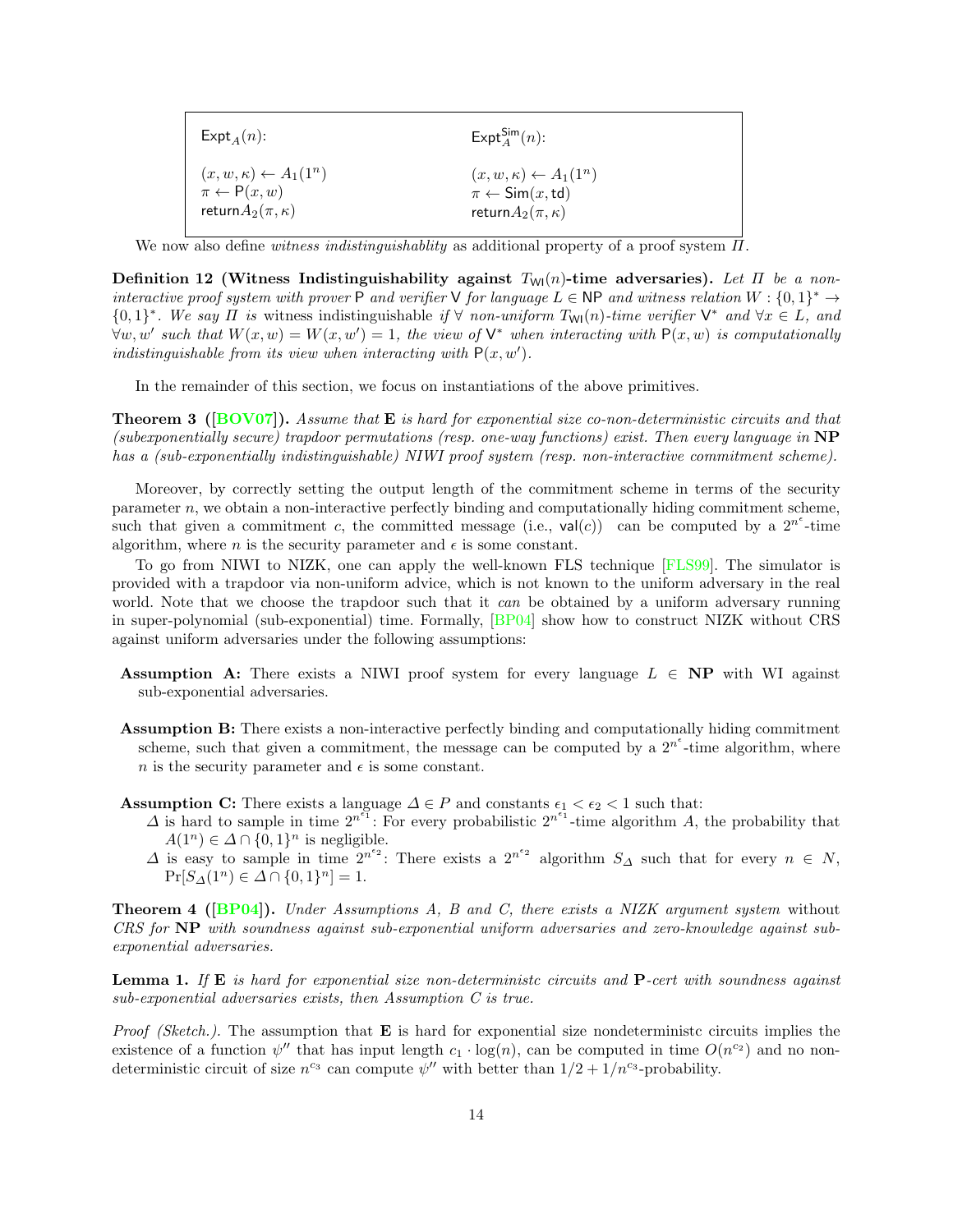Let  $\Delta$  be the following language:  $x = (x', \pi) \in \Delta$  if  $\psi''(x') = 1$  and  $\pi$  is a valid **P**-cert proving that  $\psi''(x')=0.$ 

We first show that  $\Delta \neq \emptyset$ .

Assume  $\Delta = \emptyset$ , then to compute  $\psi''(x')$ , it would be sufficient to non-deterministically check whether there exists a valid **P**-certificate for x'. But since x' has length  $O(\log n)$ , **P**-cert has fixed polynomial length  $n^{c^4}$ , the verifier of the **P**-cert runs in fixed polynomial time  $n^{c_5}$ . By appropriately setting parameters so that  $c_5 \leq c_3$ , we obtain a non-deterministic circuit of size at most  $n^{c_3}$  that computes  $\psi''$ , leading to contradiction.

Finally,  $\Delta$  is hard to sample in sub-exponential time  $2^{n^{\epsilon_1}}$ , due to the soundness of the **P**-cert. Moreover, padding the statements in the language appropriately (i.e. statements are now of the form  $(x', \pi) || 0^{\ell}$ , for appropriate choice of  $\ell \in poly(n)$ , allows us to do a brute force search over the length of the input  $(x', \pi)$  to find  $(x', \pi) \mid 0^{\ell} \in \Delta$  in time  $2^{n^{\epsilon_2}}$ .

**Corollary 1.** Assuming that  $\bf{E}$  is hard for exponential size (co-)non-deterministic circuits, the existence of sub-exponential trapdoor permutations, and the existence of  $P$ -cert with soundness against sub-exponential adversaries, there exists a NIZK argument system without CRS for NP with soundness against subexponential uniform adversaries and zero knowledge against sub-exponential adversaries.

### <span id="page-14-0"></span>3 Construction for Multi-Bit Messages

Let  $C = (Com, Open)$  be a tag-based, non-interactive commitment scheme that is perfectly binding (see Definition [2.3\)](#page-10-0). Let  $\Pi^{\text{NI}} = (\mathsf{P}^{\text{NI}}, \mathsf{V}^{\text{NI}}, \mathsf{Sim}^{\text{NI}})$  be a non-interactive simulatable proof system. Let  $S = (Gen, Sign, Ver)$  be a one-time signature scheme. Let  $D_0, D_1$  be disjoint distributions over  $\{0, 1\}^n$ . For  $\mathbf{b} := b^1, \ldots, b^m \in \{0,1\}^m$ ,  $D_{\mathbf{b}}$  denotes a draw from the product distribution  $(D_{b^1}, \ldots, D_{b^m})$ . We define the following language:

**Language**  $\mathcal{L}$ :  $s := ([\boldsymbol{x}^i]_{i \in [m]}, \boldsymbol{c}, \textsf{tag}) \in \mathcal{L} \text{ iff } \exists \boldsymbol{b} := b^1, \dots, b^m \in \{0,1\}^m \text{ such that for } i \in [m], \boldsymbol{x}^i = (x^i_1, \dots, x^i_n)$ is in the support of  $D_{b^i}$  and  $c$  is a commitment to  $b$  under tag.

The construction is presented in Figure [2:](#page-14-1)

 $\mathsf{E}(\boldsymbol{b}:=b^1,\ldots,b^m)$ :

- 1. Choose  $(vk,SK) \leftarrow Gen(1^{n'})$ , where  $n' \ll n$ . We assume WLOG  $|vk| = n'$ .
- 2. Sample  $\overline{x} := x^1, \ldots, x^m \leftarrow D_b$ , where for  $i \in [m], x^i = x_1^i, \ldots, x_n^i$ .
- 3. Compute  $(c, d) \leftarrow$  Com $(b, tag := vk)$ .
- 4. Compute a non-interactive, simulatable proof T proving  $([\mathbf{x}^i]_{i \in [m]}, \mathbf{c}, \mathsf{vk}) \in \mathcal{L}$ .
- 5. Compute  $\sigma \leftarrow \mathsf{Sign}(\mathsf{SK}, ([\boldsymbol{x}^i]_{i \in [m]}, \boldsymbol{c}, T)).$
- 6. Output  $CW := (\mathsf{vk}, [\boldsymbol{x}^i]_{i \in [m]}, \boldsymbol{c}, T, \sigma)$ .

```
D(CW):
```
- 1. Parse CW :=  $(\mathsf{vk}, [\boldsymbol{x}^i]_{i \in [m]}, \boldsymbol{c}, T, \sigma)$
- 2. Check that  $\mathsf{Ver}(\mathsf{vk}, \sigma, ([\mathbf{x}^i]_{i \in [m]}, \mathbf{c}, T)) = 1.$
- 3. Check that  $V^{\text{NI}}$  outputs 1 on proof T.
- 4. If yes, output  $[b^i]_{i \in [m]}$  such that for all  $i \in [m], x_1^i, \ldots, x_n^i$  is in the support of  $D_{b^i}$ . If not, output **0**.

<span id="page-14-1"></span>Fig. 2. NON-MALLEABLE CODE  $(E, D)$ , SECURE AGAINST  $F$  TAMPERING.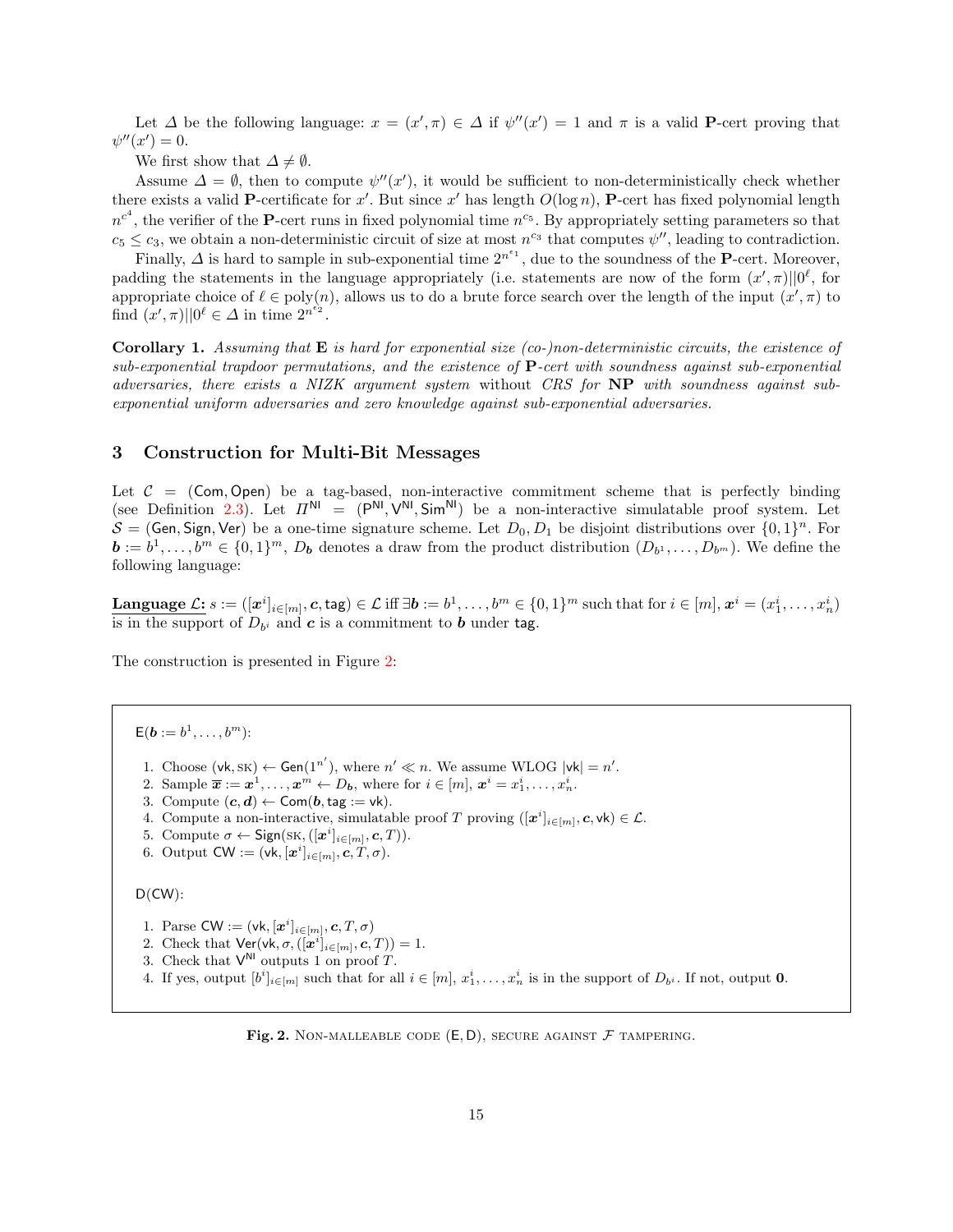${\sf E}_1(\mathsf{td},\boldsymbol{b}:=b^1,\ldots,b^m)$ : 1. Choose  $(vk, SK) \leftarrow Gen(1^{n'})$ 2. Sample  $\overline{x} := x^1, \ldots, x^m \leftarrow D_b$ , where for  $i \in [m], x^i = x_1^i, \ldots, x_n^i$ . 3. Compute  $(c, d) \leftarrow$  Com $(b, tag := vk)$ . 4. Simulate, using td, a non-interactive proof T' proving  $s := ([x^i]_{i \in [m]}, c, \text{vk}) \in \mathcal{L}$ . 5. Compute  $\sigma \leftarrow \mathsf{Sign}(\mathsf{SK},([\boldsymbol{x}^i]_{i\in[m]},\boldsymbol{c},T')).$ 6. Output  $\mathsf{CW} := (\mathsf{vk}, [\boldsymbol{x}^i]_{i \in [m]}, \boldsymbol{c}, T', \sigma)$ .

<span id="page-15-0"></span>

 $\mathsf{E}_2(\mathsf{td},\boldsymbol{b}:=b^1,\ldots,b^m)$ : 1. Choose  $(\mathsf{vk}, \mathsf{sk}) \leftarrow \mathsf{Gen}(1^{n'})$ 2. Sample  $\overline{x} := x^1, \ldots, x^m \leftarrow D_b$ , where for  $i \in [m], x^i = x_1^i, \ldots, x_n^i$ . 3. Compute  $(c', d') \leftarrow \textsf{Com}(\mathbf{0}, \textsf{tag} := \textsf{vk})$ . 4. Simulate, using td, a non-interactive proof T' proving  $s := ([x^i]_{i \in [m]}, c', \text{vk}) \in \mathcal{L}$ . 5. Compute  $\sigma \leftarrow \mathsf{Sign}(\mathsf{SK},([\boldsymbol{x}^i]_{i \in [m]}, \boldsymbol{c}', T')).$ 6. Output  $\mathsf{CW} := (\mathsf{vk}, [\boldsymbol{x}^i]_{i \in [m]}, \boldsymbol{c}', T', \sigma).$ 

<span id="page-15-1"></span>

 $D'(CW) := D'_2(D'_1(CW))$ :

 $D'_1$ (CW):

- 1. Parse CW :=  $(\mathsf{vk}, [\boldsymbol{x}^i]_{i \in [m]}, \boldsymbol{c}, T, \sigma)$
- 2. Check that  $\mathsf{Ver}(\mathsf{vk}, \sigma, ([\mathbf{x}^i]_{i \in [m]}, \mathbf{c}, T)) = 1.$
- 3. Check that  $V^{\text{NI}}$  outputs 1 on proof T
- 4. If not, output  $\bot$ , where  $\bot$  is a special symbol.
- 5. If yes, output  $(c, tag := vk)$ .

 $\mathsf{D}_2'(\boldsymbol{c},\mathsf{tag}:=\mathsf{vk})$ :

- 1. If  $\mathbf{c} = \perp$ , output  $[0]_{i \in [m]}$  and terminate.
- 2. Otherwise, check if there exists a string d and a string  $\tilde{b}$  such that  $Open(d, c, \nu k, \tilde{b}) = 1$ . If yes, output  $\tilde{b}$ . Otherwise, output  $[0]_{i \in [m]}$ .

<span id="page-15-2"></span>Fig. 5. ALTERNATE DECODING PROCEDURE D'.

 $g$ (CW, CW<sup>\*</sup>):

- 1. Parse  $CW = (vk, [\mathbf{x}^i]_{i \in [m]}, \mathbf{c}, T, \sigma)$ ,  $CW^* = (vk^*, [\mathbf{x}^{*i}]_{i \in [m]}, \mathbf{c}^*, T^*, \sigma^*)$ .
- 2. If  $vk = vk^*$  and  $Ver(vk^*, \sigma^*, ([x^{*i}]_{i \in [m]}, c^*, T^*)) = 1$  then output 1. Otherwise output 0.

<span id="page-15-3"></span>Fig. 6. THE PREDICATE  $g(CW, CW^*)$ .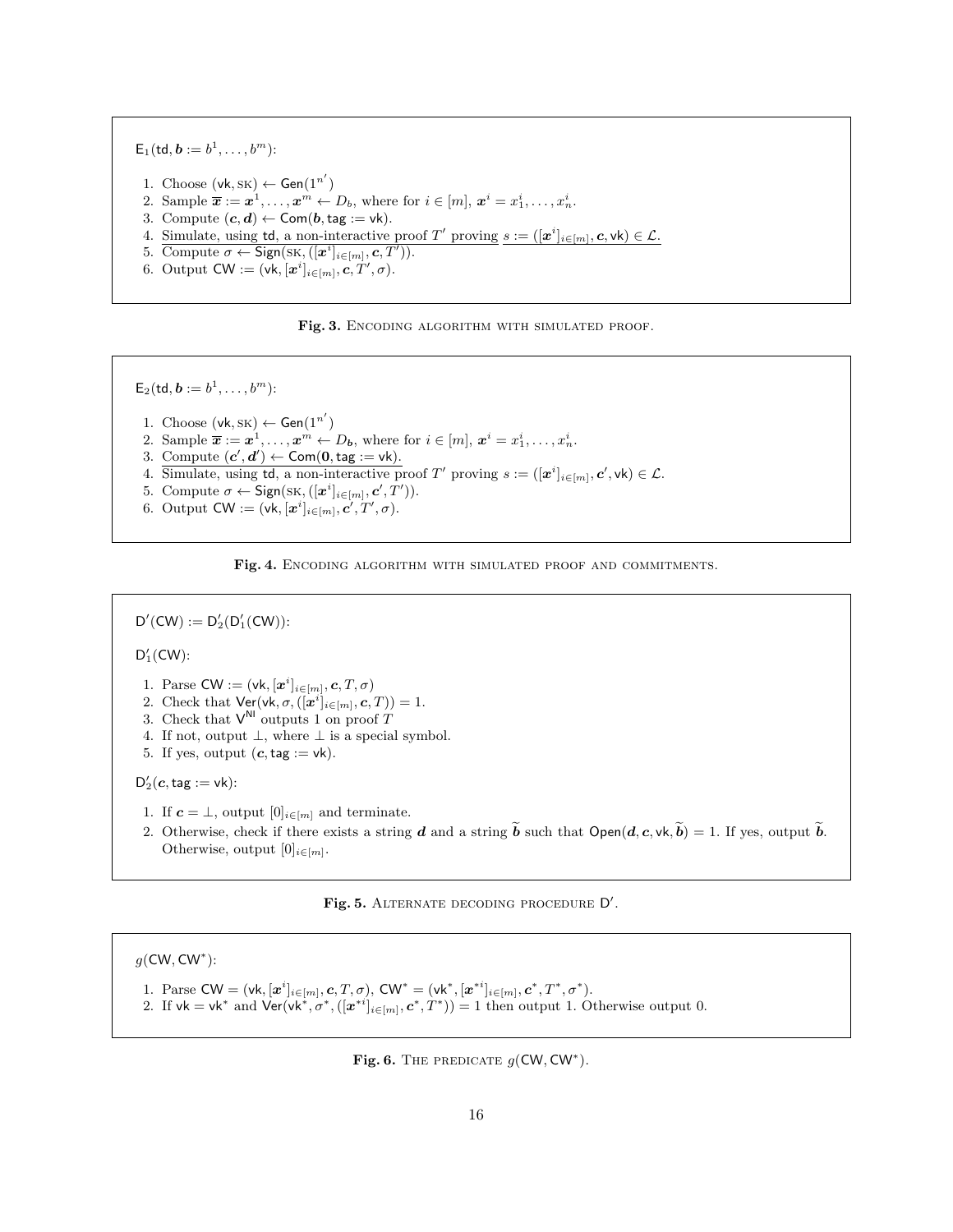Let  $\Psi(p, x, y, z)$  be defined as a function that takes as input a predicate p, and variables  $x, y, z$ . If  $p(x, y) =$ 1, then  $\Psi$  outputs the m-bit string 0. Otherwise,  $\Psi$  outputs z.

<span id="page-16-0"></span>**Theorem [5](#page-15-2).** Let  $(E, D)$ ,  $E_1$ ,  $E_2$ ,  $D'$  and g be as defined in Figures [2,](#page-14-1) [3,](#page-15-0) [4,](#page-15-1) 5 and [6.](#page-15-3) Let  $\mathcal F$  be a computational class. If, for every pair of m-bit messages  $b_0, b_1$  and for every tampering function  $f \in \mathcal{F}$ , all of the following hold:

– Simulation of proofs.

1.  $Pr[g(CW_0, f(CW_0)) = 1] \stackrel{\text{negl}(n)}{\approx} Pr[g(CW_1, f(CW_1)) = 1],$ 2.  $\Psi(g, \text{CW}_0, f(\text{CW}_0), \text{D}(f(\text{CW}_0))) \stackrel{PPT, \text{negl}(n)}{\approx} \Psi(g, \text{CW}_1, f(\text{CW}_1), \text{D}(f(\text{CW}_1))),$ where  $f \in \mathcal{F}$ ,  $CW_0 \leftarrow E(\boldsymbol{b}_0)$  and  $CW_1 \leftarrow E_1(\text{td}, \boldsymbol{b}_0)$ .

– Simulation of Commitments.

1.  $Pr[g(CW_1, f(CW_1)) = 1] \stackrel{\text{negl}(n)}{\approx} Pr[g(CW_2, f(CW_2)) = 1],$ 2.  $\Psi(g, \text{CW}_1, f(\text{CW}_1), \text{D}(f(\text{CW}_1))) \stackrel{PPT, \text{negl}(n)}{\approx} \Psi(g, \text{CW}_2, f(\text{CW}_2), \text{D}(f(\text{CW}_2))),$ where  $f \in \mathcal{F}$ ,  $CW_1 \leftarrow E_1(\text{td}, \mathbf{b}_0)$  and  $CW_2 \leftarrow E_2(\text{td}, \mathbf{b}_0)$ . – Simulation Soundness.

 $Pr[D(f(CW_2)) \neq D'(f(CW_2)) \land g(CW_2, f(CW_2)) = 0] \in O(1/n^c),$ 

where  $f \in \mathcal{F}$ ,  $\mathsf{CW}_2 \leftarrow \mathsf{E}_2(\mathsf{td}, \mathbf{b}_0)$ .

– Hardness of  $D_b$  relative to Alternate Decoding.

1.  $Pr[g(CW_2, f(CW_2)) = 1] \stackrel{PPT, O(1/n^c)}{\approx} Pr[g(CW_3, f(CW_3)) = 1],$ 2. For every Boolean function, represented by a circuit  $F$  over  $m$  variables,

$$
F\circ \mathsf{D}'(f(\mathsf{CW}_2)) \stackrel{stat, \mathsf{O}(1/n^c)}{\approx} F\circ \mathsf{D}'(f(\mathsf{CW}_3)),
$$

where  $CW_2 \leftarrow E_2(\text{td}, b_0)$ , and  $CW_3 \leftarrow E_2(\text{td}, b_1)$ .

Then the construction presented in Figure [2](#page-14-1) is a  $O(1/n^c)$ -non-malleable code for class F.

We present the proof of Theorem [5](#page-16-0) in Section [4.](#page-16-1)

### <span id="page-16-1"></span>4 Generic Analysis

In this section, we prove Theorem [5.](#page-16-0)

Fix  $\mathbf{b} \in \{0,1\}^m$ . We take g to be the predicate that is used in the **MediumNM** $_{\mathbf{b},g}(n)$  tampering experiment. Let  $CW \leftarrow E(b)$ . We must show that for every  $f \in \mathcal{F} \subset \mathsf{P}$ ,

$$
Pr[g(CW, f(CW)) = 1] \wedge D(f(CW)) \neq b] \leq \text{negl}(n).
$$

Let  $CW := (\mathsf{vk}, [\mathbf{x}^i]_{i \in [m]}, \mathbf{c}, T, \sigma)$  and let  $f(CW) := (\mathsf{vk}^*, [\mathbf{x}^{*i}]_{i \in [m]}, \mathbf{c}^*, T^*, \sigma^*)$ . If  $g(CW, f(CW) = 1$ , it means that  $vk = vk^*$  and  $Ver(vk^*, \sigma^*, ([x^{*i}]_{i \in [m]}, c^*, T^*)) = 1$  On the other hand, if  $D(f(CW)) \neq b$ , it must mean that  $([\boldsymbol{x}^i]_{i \in [m]}, \boldsymbol{c}, T) \neq ([\boldsymbol{x}^{*i}]_{i \in [m]}, \boldsymbol{c}^*, \dot{T}^*)$  But in this case we obtain a PPT adversary A that sees a single signature  $(\sigma)$  on message message  $([x^i]_{i\in[m]}, c, T)$  under verification key vk and produces a valid signature  $\sigma^*$  on message  $([x^{*i}]_{i \in [m]}, c^*, T^*) \neq ([x^i]_{i \in [m]}, c, T)$  under challenge verification key vk, thus leading to a contradiction to the security of the one-time signature scheme  $S$ .

Next, we must show that for any  $b_0, b_1$  and any tampering function  $f \in \mathcal{F}$ ,  $\{\text{MedianNM}_{\boldsymbol{b}_0,g}^f\}_{n\in\mathbb{N}} \stackrel{PPT, O(1/n^c)}{\approx} \{\text{MedianNM}_{\boldsymbol{b}_1,g}^f\}_{n\in\mathbb{N}}$ 

To do so we consider the following hybrid argument: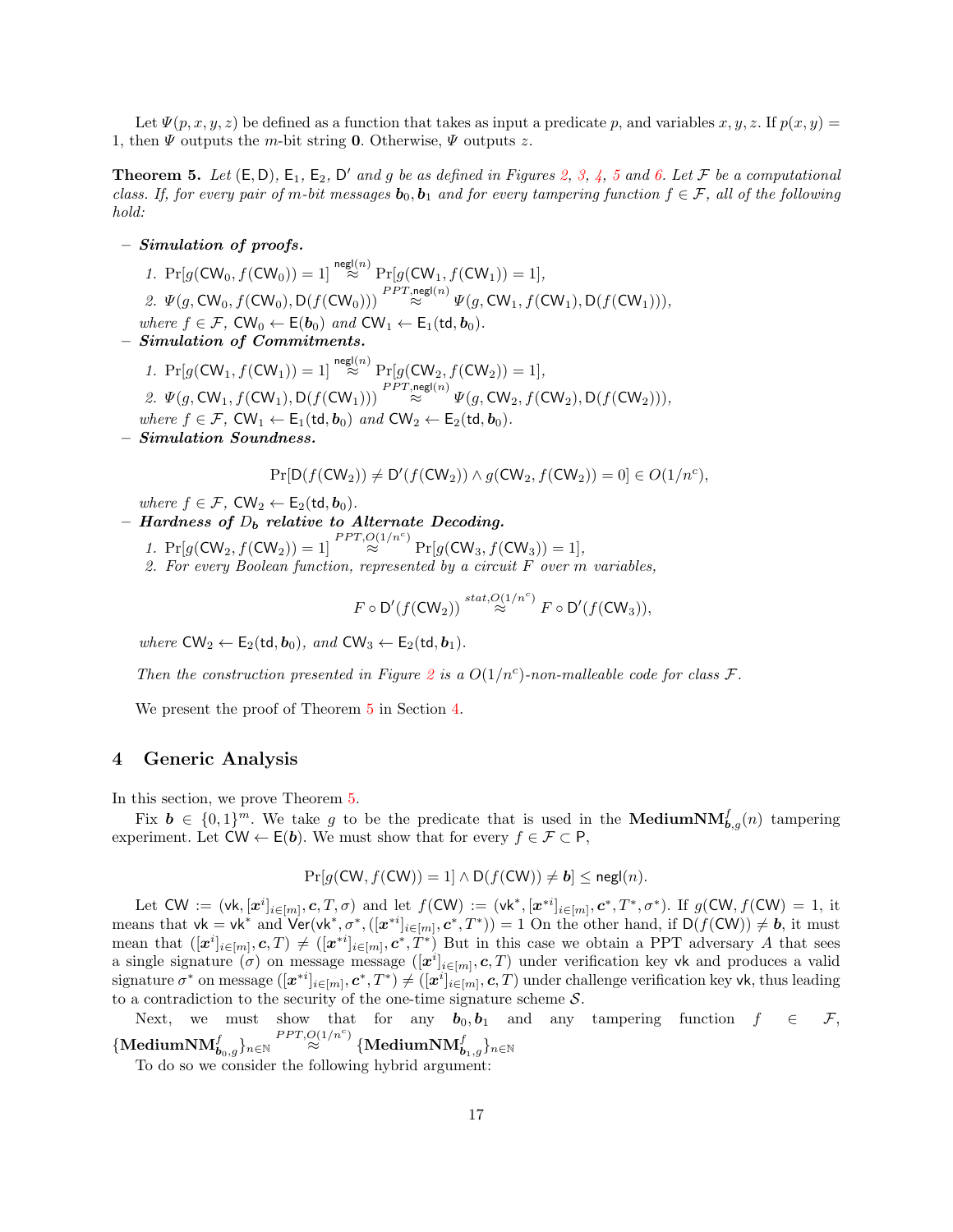- **Hybrid 0:** The real game, MediumN $\mathbf{M}_{\boldsymbol{b}_0,g}^f$ , where the real encoding  $\mathsf{CW}_0 \leftarrow \mathsf{E}(\boldsymbol{b}_0)$  and the real decoding oracle D are used.
- **Hybrid 1:** Replace the encoding from the previous game with  $CW_1 \leftarrow E_1(\mathsf{td}, \mathbf{b}_0)$ .

**Hybrid 2:** Replace the encoding from the previous game with  $CW_2 \leftarrow E_2(\text{td}, b_0)$ .

**Hybrid 3:** Replace the decoding from the previous game, with  $D'(f(CW_2))$ .

**Hybrid 4:** Same as Hybrid 3, but replace the encoding with  $CW_3 \leftarrow E_2(\mathsf{td}, \mathbf{b}_1)$ .

The proofs of indistinguishability of consecutive hybrids follow identically to [\[BDKM18\]](#page-26-1).

## <span id="page-17-0"></span>5 Multi-Bit NMC Against Bounded Poly Adversaries

We describe the underlying components required to instantiate the generic construction. The tampering class F corresponds to (uniform) tampering functions that run in time  $O(n^{c_A})$ , where n is security parameter. The length of the encoding is  $L := O(n^{c_{\ell}})$ , for some fixed constant  $c_{\ell}$ . Therefore, the tampering function is allowed to run in time  $L^{c_A/c_{\ell}}$  with respect to the input length L.

Let n be the input length for the hard distribution described in Section [5.1.](#page-17-1) We fix polynomials  $t_{\psi}(n)$  =  $n^{c_{\psi}}, t_{\text{com}}(n) = n^{c_{\text{com}}}$  where  $c_{\psi}, c_{\text{com}}$  are constants (both greater than  $c_A$ ) and superpolynomial time bounds  $T_{\text{com}}(n)$ ,  $T'_{NIZK}(n)$ ,  $T_{ZK}(n)$ , such that

–  $c_{\psi} \ll c_{\text{com}},$ 

 $-T'_{NIZK}(n) \ll T_{\text{com}}(n),$ –  $T_{ZK}(n)$  is subexponential.

The distribution described in Section [5.1](#page-17-1) is hard for  $t_{\psi}(n)$ -time adversaries.  $m \cdot \lambda \ll n$  is the length of the m-bit commitment using the commitment scheme described in Section [5.2,](#page-18-0) n is set such that  $m \cdot \lambda + n' \leq$  $(m+1) \cdot \lambda \in o(n)$  (so n is asymptotically larger than the length of the commitment– $m \cdot \lambda$ –plus the length of the tag-n'.). These commitments are hiding for polynomial-time adversaries and quasi-non-malleable for adversaries in  $\mathbf{BPrime}(T_{\mathsf{com}}(n)) \cap \mathbf{SIZE}(t_{\mathsf{com}}(n))$ . The the non-interactive simulatable proof system in Section [5.3](#page-18-1) has soundness against uniform, poly-time adversaries and zero knowledge against  $T_{ZK}(n)$  time adversaries.

### <span id="page-17-1"></span>5.1 The Hard Distribution  $D_b$  (instance length n, hard against  $t_{\psi}(n)$ -time adversaries)

<span id="page-17-2"></span>The following theorem is from [\[AASY16\]](#page-26-2):

**Theorem 6.** If E is hard for exponential size nondeterministic circuits, then for every constant  $c_{\psi} > 1$ , there exists a constant  $d > 1$  such that for every sufficiently large n, there is a function  $\psi : \{0,1\}^n \to \{0,1\}$ that is  $(\ell, n^{-c_{\psi}})$ -incompressible for size  $n^{c_{\psi}}$  circuits, where  $\ell = n - d \cdot \log n$ . Furthermore,  $\psi$  is computable in time  $\text{poly}(n^{c_{\psi}}) \in O(n^{c_{\text{com}}}).$ 

Setting parameters n,  $c_{\psi}$ , d as above, we let  $D_b$  be the uniform distribution over  $\mathbf{x} \leftarrow \{0,1\}^n$ , conditioned on  $\psi(\mathbf{x}) = b$ . The theorem above immediately implies the following:

*Claim.* Let  $n, c_{\psi}, d, \psi$  be as above, let  $\widetilde{F}$  be any Boolean function over  $(m+1) \cdot \lambda \leq n - d \cdot \log n < (1 - \alpha)n$ variables, and let C be a size  $n^{c_{\psi}}$  circuit with input length n and output length m. Then, over random choice of  $x \leftarrow \{0,1\}^n$ ,  $\tilde{F} \circ C(x)$  has correlation at most  $1/n^{-c_{\psi}}$  with  $\psi(x)$ .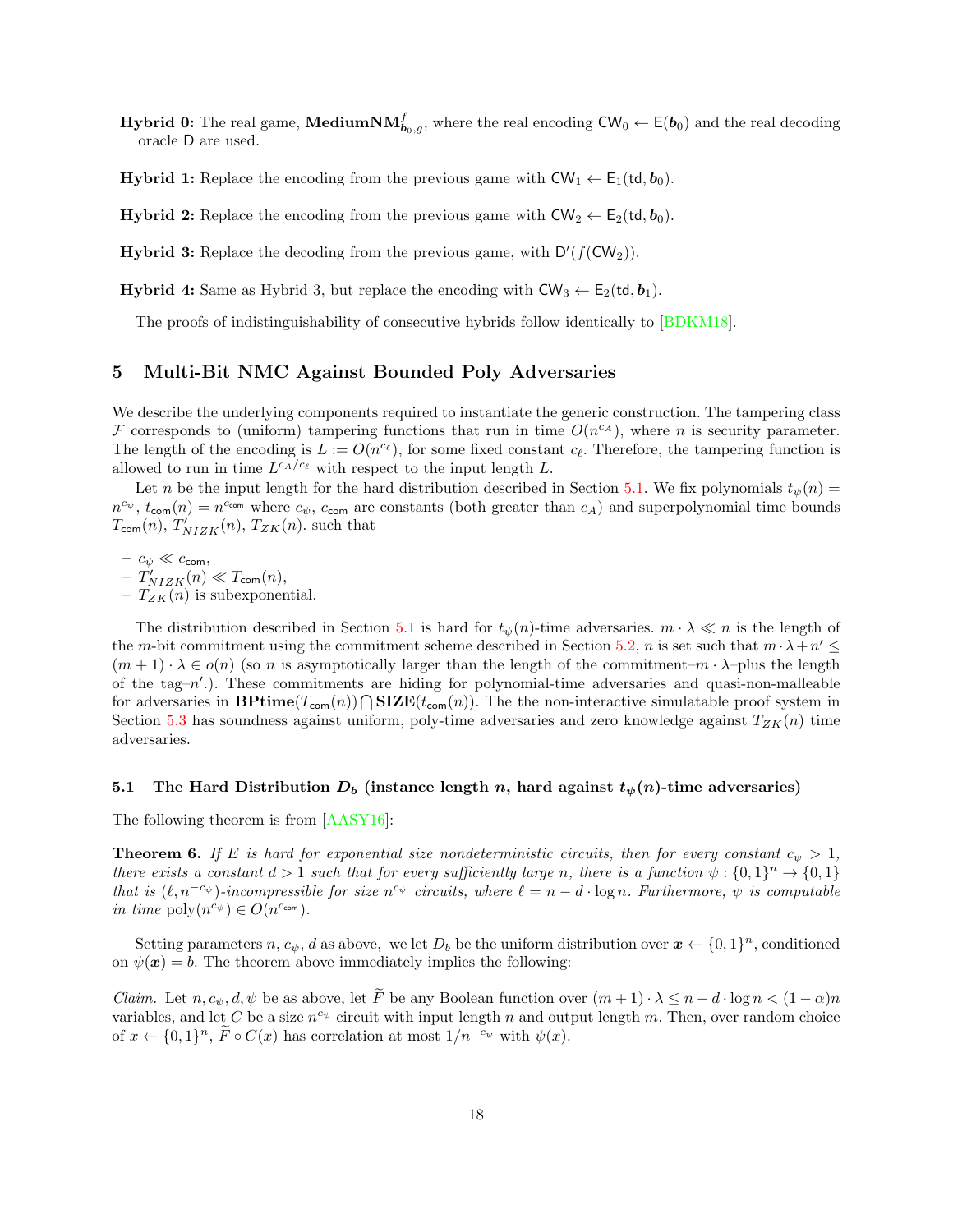# <span id="page-18-0"></span>5.2 Commitment scheme  $\mathcal{C} = (Com, Open)$  (length  $\lambda \ll n$ , hiding for poly-time adversaries, and quasi non-malleable against adversaries in  $\mathrm{BPrime}(T_\mathsf{com}(n))\bigcap \mathrm{SIZE}(t_\mathsf{com}(n)))$

We instantiate the commitment scheme  $C = (Com, Open)$  with the scheme presented in Section [7.](#page-23-0) Recall that the scheme has the following properties:

- Non-interactive with no-CRS.
- Perfectly binding,
- Quasi-non-malleable against in  $\mathbf{BPrime}(T_{\mathsf{com}}(n)) \cap \mathbf{SIZE}(t_{\mathsf{com}}(n)).$

## <span id="page-18-1"></span>5.3 Non-Interactive Simulatable Proof System (Sound against uniform ppt adversaries, ZK against adversaries running in time  $T_{ZK}(n)$ )

Let  $\Pi = (P, V, Sim)$  be a NIZK proof system for NP with no CRS (Construction given in Section [2.6\)](#page-12-2) with soundness against uniform adversaries running in time  $T_{NIZK}(n)$ . We additionally require that the trapdoor can be extracted by uniform adversaries running in time  $T'_{NIZK}(n)$ .

Let  $C' = (Com', Open')$  be a non-interactive, perfectly binding, commitment scheme with no CRS that can be extracted in time  $T_{NIZK}(n)$  and is hiding against adversaries running in time  $T_{ZK}(n)$ .

We also assume the existence of **P**-certificates with soundness against adversaries running in time  $T_{NIZK}(n)$ .

We define the proof system  $\Pi^{NI} = (P^{NI}, V^{NI}, Sim^{NI})$  for language  $\mathcal L$  defined in Section [3](#page-14-0) as follows:

 $\mathsf{P}^{\mathsf{NL}}\colon \text{Recall that a witness } w \text{ for statement } s := ([\mathbf{z}^i]_{i \in [m]}, \mathbf{c}, \text{tag}) \in \mathcal{L} \text{ consists of a string } \mathbf{b} = b^1, \dots, b^m \text{ and }$ an opening d such that (1)  $Open(c, b, tag) = 1$  and (2) for all  $i \in [m], \psi(x^{i}) = b^{i}$ . Given a statement s and witness  $w$ , let  $P$  be a **P**-certificate that  $(1)$  and  $(2)$  hold.

Invoke P from proof system  $\Pi$  with the statement  $s' = (s, \text{com}) \in \mathcal{L}'$  using proof system  $\Pi$ , where  $\mathcal{L}'$  is the language consisting of strings (s, com) such that com is a commitment to  $(w, P)$  and P is a P-certificate that (1) and (2) hold for  $(s, w)$ . P outputs a proof  $\pi'$ . P<sup>NI</sup> outputs proof  $\pi = \text{com} || \pi'$ .

 $V^{\text{NI}}$ : On input statement s, proof  $\pi$  and language  $\mathcal{L}$ : Parse  $\pi := \text{com} || \pi'$ . Run the underlying verifier V on  $\pi'$  for statement (s, com) and language  $\mathcal{L}'$  and output whatever it does.

 $\text{Sim}^{\text{NI}}$ : On input (td, x), and language  $\mathcal{L}$ : Set com to a commitment to 0 and invoke the underlying Sim for  $\Pi$  with input (td,  $(s, \text{com})$ ) and language  $\mathcal{L}'$ .

Note that given the **P**-certificate P, computing the NIZK proof using  $\Pi^{\mathsf{N}}$  can be done in fixed polynomial time in the length of the statement (s, com). Moreover, given the trapdoor td, a simulated proof can also be computed in fixed polynomial time. The following claim is straightforward.

*Claim.* Given the above assumptions,  $\Pi^{NI} = (P^{NI}, V^{NI}, Sim^{NI})$  is a NIZK argument system for language  $\mathcal{L}$ with zero knowledge against adversaries running in time  $T_{ZK}(n)$  and trapdoor that can be extracted in time  $T'_{NIZK}(n)$ .

#### 5.4 Main Theorem

**Theorem 7.** For any constant  $c_A > 1$ ,  $\Pi = (E, D)$  (presented in Figure [2\)](#page-14-1) is a multi-bit, non-malleable code against (uniform) tampering functions that run in time  $O(n^{c_A})$ , if parameters  $c_{\psi}$ ,  $c_{\text{com}}$ ,  $T_{\text{com}}(n)$ ,  $T'_{NIZK}(n)$ ,  $T_{ZK}(n)$  are chosen as described above and the underlying components are instantiated in the following way:

- For  $b \in \{0, 1\}$ ,  $D_b$  is the distribution from Section [5.1.](#page-17-1)
- $-$  C := (Com, Open) is the commitment scheme from Section [5.2.](#page-18-0)
- $-I^{\text{NII}} := (P^{\text{NI}}, V^{\text{NI}}, Sim^{\text{NI}})$  the simulatable proof system from Section [5.3.](#page-18-1)
- $-S := (Gen, Sign, Ver)$  is any one-time signature scheme secure against PPT adversaries.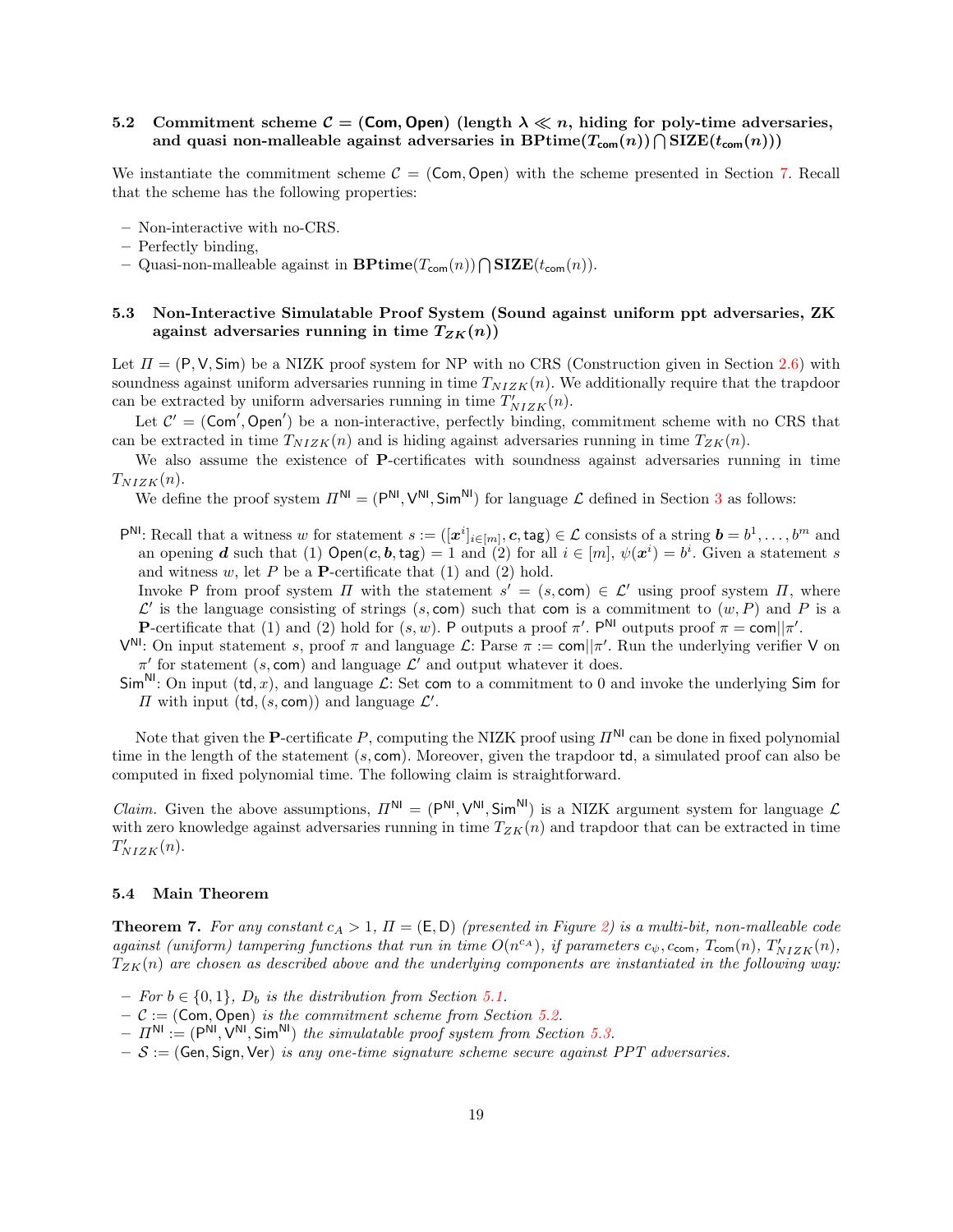Proof. To prove the theorem, we need to show that the necessary properties from Theorem [5](#page-16-0) hold. We next go through these one by one.

#### Simulation of proofs.

1. 
$$
Pr[g(CW_0, f(CW_0)) = 1] \stackrel{\text{negl}(n)}{\approx} Pr[g(CW_1, f(CW_1)) = 1],
$$
  
\n2.  $\Psi(g, CW_0, f(CW_0), D(f(CW_0))) \stackrel{PPT, \text{negl}(n)}{\approx} \Psi(g, CW_1, f(CW_1), D(f(CW_1))),$ 

where  $f \in \mathcal{F}$ ,  $\mathsf{CW}_0 \leftarrow \mathsf{E}(\boldsymbol{b}_0)$  and  $\mathsf{CW}_1 \leftarrow \mathsf{E}_1(\mathsf{td}, \boldsymbol{b}_0)$ . This follows by ZK property of  $\Pi^{\text{NI}}$ .

## Simulation of Commitment.

1. 
$$
\Pr[g(\mathsf{CW}_1, f(\mathsf{CW}_1)) = 1] \stackrel{\mathsf{negl}(n)}{\approx} \Pr[g(\mathsf{CW}_2, f(\mathsf{CW}_2)) = 1],
$$

negl(n)

negl(n)

2. 
$$
\Psi(g, \text{CW}_1, f(\text{CW}_1), \text{D}(f(\text{CW}_1))) \stackrel{P \times T, \text{neg}(n)}{\approx} \Psi(g, \text{CW}_2, f(\text{CW}_2), \text{D}(f(\text{CW}_2))),
$$

where  $f \in \mathcal{F}$ ,  $CW_1 \leftarrow E_1(\text{td}, \mathbf{b}_0)$  and  $CW_2 \leftarrow E_2(\text{td}, \mathbf{b}_0)$ .

This follows from hiding property of the commitment scheme  $C$ .

### Simulation Soundness.

$$
\Pr_r[\mathsf{D}(f(\mathsf{CW_2})) \neq \mathsf{D}'(f(\mathsf{CW_2})) \wedge g(\mathsf{CW_2}, f(\mathsf{CW_2})) = 0] \in O(1/n^{c_{\mathsf{com}}}),
$$

where  $f \in \mathcal{F}$ ,  $CW_2 \leftarrow E_2(\text{td}, \mathbf{b}_0)$ .

We begin by defining the following:

$$
P_0(n) := \Pr[\mathsf{D}(f(\mathsf{CW}_0)) \neq \mathsf{D}'(f(\mathsf{CW}_0)) \land g(\mathsf{CW}_0, f(\mathsf{CW}_0)) = 0],
$$

where  $f \in \mathcal{F}$ , CW<sub>0</sub>  $\leftarrow$  E( $\boldsymbol{b}_0$ )

$$
P_1(n) := \Pr_r[D(f(CW_1)) \neq D'(f(CW_1)) \land g(CW_1, f(CW_1)) = 0],
$$

where  $f \in \mathcal{F}$ ,  $CW_1 \leftarrow E_1(\text{td}, \boldsymbol{b}_0)$ 

$$
P_2(n) := \Pr_r[D(f(CW_2)) \neq D'(f(CW_2)) \land g(CW_2, f(CW_2)) = 0],
$$

where  $f \in \mathcal{F}$ ,  $CW_2 \leftarrow E_2(\text{td}, \boldsymbol{b}_0)$ .

We prove the following sequence of claims, which immediately imply the simulation soundness property.

*Claim.*  $P_0(n) \in \text{negl}(n)$ .

Since  $D(f(CW_1)) \neq D'(f(CW_1))$  can only occur if the NIZK proof verifies, but the statement being proved is false, this follows from the soundness of the NIZK proof system  $\Pi^{\mathsf{NL}}$ .

*Claim.*  $|P_1(n) - P_0(n)| \in \text{negl}(n)$ .

This holds due to complexity leveraging–i.e. by appropriately setting parameters, one can check whether the statement being proved is true or false (by deciding whether  $x$  is in the support of  $D_0$  or  $D_1$  and by extracting from the commitment scheme) without distinguishing a real from simulated proof since  $T_{ZK}(n)$ is subexponential.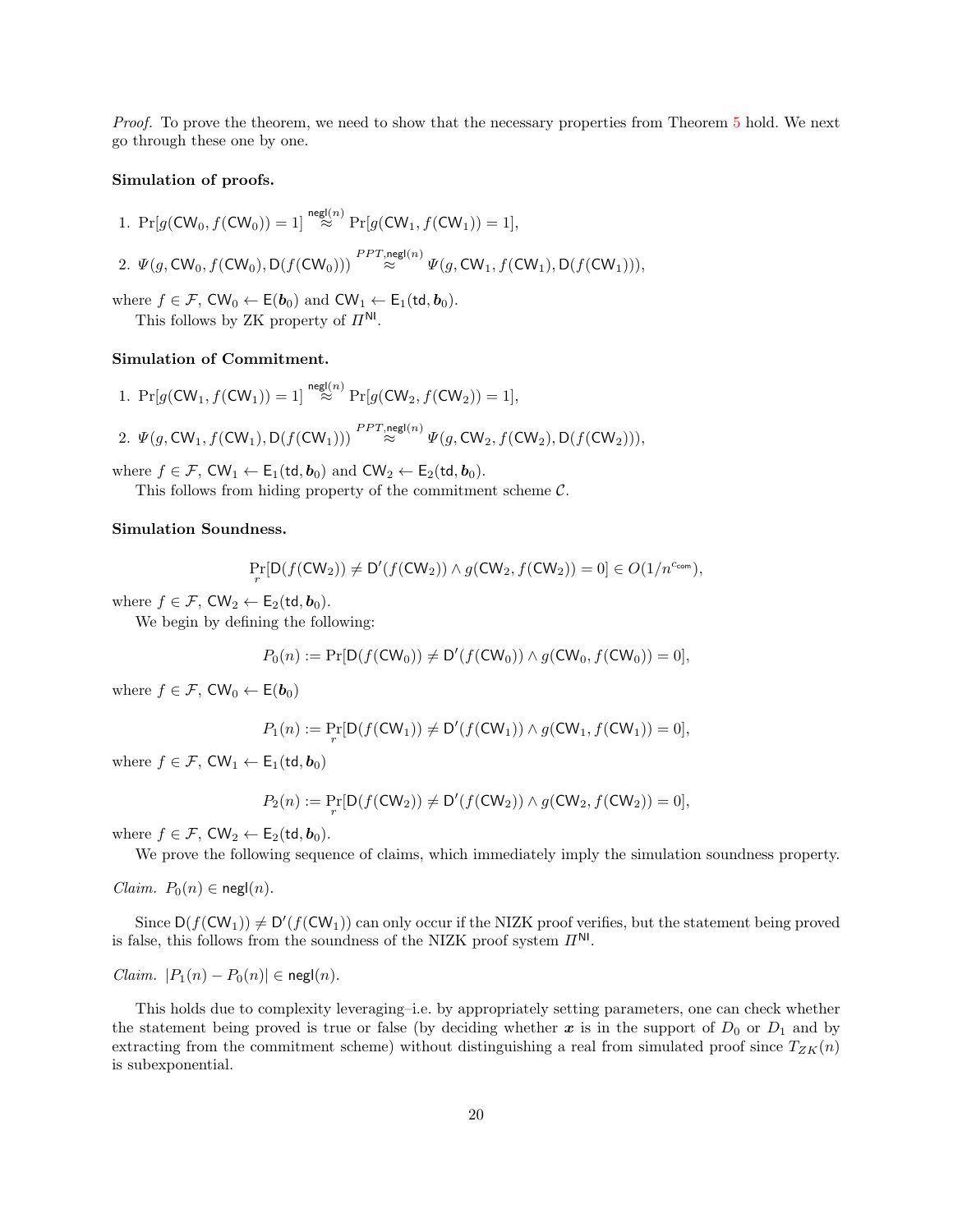$Claim.$   $|P_2(n) - P_1(n)| \in O(1/n^{c_{com}}).$ 

*Proof.* Assume  $|P_2(n) - P_1(n)| \notin O(1/n^{c_{\text{com}}})$ , we will construct an adversary/distinguisher  $(A, D)$  in **BPtime**( $T_{\text{com}}(n)$ )  $\bigcap$  **SIZE**( $t_{\text{com}}(n)$ ) that breaks the  $O(1/n^{c_{\text{com}}})$ -non-malleability of commitment scheme C. Specifically, we must show an adversary A, distinguisher D in  $\mathbf{BPrime}(T_{\text{com}}(n)) \cap \mathbf{SIZE}(t_{\text{com}}(n))$  such that D distinguishes the output of  $\min_{\mathcal{C}}^A(\bm{b}_0)$  from  $\min_{\mathcal{C}}^A(\bm{0})$  with advantage  $a(n) \notin O(1/n^{c_{\text{com}}})$ .

 $A = (A_1, A_2)$  is specified as follows:

On input security parameter  $1^n$ ,  $A_1$  does as follows:

- $A_1$  generates keys (vk, SK) ← Gen(1<sup>n</sup>)
- $A_1$  runs in uniform time  $T'_{NIZK}(n) \leq T_{\text{com}}(n)$  to recover the trapdoor td of the NIZK.
- $A_1$  outputs tag := vk to its challenger as the desired tag and outputs td, SK to  $A_2$ .

On input td, sk, vk, c,  $A_2$  does as follows:

- $-$  For  $i \in [m]$ , sample  $x^i \sim D_{b^i}$  (in time  $m \cdot \text{poly}(n^{c_{\psi}}) \in O(n^{c_{\text{com}}})$ , where poly is a fixed polynomial.
- Use td to generate a simulated proof T in fixed polynomial time and compute  $\sigma \leftarrow$  $Sign(SK, ([x^i]_{i \in [m]}, c, T))$  in fixed polynomial time.
- Compute  $f(\mathsf{vk}, [\mathbf{x}^i]_{i \in [m]}, \mathbf{c}, T, \sigma) = [\mathsf{vk}', \mathbf{x}^{'i}]_{i \in [m]}, \mathbf{c}', T', \sigma').$
- If the predicate g evaluates to 1, the signature  $\sigma'$  or proof T does not verify, output  $\perp$  (this computation takes fixed polynomial time).
- $\sim$  Otherwise, output  $(c', \text{out} := [x'_{i}]_{i \in [m]})$ . Note that in this case, vk' ≠ vk (corresponding to the tag of the commitment) since g evaluates to 0 and  $\sigma$  verifies.

Distinguisher D receives the committed value  $v' = v'_1, \ldots, v'_m$  underlying  $c'$  (or receives  $\perp$ ) as well as out (the additional output of adversary A). D outputs 0 if for all  $i \in [m]$ ,  $v_i' = \psi(\mathbf{x}^i)$  (or if its input is  $\perp$ ) and outputs 1 otherwise (computed in time  $m \cdot \text{poly}(n^{c_{\psi}}) \in O(n^{c_{\text{com}}})$ ).

Clearly,

$$
\Pr_{\pmb{c} \leftarrow \mathsf{Com}(\pmb{b}_0, \mathsf{vk})}[D(\pmb{v}', \mathsf{out}) = 1] = P_2(n)
$$

and

$$
\Pr_{\mathbf{c}\leftarrow\mathsf{Com}(\mathbf{0},\mathsf{vk})}[D(\mathbf{v}',\mathsf{out})=1]=P_1(n)
$$

Thus, we have that

$$
\left|\Pr_{\mathbf{c}\leftarrow \mathsf{Com}(\mathbf{b}_0,\mathsf{vk})}[D(\mathbf{v}',\mathsf{out})=1]-\Pr_{\mathbf{c}\leftarrow \mathsf{Com}(\mathbf{0},\mathsf{vk})}[D(\mathbf{v}',\mathsf{out})=1]\right|\notin O(1/n^{c_{\mathsf{com}}}).
$$

Moreover, A, D are in  $\mathbf{BPrime}(T_{\mathsf{com}}(n))\bigcap \mathbf{SIZE}(t_{\mathsf{com}}(n))$ . Thus, we obtain a contradiction to the  $O(1/n^{c_{\mathsf{com}}})$ non-malleability of the commitment scheme against adversaries, distinguishers in **BPtime**( $T_{com}(n)$ )  $\bigcap$  $\text{SIZE}(t_{\text{com}}(n)).$ 

### Hardness of  $D_b$  relative to Alternate Decoding.

$$
\text{1. } \Pr[g(\mathsf{CW}_2, f(\mathsf{CW}_2)) = 1] \stackrel{O(1/n^{c_{\psi}})}{\approx} \Pr[g(\mathsf{CW}_3, f(\mathsf{CW}_3)) = 1],
$$

2. For every Boolean function, represented by a circuit  $F$  over  $m$  variables,

$$
F\circ \mathsf{D}'(f(\mathsf{CW}_2))\stackrel{stat, O(1/n^{c_{\psi}})}{\approx} F\circ \mathsf{D}'(f(\mathsf{CW}_3)),
$$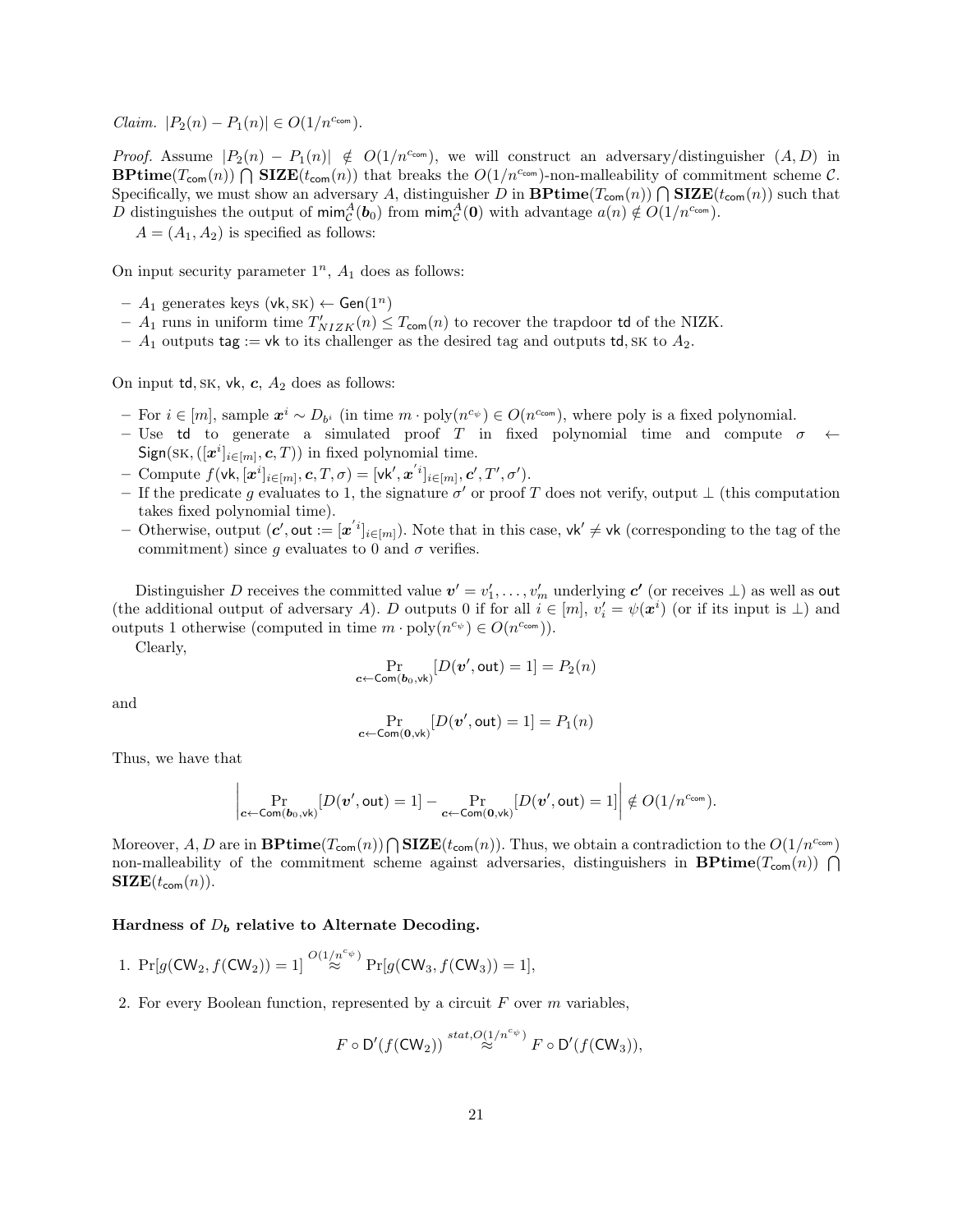where  $f \in \mathcal{F}$ ,  $CW_2 \leftarrow E_2(\mathsf{td}, \mathbf{b}_0)$  and  $CW_3 \leftarrow E_2(\mathsf{td}, \mathbf{b}_1)$ .

We consider a sequence of distributions where we switch the internal random variables of  $E_2$  from from  $x^i \leftarrow D_{b_0^i}$ , for all  $i \in [m]$  to  $x^i \leftarrow D_{b_1^i}$ , for all  $i \in [m]$ . Namely, for each  $i \in \{0, \ldots, m\}$  we consider a distribution where for  $j \leq i$ ,  $x^j \leftarrow D_{b_1^i}$  and for  $j > i$ ,  $x^j \leftarrow D_{b_0^i}$ .

We must show that  $(1)$  and  $(2)$  hold for each consecutive pair of distributions. When considering the *i*-th consecutive pair, fix all random variables except the *i*-th variable  $X^i$  to values  $x^1, \ldots, x^{i-1}, x^{i+1}, \ldots, x^m$ . Let  $X^i$  be a random variable such that with probability  $1/2$ ,  $X^i \leftarrow D_{b_0^i}$  and with probability  $1/2$ ,  $X^i \leftarrow D_{b_1^i}$ .  $X^i = X^{i,\gamma}$  where  $\gamma \leftarrow \{0,1\}$ , and let random variable CW<sup>i</sup> denote the output of  $\mathsf{E}_2$  when using random variables  $\boldsymbol{x}^1, \ldots, \boldsymbol{x}^{i-1}, \boldsymbol{X}^i, \boldsymbol{x}^{i+1}, \ldots, \boldsymbol{x}^m.$ 

To show (1), assume  $Pr[g(CW_2, f(CW_2)) = 1]$  and  $Pr[g(CW_3, f(CW_3)) = 1]$  differ by  $a(n) \notin O(1/n^{c_{\psi}})$ . This implies that, for some  $i \in [m]$ , there is a circuit that takes as input  $X^i$ , hardwires all other random variables, and outputs 1 in the case that  $g(CW^i, f(CW^i)) = 1$  and 0 otherwise, implying that it has  $a(n) \notin$  $O(1/n^{c_{\psi}})$  correlation to  $\psi(\mathbf{X}^{i})$ . We will show that the above can be computed by a circuit C of size  $n^{c_{\psi}}$ with input  $X^i$ , thus contradicting Claim [5.1,](#page-17-2) which (as a special case) says that a circuit of size  $n^{c_{\psi}}$  has at most  $O(1/(n^{c_{\psi}}))$  correlation with  $\psi(\mathbf{X}^i)$ . Details follow.

Given non-uniform advice td, f, we construct the distribution of circuits  $\mathcal{C}_{f,\text{td}}^1$ . A draw  $C \sim \mathcal{C}_{f,\text{td}}^1$  is done as follows:

- 1. Sample signature keys  $(vk, SK) \leftarrow Gen(1^n)$ ,
- 2. Sample random commitment to  $0^m$ :  $(c', d') \leftarrow \textsf{Com}(0^m, \textsf{tag} := \textsf{vk})$ ,
- 3. Sample  $x^1, \ldots, x^{i-1}$  from  $D_{b_0^i}$ , and  $x^{i+1}, \ldots, x^m$  from  $D_{b_1^i}$ .
- 4. Output the following circuit  $\check{C}$  that has the following structure:
	- $\hspace{0.5cm}\textbf{and} \textbf{code} \text{ variables: } f, \, \pmb{x}^1, \ldots, \pmb{x}^{i-1}, \, \overline{c}', \, [T_j^{'\beta, \bar{i}}]_{\beta \in \{0,1\}, i \in [m], j \in [n]}, \, \pmb{x}^1, \ldots, \pmb{x}^{i-1}, \pmb{x}^{i+1}, \ldots, \pmb{x}^m.$
	- $-$  input:  $X^i$ .
	- computes and outputs:

$$
g(\mathsf{CW}, f(\mathsf{CW}^i)).
$$

Note that given all the hardwired variables, computing  $CW^i$  can be done in  $n^{c_{\psi}}$  time since it only requires computing the simulated proof T and signature  $\sigma$ , which can both be done in fixed polynomial time less than  $n^{c_{\psi}}$ . Additionally, f can be computed in time  $n^{c_A} < n^{c_{\psi}}$ . Finally, it can be seen that g can be computed in fixed polynomial time less than  $n^{c_{\psi}}$  (since it only involves comparison of strings and signature verification, both of which take fixed polynomial time in the length of the input). Thus, the entire circuit has size  $O(n^{c_{\psi}})$ .

To show (2), assume  $D'(f(CW_2))$  and  $D'(f(CW_3))$  have greater than  $1/n^{c_{\psi}}$  statistical distance. This implies that there exists a distinguisher F (represented by an m-bit Boolean function) such that  $F \circ$  $D'(f(CW_2))$  is more than  $1/n^{c_{\psi}}$ -far from  $F \circ D'(f(CW_3))$ . This implies that, for some  $i \in [m]$ , the output of  $\hat{F} \circ D'(\hat{f}(CW^i))$  is  $a(n) \notin O(1/n^{c_{\psi}})$ -correlated with  $\psi(X^i)$ . Note that, by definition,  $F \circ D'(f(CW^i)) =$  $F \circ D'_2 \circ D'_1(f(CW^i))$ , where  $D'_1$  has output length  $(m+1) \cdot \lambda(m \cdot \lambda)$  for the size of the non-malleable commitment and  $\lambda$  for the length of the tag of the non-malleable commitment). We will show that  $D'_1(f(CW^i))$  can be computed by a circuit C of size  $O(n^{c_{\psi}})$  (drawn from some distribution C over circuits) with input  $\mathbf{X}^{i}$ . We then use Claim [5.1,](#page-17-2) which says that if C is a size  $O(n^{c_{\psi}})$  circuit taking inputs of length n bits and producing outputs of length  $(m + 1) \cdot \lambda < (1 - \alpha)n$ -bits and and  $\tilde{F}$  is any  $(m + 1) \cdot \lambda < (1 - \alpha)n$ -bit input Boolean function then the output of  $\widetilde{F}(C(\mathbf{X}^i))$  is at most  $O(1/n^{c_{\psi}})$ -correlated with  $\psi(\mathbf{X}^i)$ , instantiating  $\widetilde{F} := F \circ D'_2$ . This yields a contradiction. Details follow.

Given non-uniform advice td, f, we construct the distribution of circuits  $\mathcal{C}_{f,\text{td}}^2$ . A draw  $C \sim \mathcal{C}_{f,\text{td}}^2$  as follows:

- 1. Sample signature keys  $(vk, SK) \leftarrow Gen(1^n)$ ,
- 2. Sample random commitment to  $0^m$ :  $(c', d') \leftarrow \textsf{Com}(0^m, \textsf{tag} := \textsf{vk}),$
- 3. Sample  $x^1, \ldots, x^{i-1}$  from  $D_{b_0^i}$ , and  $x^{i+1}, \ldots, x^m$  from  $D_{b_1^i}$ .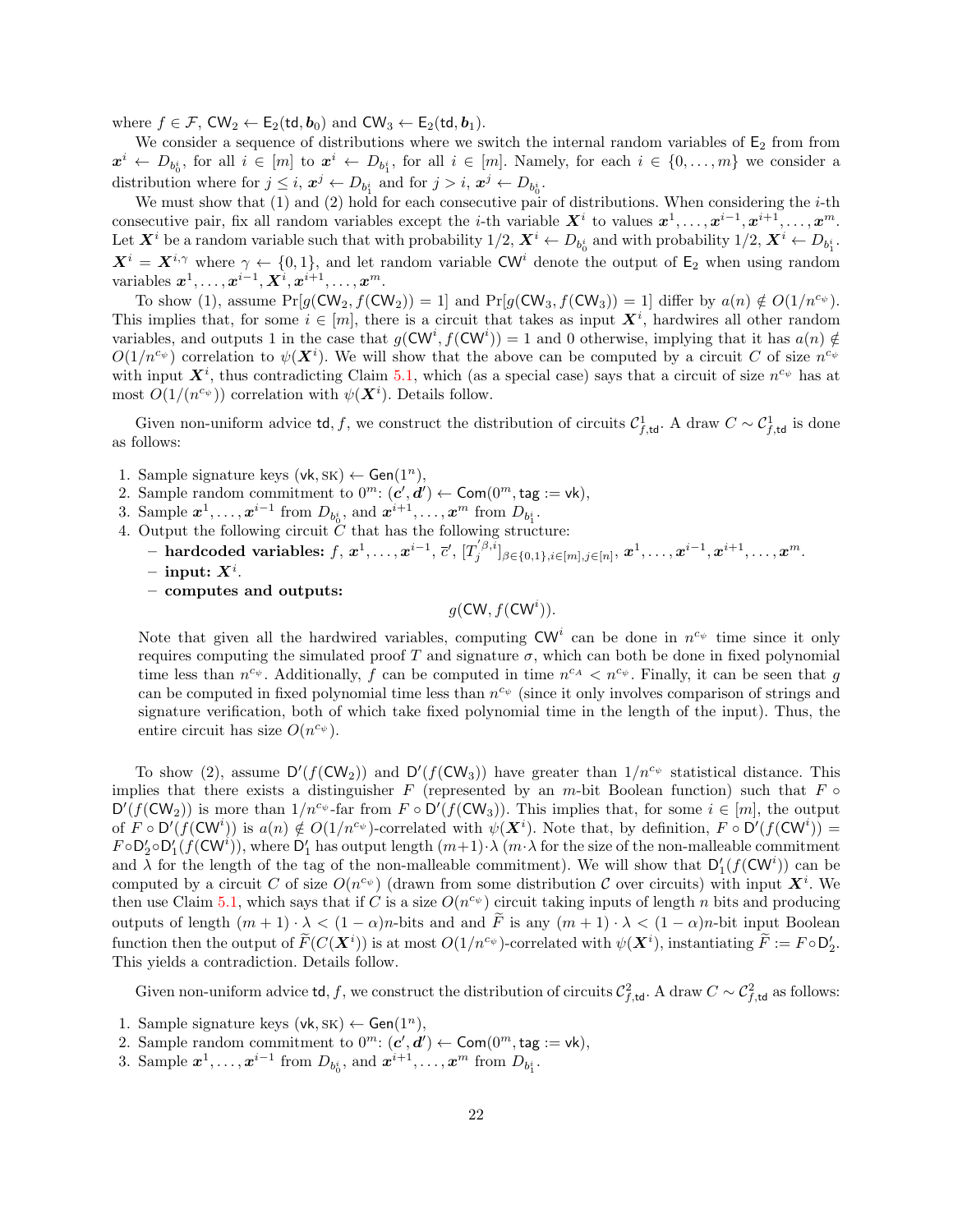- 4. Output the following circuit  $C$  that has the following structure:
	- $\tilde{P} = \text{hardcode} \ \text{variables:} \ f, \ x^1, \dots, x^{i-1}, \ \bar{c}', \ [T_j^{'\beta, i}]_{\beta \in \{0,1\}, i \in [m], j \in [n]}, \ x^1, \dots, x^{i-1}, x^{i+1}, \dots, x^m.$  $-$  input:  $X^i$ .
	- computes and outputs:

 $D'_1(f(CW^i)).$ 

Given all the hardwired variables, computing  $\text{CW}^i$  can be done in time  $O(n^{c_{\psi}})$  since it only requires computing the simulated proof T and signature  $\sigma$ , which can both be done in fixed polynomial time less than  $n^{c_{\psi}}$ . Additionally, f can be computed in time  $n^{c_A} < n^{c_{\psi}}$ , and  $D'_1$  can be computed in fixed polynomial time less than  $n^{c_{\psi}},$  since it only involves verifying the signature  $\sigma$  and proof T, which both take fixed polynomial time.

# <span id="page-22-0"></span>6 4-Tag Non-Malleable Commitment

Let  $\mathcal{C}'' := (\text{Com}'', \text{Open}'')$  be a non-interactive, statistically binding commitment scheme for m-bit messages. Given security parameter  $t \gg m$ , Com<sup>''</sup> has circuit size t and is hiding against adversaries running in time  $2^{t\epsilon'_{5}}$ . Let  $\psi'$  be a function, which on input length  $\ell$  can be computed in time  $2^{\ell}$ , but is  $(1/2+1/\ell^{ \epsilon_{5}})$ -hard for NP circuits of size  $2^{\epsilon_5 \ell}$ .

Let  $c_4, c_3, c_2, c_1$  be constants greater than 1 and let  $\epsilon'_1, \epsilon'_2, \epsilon'_3, \epsilon'_4$  be constants less than 1 such that:

 $\epsilon_5 \cdot c_4 > c_3, \epsilon_5 \cdot c_3 > c_2, \epsilon_5 \cdot c_2 > c_1 > c_{com}$  $\epsilon_{5}' \cdot \epsilon_{1}' > \epsilon_{2}', \epsilon_{5}' \epsilon_{2}' > \epsilon_{3}', \epsilon_{5}' \epsilon_{3}' > \epsilon_{4}'.$ 

Com'(msg  $\in \{0,1\}^m$ , tag  $\in [4]$ ):

- 1. Choose msg<sup>1</sup>, msg<sup>2</sup> at random, conditioned on msg<sup>1</sup>  $\oplus$  msg<sup>2</sup> = msg.
- 2. Set  $t := n^{\epsilon_{\text{tag}}}, \ell := c_{\text{tag}} \cdot \log n$ .
- 3. For  $i \in [m]$ , sample  $x_i \in \{0,1\}^{\ell}$ , at random such that  $\psi'(x_i) = \mathsf{msg}_i^1$ .
- 4. Compute  $(c, d) \leftarrow \text{Com}''(\text{msg}^2, t)$ .
- 5. Output commitment  $(c, [x_i]_{i \in [m]})$  and decommitment  $(\text{msg}^2, d)$ .

Open'(msg,  $(c, [x_i]_{i \in [m]}),$  (msg<sup>2</sup>, d)):

- 1. Check that  $Open''(msg^2, c, d) = 1$
- 2. For  $i \in [m]$ , let  $\mathsf{msg}_i^1 := \psi'(x_i)$ .
- 3. If  $\mathsf{msg} = \mathsf{msg}^1 \oplus \mathsf{msg}^2$ , output 1.
- 4. Otherwise, output 0.

Fig. 7. 4-TAG NON-MALLEABLE COMMITMENT  $C' = (Com', Open')$ .

**Theorem 8.** Given  $\mathcal{C}''$  and  $\psi'$  as above,  $\mathcal{C}'$  is a  $O(1/n^{c_{com}})$ , 4-tag quasi-non-malleable commitment scheme against non-uniform adversaries of size  $n^{c_{com}}$  with commitment length that is a fixed polynomial. Moreover,  $\psi'$  and  $\mathcal{C}''$  as above can be instantiated under the assumptions that  $\bf E$  is hard for exponential size  $\bf NP$ -circuits (via Theorem [2\)](#page-12-3) and that sub-exponential one-way functions exist (via Theorem [3\)](#page-13-0).

We show that  $\mathcal{C}'$  has the required properties:

Hiding. Hiding of  $C'$  follows immediately from the hiding of the underlying commitment scheme  $C''$ .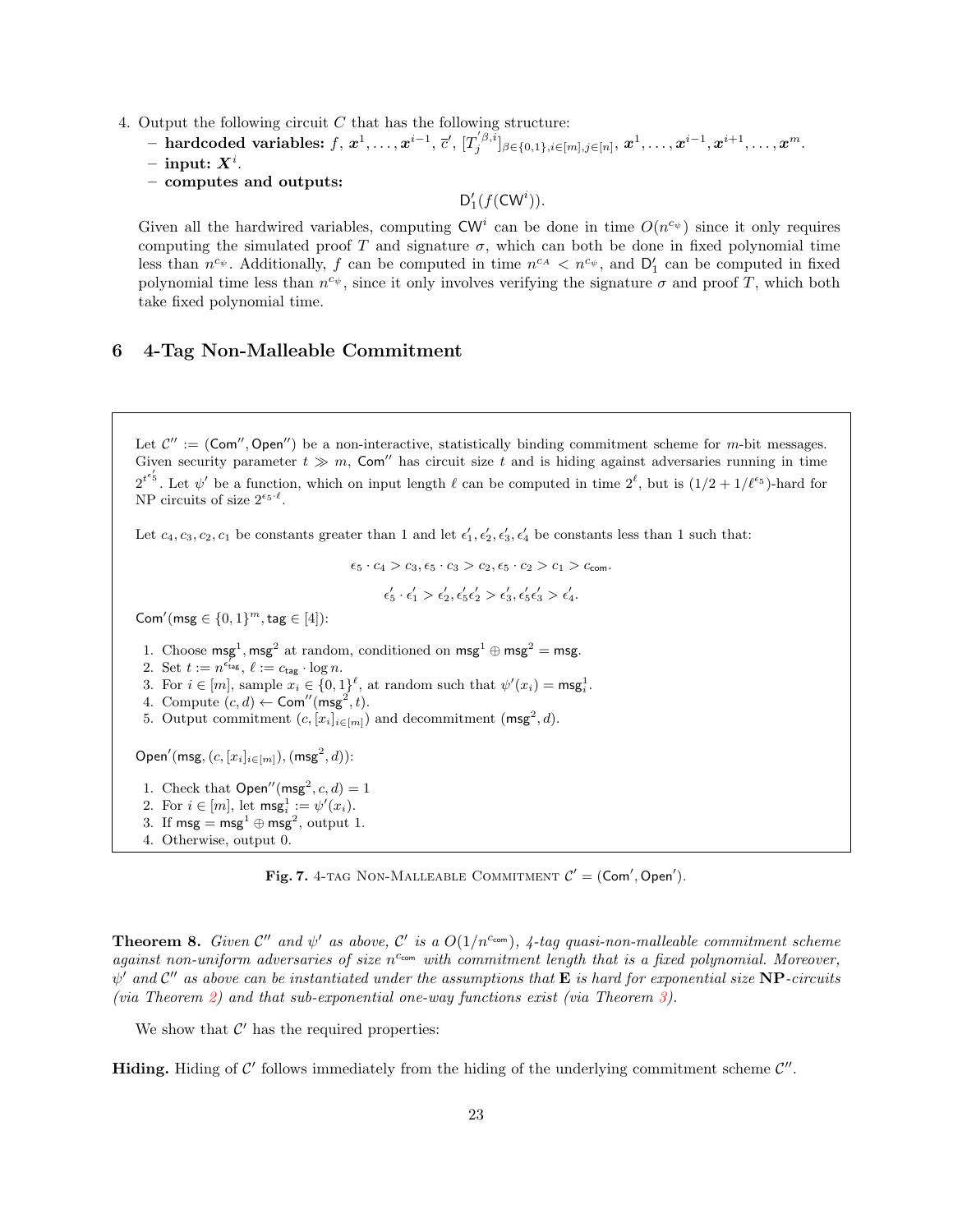**Statistically Binding.** The binding property follows from the fact that  $\psi'$  is a function and the binding property of the underlying commitment scheme  $\mathcal{C}''$ .

**Non-Malleability.** One-to-one non-malleability against adversaries running in time  $n^{\epsilon_5 \cdot c_1}$ . Assume tag = i on the left and  $\text{tag} = j$  on the right, where  $i, j \in [4]$  and  $i \neq j$ . The left commitment has parameters  $t = n^{\epsilon'_i}$ and  $\ell = c_i \cdot \log n$  and the right commitment has paramters  $t = n^{\epsilon_j}$  and  $\ell = c_j \cdot \log n$ .

**Case 1:**  $i < j$ . In this case,  $\epsilon'_5 \epsilon'_i > \epsilon'_j$ . This means that we can extract the committed value from  $(c, [x_i]_{i \in [m]})$ on the right in time  $2^{n^{e'_j}}$  (using brute-force search and by evaluating  $\psi'$  in polynomial time), while the commitment c on the left is hiding against  $2^{n^{\epsilon'_{j}}}< 2^{n^{\epsilon'_{3} \cdot \epsilon'_{i}}}$ -time adversaries.

**Case 2:**  $i > j$ . In this case,  $\epsilon_5 c_i > c_j$ . This means that we can extract the committed value from  $(c, [x_i]_{i \in [m]})$ with NP-circuits of size  $n^{c_j}$  (by evaluating  $\psi'$  on  $x_1, \ldots, x_m$  and extracting the committed value from c with NP-circuit of size  $m \cdot n^{\epsilon'_j}$ , while the value committed by  $[x_i]_{i \in [m]}$  on the left is hiding against  $n^{c_j} < n^{\epsilon_5 \cdot c_i}$ -size NP circuits.

# <span id="page-23-0"></span>7 Tag Amplification

Let  $\mathcal{C}_{i-1} := (\textsf{Com}_{i-1}, \textsf{Open}_{i-1})$  be a non-interactive, statistically binding commitment scheme for  $\tau_{i-1}$ -tags. Let  $\Pi = (P, V, Sim)$  be a NIZK argument system for language  $\mathcal{L}_i$  with no CRS, soundness against uniform adversaries running in time  $T_{NIZK,i-1}(n)$ , with trapdoor that can be extracted in uniform time  $T'_{NIZK,i-1}(n)$ , and zero knowledge against subexponential adversaries. We construct commitment scheme  $\mathcal{C}$  with  $\tau_i := \binom{\tau_{i-1}}{2}$ number of tags. For convenience, we represent tags tag of the new commitment scheme as subsets of  $[\tau_{i-1}]$  of size  $\tau_{i-1}/2$ . Note that there is an efficiently computable bijection between such tags and the set  $\binom{\tau_{i-1}}{2}$ .

 $\mathcal{L}_i$ :  $c' = (c, \text{com}) \in \mathcal{L}_i$  using proof system  $\Pi$ , where  $\mathcal{L}_i$  is the language consisting of strings  $(c, \text{com})$  such that com is a commitment to P and P is a P-certificate that  $\mathbf{c} = (c_1, \ldots, c_{\tau_{i-1}/2})$  are all well-formed commitments under  $Com_{i-1}$  to the same message..

Com<sub>i</sub>(msg  $\in \{0,1\}^m$ , tag  $\subseteq [\tau_{i-1}],$  |tag| =  $\tau_{i-1}/2$ ):

- 1. Let  $\textsf{tag}_1, \ldots, \textsf{tag}_{\tau_{i-1}/2}$  be a lexicographical ordering of the set tag.
- 2. For  $j \in [\tau_{i-1}/2]$ , compute  $(c_j, d_j) \leftarrow \textsf{Com}_{i-1}(\textsf{msg}, \textsf{tag}_j)$ .
- 3. Compute a proof  $\pi$  using proof system  $\Pi$  proving that all commitments commit to the same value.
- 4. Output commitment  $(c_1, \ldots, c_{\tau_{i-1}/2}, \pi)$  and decommitment information  $(d_1, \ldots, d_{\tau_{i-1}/2})$ .

 $\mathsf{Open}_i(\mathsf{msg},(c_1,\ldots,c_{\tau_{i-1}/2},\pi),(d_1,\ldots,d_{\tau_{i-1}/2})$ :

- 1. Verify the proof  $\pi$ . If the proof does not verify, output 0 and terminate.
- 2. For all  $j \in [\tau_{i-1}/2]$ , check that  $\mathsf{Open}_{i-1}(\mathsf{msg}, c_j, d_j) = 1$ .
- 3. If all check hold, output 1.
- 4. Otherwise, output 0.

<span id="page-23-1"></span>Fig. 8. AMPLIFICATION FROM  $\tau_{i-1}$ -TAG 1-1 NM COM TO  $\tau_i := \binom{\tau_{i-1}}{2}$ -TAG 1-1 NM COM.

<span id="page-23-2"></span>**Theorem 9.** Let  $N$  be subexponential in n. Assume the existence of primitives as described in Figure [8](#page-23-1) such that for  $i \in [\log^* N]$ ,  $T_{NIZK,i-1}(n) \geq T'_{NIZK,i}(n) \gg T_{NIZK,i}(n)$ . Let  $\mathcal{C}_0$  be instantiated with  $\mathcal{C}'$  from Section [6.](#page-22-0) Then  $C_{\log^* N}$  is a quasi-non-malleable commitment scheme with the following properties:

- The number of tags,  $\tau_{\log^* N} = N$ .
- It is hiding against non-uniform ppt adversaries.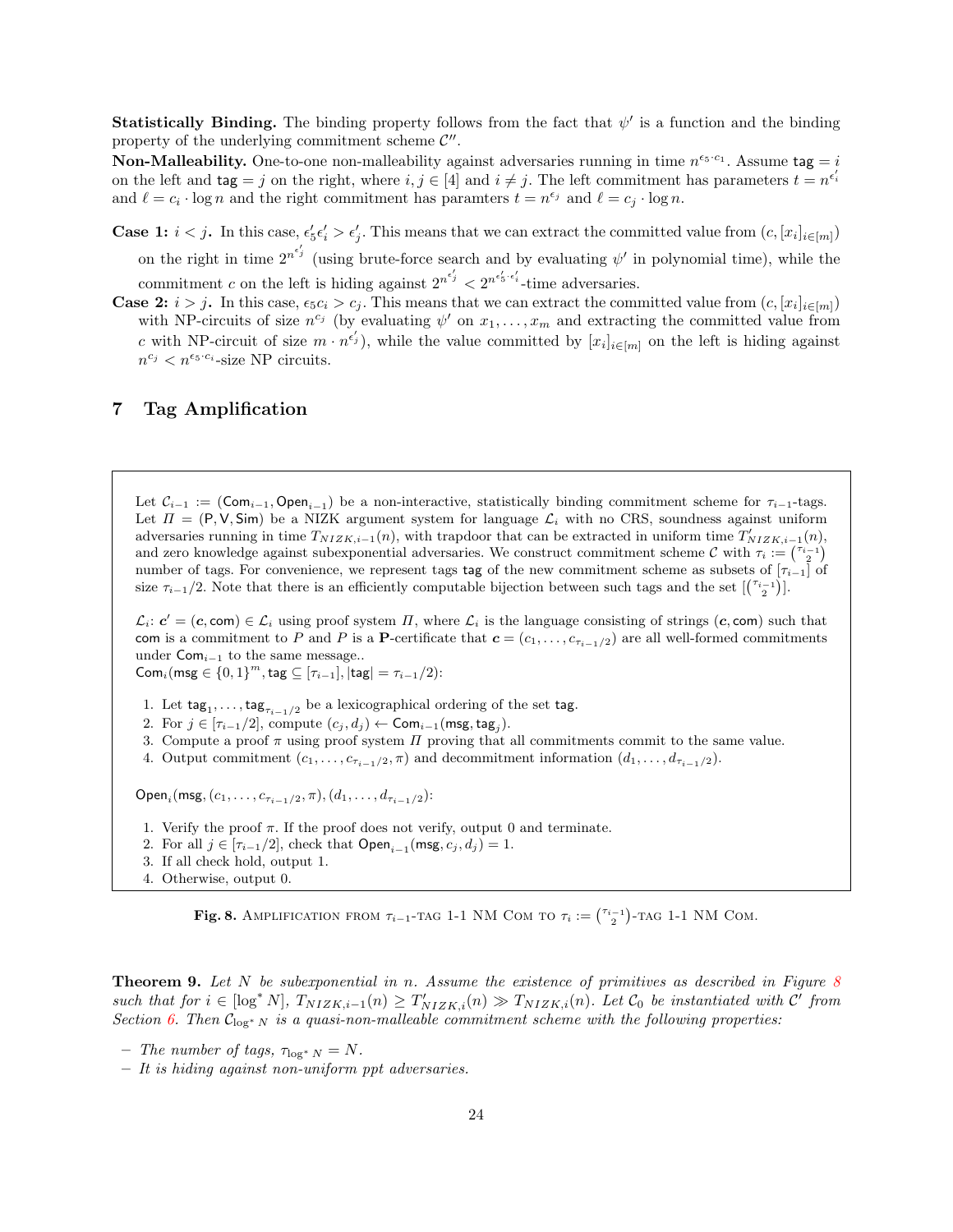- $It$  is  $O(1/n^{c_{com}})$ -non-malleable against adversaries, distinguishers in  $\text{BPrime}(T_{NIZK, \log^* n}(n)) \bigcap \text{SIZE}(t_{\log^* n}(n))$  (See Section [2.1](#page-9-0) for the definition of this computational class), where  $T_{NIZK,\log^* N}(n) = T_{\text{com}}(n)$  and  $t_{\log^* N}(n) = t_{\text{com}}(n)$ .
- $-$  It has commitments of fixed polynomial length. By appropriately setting the security parameter, we may assume the length is  $\lambda \ll n$ .

In order to satisfy that for all  $i \in [\log^* N], T_{NIZK,i-1}(n) \geq T'_{NIZK,i}(n) \gg T_{NIZK,i}(n)$ , we must obtain a "tower" of uniform languages  $\Delta_1, \ldots, \Delta_{\log^* N}$  where for  $i \in [\log^* N], \Delta_i$  is hard to sample in time  $T_{NIZK,i}(n)$  and easy to sample in time  $T'_{NIZK,i}n$ . Such a tower of (uniform) languages exists assuming that Assumption C holds (see Section [2.6\)](#page-12-2), since existence of a single  $\Delta$  with sub-exponential hardness is sufficient for constructing a tower of languages  $\Delta_1, \ldots, \Delta_{\log^* N}$  of depth  $\log^* N$ . Moroever, **P**-cert with soundness against sub-exponential adversaries implies Assumption C (See the proof of Lemma [1](#page-13-1) for more details). Thus, P-cert with soundness against sub-exponential adversaries implies a "tower" of languages as required above. Similar constructions of "towers" of assumptions in the non-uniform setting were established in [\[KS17b\]](#page-28-5).

*Proof.* It is clear that  $\mathcal{C}_{\log^* N}$  is a commitment scheme with N tags which is hiding against non-uniform ppt adversaries and has commitments of fixed polynomial length. We therefore proceed to prove that  $\mathcal{C}_{\log^* N}$  is non-malleable.

First, we note that  $C_0$  with  $C'$  from Section [6,](#page-22-0) is non-malleable against adversaries, distinguishers in  $\mathbf{SIZE}(t_0(n)),$  where  $t_0(n) = n^{c_{\text{com}}}.$ 

Next, we show that if  $\mathcal{C}_{i-1}$  is a commitment scheme that is non-malleable against adversaries, distinguishers in **BPtime**( $T_{NIZK,i-1}(n)$ )  $\bigcap$ **SIZE**( $t_{i-1}(n)$ ) then  $\mathcal{C}_i$  is a commitment scheme that is nonmalleable against adversaries, distinguishers in  $\mathbf{BPrime}(T_{NIZK,i}(n)) \bigcap \mathbf{SIZE}(t_i(n))$  (where  $t_{i-1}(n)-t_i(n) \in$  $poly(n)$ , for some fixed polynomial poly).

For compactness, we let  $\mathcal{DA}_i$  denote the computational class  $\mathbf{BPrime}(T_{NIZK,i}(n))\bigcap \mathbf{SIZE}(t_i(n)),$  for  $i \in [\log^* N]$  and denote  $\mathbf{SIZE}(t_0(n))$  for  $i = 0$ , in the remainder of the proof.

Recall that to prove non-malleability, we must show that for every pair of messages  $\text{msg}_0, \text{msg}_1 \in \{0,1\}^m$ and any  $A \in \mathcal{DA}_i$ ,  $\min_{\mathcal{C}_i}^A(\text{msg}_0) \stackrel{\mathcal{DA}_i, O(1/n^{c \text{com}})}{\approx} \min_{\mathcal{C}_i}^A(\text{msg}_1).$ 

Towards proving this, we specify below a sequence of hybrid distributions  $H_0, H_1, H_2, H_{2,0}, \ldots, H_{2,\tau_{i-1}/2}, H_3$ . Recall that in each hybrid distribution, the adversary receives an input commitment of the form  $(\text{tag}, c_1, \ldots, c_{\tau_{i-1}/2}, \pi)$  and produces an output of the form  $(\text{tag}', c'_1, \ldots, c'_{\tau_{i-1}/2}, \pi')$ , along with an output string out.

**Random variables.** We next introduce random variables that will be used in the analysis. For  $\chi \in$  ${H_0, H_1, H_{2,0}, \ldots, H_{2,\tau_{i-1}/2}, H_2, H_3}$ , define random variable out<sup>x</sup> to be the string out outputted by the adversary in the corresponding hybrid.

For  $\chi \in \{H_0, H_1, H_{2,0}, \ldots, H_{2,\tau_{i-1}/2}, H_2, H_3\}$ , define random variable  $v_{\ell}^{\chi}$  to be  $\perp$  if outputted proof  $\pi'$ does not verify in hybrid  $\chi$ , and otherwise, to denote the value committed in the  $\ell$ -th sub-commitment  $c'_{\ell}$ , output by the adversary in hybrid  $\chi$ .

For  $\chi \in \{H_0, H_1, H_{2,0}, \ldots, H_{2,\tau_{i-1}/2}, H_2, H_3\}$ , define random variable  $v_{\text{diff}}^{\chi}$  to be  $\perp$  if outputted proof  $\pi'$ does not verify in hybrid  $\chi$ , and otherwise, to denote the value committed in the  $\ell^*$ -th sub-commitment  $c'_{\ell^*}$ , output by the adversary in hybrid  $\chi$ , where  $\ell^*$  is the lexicographically first index such that  $\text{tag}_{\ell^*} \notin \text{tag}$ .

For  $\chi \in \{H_0, H_3\}$ , define random variable  $v_{\text{com}}^{\chi}$  to be the value committed to in  $(\text{tag}', c'_1, \ldots, c'_{\tau_{i-1}/2}, \pi')$ output in Hybrid  $\chi$ . Note that if  $\pi'$  does not verify, then  $v_{\text{com}}^{\chi}$  must be set to  $\perp$ .

- **Hybrid**  $H_0$ : This is the real world game, where the adversary receives commitments under Com<sub>i</sub> to msg<sub>0</sub> with tag tag of its choice.
- **Hybrid**  $H_1$ : This Hybrid is the same as Hybrid  $H_0$ , except the NIZK is replaced with a simulated proof, using the NIZK trapdoor.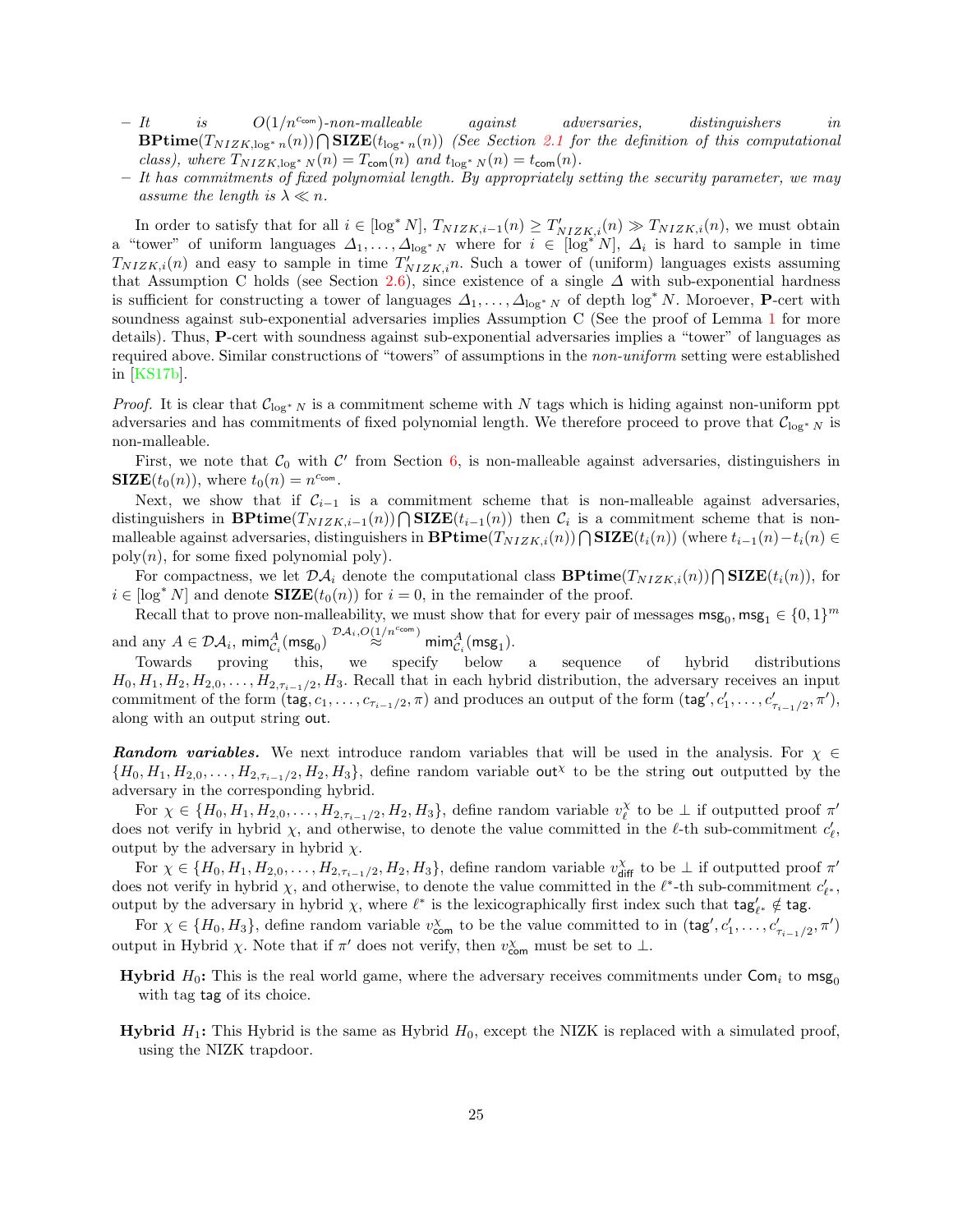- **Hybrids**  $H_{2,0}, H_{2,1}, \ldots, H_{2,\tau_{i-1}/2-1}, H_{2,\tau_{i-1}/2}$ : In these Hybrid we start switching commitments  $c_1, \ldots, c_{\tau_{i-1}/2}$  from commitments to  $\mathsf{msg}_0$  to commitments to  $\mathsf{msg}_1$ . Specifically, in Hybrid  $H_{2,j}$ , for  $j \in \{0, \ldots, \tau_{i-1}/2\}$ , commitments  $c_\ell$ , for  $\ell \leq j$  are commitments to  $\mathsf{msg}_1$  and commitments  $c_\ell$ , for  $\ell > j$ are commitments to  $\text{msg}_0$ . Note that  $H_{2,0} \equiv H_1$  and we define  $H_2 := H_{2,\tau_{i-1}/2}$ .
- **Hybrid 3:** This Hybrid is the same as Hybrid  $H_2$ , except the simulated NIZK is switched back to a real NIZK. Note that this Hybrid now corresponds to the real world game, where the adversary receives commitments under  $Com<sub>i</sub>$  to  $msg<sub>1</sub>$ .

*Claim.* With all but negligible probability,  $v_{\text{com}}^{H_0} = v_1^{H_0} = v_2^{H_0} = \cdots = v_{\tau_{i-1}/2}^{H_0}$ .

The claim holds due to the soundness of the *i*-th level NIZK against adversaries in  $\mathcal{DA}_i$ .

Claim.

$$
(v_{\mathsf{diff}}^{H_0},\mathsf{out}^{H_0}) \stackrel{PPT,\mathsf{negl}(n)}{\approx} (v_{\mathsf{diff}}^{H_1},\mathsf{out}^{H_1})
$$

The claim holds due to complexity leveraging. Specifically, the zero knowledge property of the NIZK holds against sub-exponential adversaries, who are strong enough to recover the committed values  $v_{\text{diff}}^{H_0}$  and  $v_{\text{diff}}^{H_1}$ , given the output  $c'_1, \ldots, c'_{\tau_{i-1}/2}$ .

*Claim.* For  $j \in [\tau_{i-1}/2]$ :

$$
(v^{H_{2,j-1}}_{\text{diff}},\text{out}^{H_{2,j-1}}) \overset{\mathcal{DA}_i,O(1/n^{\text{ccom}})}{\approx} (v^{H_{2,jl}}_{\text{diff}},\text{out}^{H_{2,j}})
$$

*Proof.* Assume there is an adversary/distinguisher  $(A = (A_1, A_2), D)$  in  $\mathcal{D}\mathcal{A}_i$  for which the above is not true. We will construct an adversary/distinguisher  $(A' = (A'_1, A'_2), D')$  in  $\mathcal{DA}_{i-1}$ , breaking the non-malleability property of the  $(i - 1)$ -st level commitment.

 $A'_1(1^n)$  is specified as follows:

- $-A'_1$  runs  $A_1(1^n)$  and obtains output (tag, y) in time  $T_i(n) < T_{i-1}(n)$  (where tag is  $A_1$ 's choice of tag and y is additional output).
- $-A'_1$  runs in uniform time  $T'_i(n) \leq T_{i-1}(n)$  to recover the trapdoor  $\mathsf{td}_i$  for the *i*-th level (outer) NIZK.
- $A'_1$  generates  $c_1, \ldots, c_{j-1}$  by calling  $\mathsf{Com}_{i-1}(\mathsf{msg}_1,\mathsf{tag}_1),\ldots,\mathsf{Com}_{i-1}(\mathsf{msg}_1,\mathsf{tag}_{j-1})$  and generates  $c_{j+1},\ldots,c_{\tau_{i-1}/2}$  by calling  $\mathsf{Com}_{i-1}(\mathsf{msg}_0,\mathsf{tag}_{j+1}),\ldots,\mathsf{Com}_{i-1}$
- $A'_1$  outputs  $\text{tag}_j$  to its challenger, and outputs

 $(\mathsf{td}_i, y, \mathsf{tag}, c_1, \ldots, c_{j-1}, c_{j+1}, \ldots, c_{\tau_{i-1}/2}) \text{ to } A'_2.$ 

On input commitment  $c_j$ , generated by a call to  $Com_{i-1}$  with tag tag<sub>j</sub>, and inputs either msg<sub>0</sub>, tag<sub>j</sub> or  $\mathsf{msg}_1, \mathsf{tag}_j, \text{ and values }(\mathsf{td}_i, y, c_1, \ldots, c_{j-1}, c_{j+1}, \ldots, c_{\tau_{i-1}/2}), \text{ generated by } \AA'_1, A'_2(\mathsf{td}_i, y, \mathsf{tag}, c_1, \ldots, c_{\tau_{i-1}/2}) \text{ is a finite number of elements of } \AA'_1, \text{ and } \AA'_2, \text{ and } \AA'_3, \text{ and } \AA'_4, \text{ and } \AA'_5, \text{ and } \AA'_6, \text{ and } \AA'_7, \text{ and } \AA'_8, \text{ and } \AA'_9, \text{ and } \AA'_$ specified as follows:

- $A'_2$  uses  $\mathsf{td}_i$  to generate a simulated proof  $\pi$  in fixed polynomial time.
- Run  $A_2$  on input  $(y, \text{tag}, c_1, \ldots, c_{\tau_{i-1}/2}, \pi)$ .
- Wait for  $A_2$  to output  $(c'_1, \ldots, c'_{\tau_{i-1}/2}, \pi', \text{out})$ .
- Output ( $\perp$ , out) if outputted proof  $\pi'$  does not verify.
- − Otherwise, output  $(c'_{\ell^*}, \text{out})$ , where  $\ell^*$  is the lexicographically first index such that tag'<sub> $\ell^*$ </sub> ∉ tag. If none exist, then output  $(\perp, \text{out})$ .

D' is receives as input  $(v'_j, \text{out})$  outputted by the above experiment, where  $v'_j$  is the committed value  $v'_j$ underlying  $c'_{\ell^*}$  (or  $\perp$  if the output of A' is  $\perp$ ) and out is the output of A'. Clearly,

$$
\Pr_{c_j \leftarrow \mathsf{Com}_{i-1}(\mathsf{msg}_0,\mathsf{tag}_j)}\left[D'(v'_j,\mathsf{out})=1\right] = \Pr[D(v_{\mathsf{diff}}^{H_{2,j-1}},\mathsf{out}^{H_{2,j-1}})=1]
$$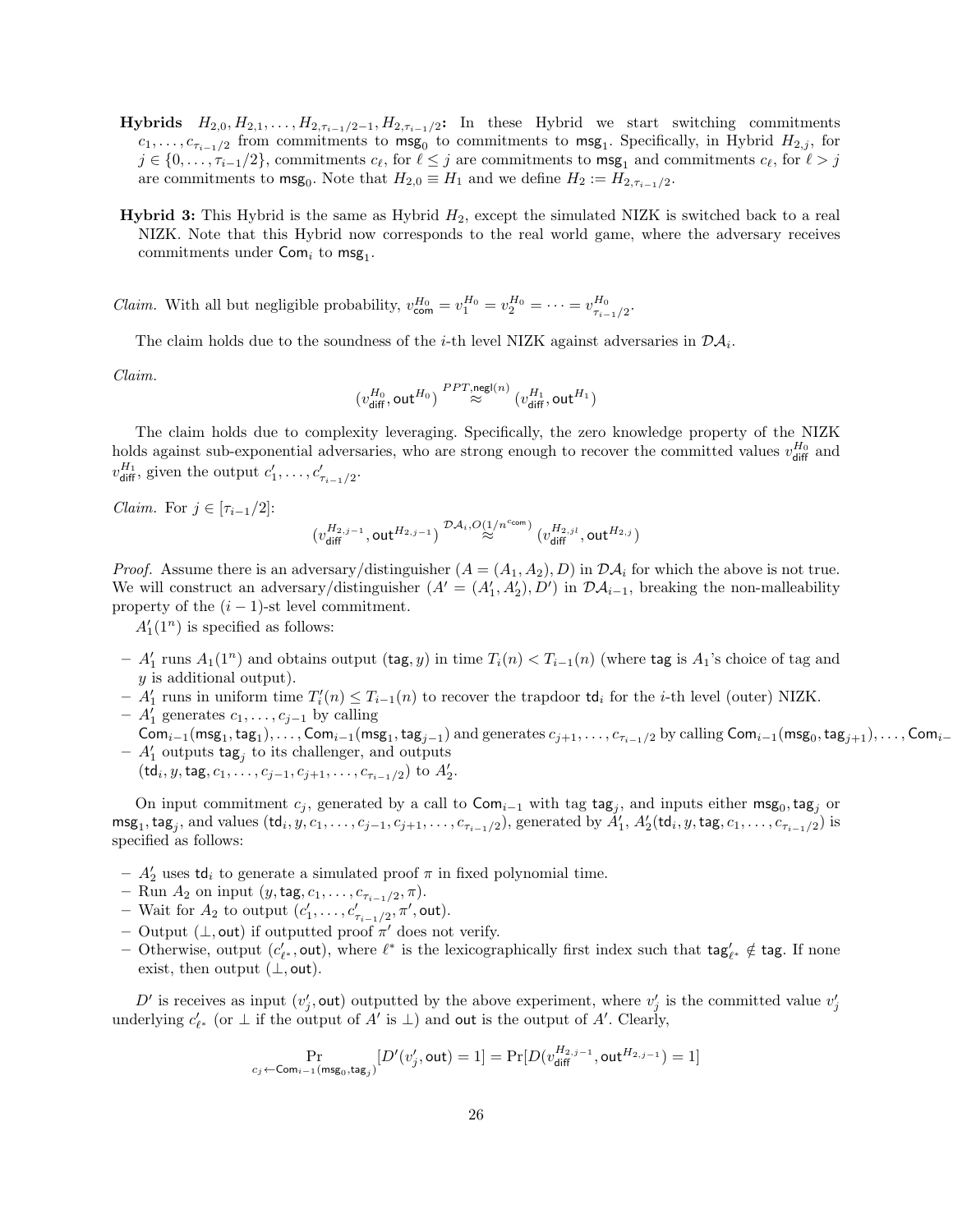and

$$
\Pr_{c_j \leftarrow \mathsf{Com}_{i-1}(\mathsf{msg}_1,\mathsf{tag}_j)}\left[D'(v'_j,\mathsf{out})=1\right] = \Pr[D(v_{\mathsf{diff}}^{H_{2,j}},\mathsf{out}^{H_{2,j}})=1].
$$

Thus, we have that

$$
\left|\mathbf{Pr}_{c_j \leftarrow \mathsf{Com}_{i-1}(\mathsf{msg}_0,\mathsf{tag}_j)}\left[D'(v'_j,\mathsf{out})=1\right] - \mathbf{Pr}_{c_j \leftarrow \mathsf{Com}_{i-1}(\mathsf{msg}_1,\mathsf{tag}_j)}\left[D'(v'_j,\mathsf{out})=1\right]\right| \neq O(1/n^{c_{\mathsf{com}}}).
$$

Moreover, A', D' are clearly in  $\mathcal{DA}_{i-1}$ . Thus, we obtain a contradiction to the  $O(1/n^{c_{com}})$  non-malleability of Com<sub>i−1</sub> against adversaries in  $\mathcal{DA}_{i-1}$ .

Claim.

$$
\big(v_{\text{diff}}^{H_2},\text{out}^{H_2}\big) \overset{PPT,\text{negl}(n)}{\approx} \big(v_{\text{diff}}^{H_3},\text{out}^{H_3}\big).
$$

The claim again holds due to complexity leveraging, as in the proof of indistinguishability for Hybrids  $H_0$  and  $H_1$ .

Claim.

$$
v_{\text{com}}^{H_3} = v_1^{H_3} = v_2^{H_3} = \dots = v_{\tau_{i-1}/2}^{H_3}.
$$

Again, the claim holds due to the soundness of the *i*-th level NIZK against **BPtime**( $T_{NIZK,i}(n)$ ) adversaries.

Putting it all together, we get that for any adversary/distinguisher  $A, D \in \mathbf{BPrime}(T_i(n)) \cap \mathbf{SIZE}(t_i)$ ,  $|\Pr[D(v_{\text{com}}^{H_0}, \text{out}^{H_0})=1]-\Pr[D(v_{\text{com}}^{H_3}, \text{out}^{H_3})=1]|\in O(1/n^{c_{\text{com}}}).$  This completes the proof of Theorem [9.](#page-23-2)

### Acknowledgments

The first and fifth authors are supported in part by NSF grant #CCF1423306 and the Leona M. & Harry B. Helmsley Charitable Trust. The first author is additionally supported in part by an IBM Research PhD Fellowship. The second and third authors are supported in part by NSF grants #CNS-1840893, #CNS-1453045 (CAREER), by a research partnership award from Cisco and by financial assistance award 70NANB15H328 from the U.S. Department of Commerce, National Institute of Standards and Technology. The fourth author is supported by NSF grants #CNS-1528178, #CNS-1514526, #CNS-1652849 (CAREER), a Hellman Fellowship, the Defense Advanced Research Projects Agency (DARPA) and Army Research Office (ARO) under Contract No. W911NF-15-C-0236, and a subcontract No. 2017-002 through Galois. The views expressed are those of the authors and do not reflect the official policy or position of the Department of Defense, the National Science Foundation, or the U.S. Government. This work was performed, in part, while the first author was visiting IDC Herzliya's FACT center and supported in part by ISF grant no. 1790/13 and the Check Point Institute for Information Security.

## References

- <span id="page-26-2"></span>AASY16. Benny Applebaum, Sergei Artemenko, Ronen Shaltiel, and Guang Yang. Incompressible functions, relative-error extractors, and the power of nondeterministic reductions. computational complexity, 25(2):349–418, Jun 2016.
- <span id="page-26-3"></span>Bar02. Boaz Barak. Constant-round coin-tossing with a man in the middle or realizing the shared random string model. In 43rd FOCS, pages 345–355. IEEE Computer Society Press, November 2002.
- <span id="page-26-0"></span>BDKM16. Marshall Ball, Dana Dachman-Soled, Mukul Kulkarni, and Tal Malkin. Non-malleable codes for bounded depth, bounded fan-in circuits. In Marc Fischlin and Jean-Sébastien Coron, editors, EUROCRYPT 2016, Part II, volume 9666 of LNCS, pages 881-908. Springer, Heidelberg, May 2016.
- <span id="page-26-1"></span>BDKM18. Marshall Ball, Dana Dachman-Soled, Mukul Kulkarni, and Tal Malkin. Non-malleable codes from averagecase hardness: AC<sup>0</sup>, decision trees, and streaming space-bounded tampering. In Nielsen and Rijmen [\[NR18\]](#page-28-23), pages 618–650.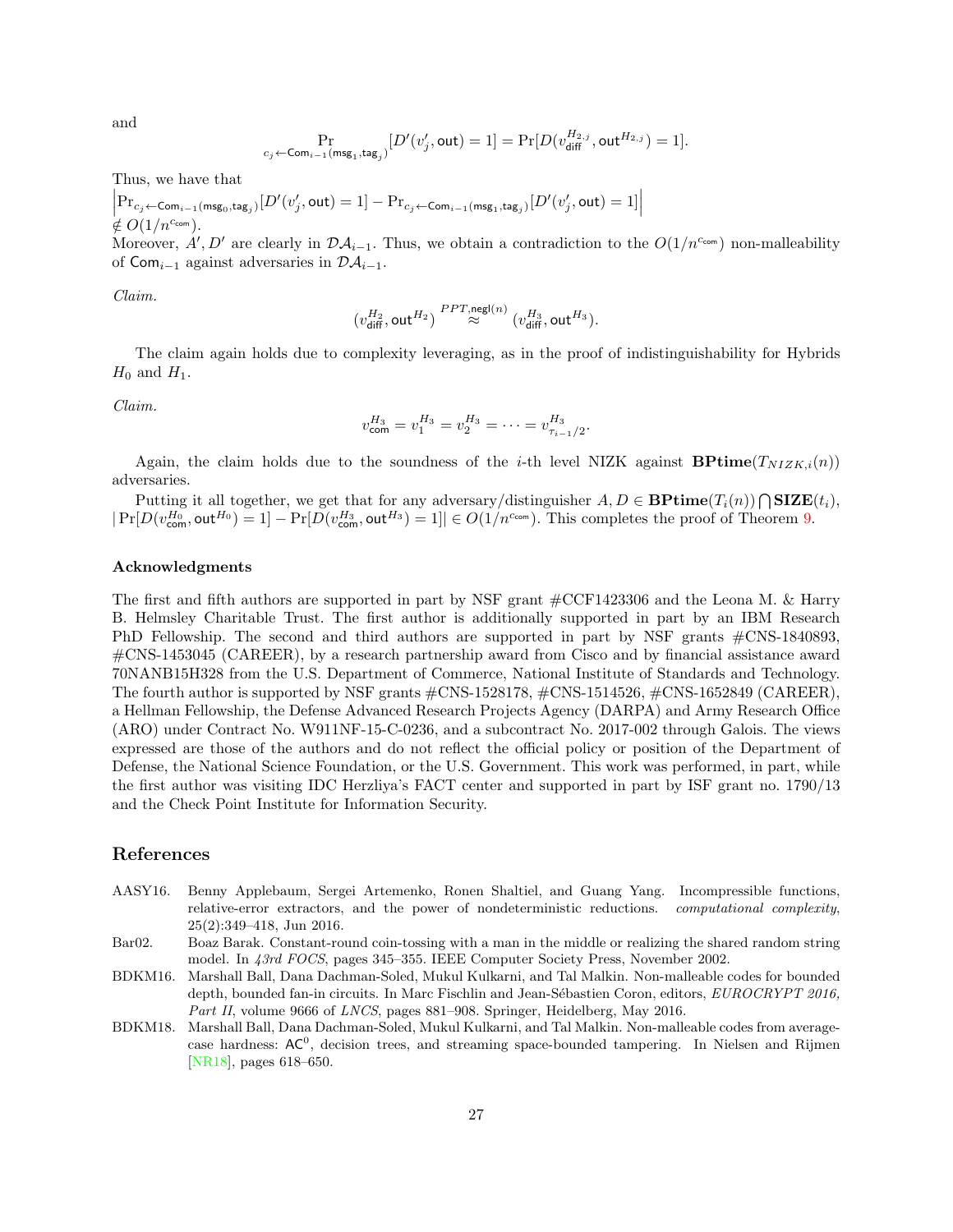- <span id="page-27-2"></span>BDSG<sup>+</sup>18. Marshall Ball, Dana Dachman-Soled, Siyao Guo, Tal Malkin, and Li-Yang Tan. Non-malleable codes for small-depth circuits. FOCS IEEE Computer Society Press, October 2018. (To appear) Available at <https://eprint.iacr.org/2018/207>.
- <span id="page-27-13"></span>BFNW93. L'zszló Babai, Lance Fortnow, Noam Nisan, and Avi Wigderson. Bpp has subexponential time simulations unlessexptime has publishable proofs. *computational complexity*,  $3(4)$ :  $307-318$ , Dec 1993.
- <span id="page-27-12"></span>BL18. Nir Bitansky and Huijia Lin. One-message zero knowledge and non-malleable commitments. Cryptology ePrint Archive, Report 2018/613, 2018. <https://eprint.iacr.org/2018/613>.
- <span id="page-27-16"></span>BOV07. Boaz Barak, Shien Jin Ong, and Salil Vadhan. Derandomization in cryptography. SIAM J. Comput., 37(2):380–400, May 2007.
- <span id="page-27-22"></span>BP04. Boaz Barak and Rafael Pass. On the possibility of one-message weak zero-knowledge. In Moni Naor, editor, TCC 2004, volume 2951 of LNCS, pages 121–132. Springer, Heidelberg, February 2004.
- <span id="page-27-4"></span>CG14. Mahdi Cheraghchi and Venkatesan Guruswami. Capacity of non-malleable codes. In Moni Naor, editor, ITCS 2014, pages 155–168. ACM, January 2014.
- <span id="page-27-11"></span>CGL16. Eshan Chattopadhyay, Vipul Goyal, and Xin Li. Non-malleable extractors and codes, with their many tampered extensions. In Wichs and Mansour [\[WM16\]](#page-29-10), pages 285–298.
- <span id="page-27-10"></span>CGM<sup>+</sup>16. Nishanth Chandran, Vipul Goyal, Pratyay Mukherjee, Omkant Pandey, and Jalaj Upadhyay. Block-wise non-malleable codes. In Ioannis Chatzigiannakis, Michael Mitzenmacher, Yuval Rabani, and Davide Sangiorgi, editors, ICALP 2016, volume 55 of LIPIcs, pages 31:1–31:14. Schloss Dagstuhl, July 2016.
- <span id="page-27-1"></span>CL17. Eshan Chattopadhyay and Xin Li. Non-malleable codes and extractors for small-depth circuits, and affine functions. In Hamed Hatami, Pierre McKenzie, and Valerie King, editors, 49th ACM STOC, pages 1171–1184. ACM Press, June 2017.
- <span id="page-27-6"></span>CLP13. Kai-Min Chung, Huijia Lin, and Rafael Pass. Constant-round concurrent zero knowledge from Pcertificates. In FOCS 2013 [\[FOC13\]](#page-27-23), pages 50–59.
- <span id="page-27-19"></span>COSV16. Michele Ciampi, Rafail Ostrovsky, Luisa Siniscalchi, and Ivan Visconti. Concurrent non-malleable commitments (and more) in 3 rounds. In Matthew Robshaw and Jonathan Katz, editors, CRYPTO 2016, Part III, volume 9816 of LNCS, pages 270–299. Springer, Heidelberg, August 2016.
- <span id="page-27-20"></span>COSV17. Michele Ciampi, Rafail Ostrovsky, Luisa Siniscalchi, and Ivan Visconti. Four-round concurrent nonmalleable commitments from one-way functions. In Katz and Shacham [\[KS17a\]](#page-28-24), pages 127–157.
- <span id="page-27-9"></span>DDN03. Danny Dolev, Cynthia Dwork, and Moni Naor. Nonmalleable cryptography. SIAM review, 45(4):727–784, 2003.
- <span id="page-27-21"></span>DI06. Bella Dubrov and Yuval Ishai. On the randomness complexity of efficient sampling. In Jon M. Kleinberg, editor, 38th ACM STOC, pages 711–720. ACM Press, May 2006.
- <span id="page-27-7"></span>DN00. Cynthia Dwork and Moni Naor. Zaps and their applications. In FOCS 2000 [\[FOC00\]](#page-27-24), pages 283–293.
- <span id="page-27-0"></span>DPW10. Stefan Dziembowski, Krzysztof Pietrzak, and Daniel Wichs. Non-malleable codes. In Andrew Chi-Chih Yao, editor, ICS 2010, pages 434–452. Tsinghua University Press, January 2010.
- <span id="page-27-15"></span>Dru13. Andrew Drucker. Nondeterministic direct product reductions and the success probability of SAT solvers. In FOCS 2013 [\[FOC13\]](#page-27-23), pages 736–745.
- <span id="page-27-3"></span>FHMV17. Sebastian Faust, Kristina Hostáková, Pratyay Mukherjee, and Daniele Venturi. Non-malleable codes for space-bounded tampering. In Katz and Shacham [\[KS17a\]](#page-28-24), pages 95–126.
- <span id="page-27-14"></span>FL97. Uriel Feige and Carsten Lund. On the hardness of computing the permanent of random matrices. Computational Complexity, 6(2):101–132, 1997.
- <span id="page-27-17"></span>FLS99. Uriel Feige, Dror Lapidot, and Adi Shamir. Multiple noninteractive zero knowledge proofs under general assumptions. SIAM Journal on Computing, 29(1):1–28, 1999.
- <span id="page-27-5"></span>FMVW14. Sebastian Faust, Pratyay Mukherjee, Daniele Venturi, and Daniel Wichs. Efficient non-malleable codes and key-derivation for poly-size tampering circuits. In Phong Q. Nguyen and Elisabeth Oswald, editors, EUROCRYPT 2014, volume 8441 of LNCS, pages 111–128. Springer, Heidelberg, May 2014.
- <span id="page-27-24"></span>FOC00. 41st FOCS. IEEE Computer Society Press, November 2000.
- <span id="page-27-23"></span>FOC13. 54th FOCS. IEEE Computer Society Press, October 2013.
- <span id="page-27-26"></span>FOC14. 55th FOCS. IEEE Computer Society Press, October 2014.
- <span id="page-27-27"></span>FOC17. 58th FOCS. IEEE Computer Society Press, 2017.
- <span id="page-27-25"></span>FV11. Lance Fortnow and Salil P. Vadhan, editors. 43rd ACM STOC. ACM Press, June 2011.
- <span id="page-27-8"></span>GOS06. Jens Groth, Rafail Ostrovsky, and Amit Sahai. Non-interactive zaps and new techniques for NIZK. In Cynthia Dwork, editor, CRYPTO 2006, volume 4117 of LNCS, pages 97–111. Springer, Heidelberg, August 2006.
- <span id="page-27-18"></span>Goy11. Vipul Goyal. Constant round non-malleable protocols using one way functions. In Fortnow and Vadhan [\[FV11\]](#page-27-25), pages 695–704.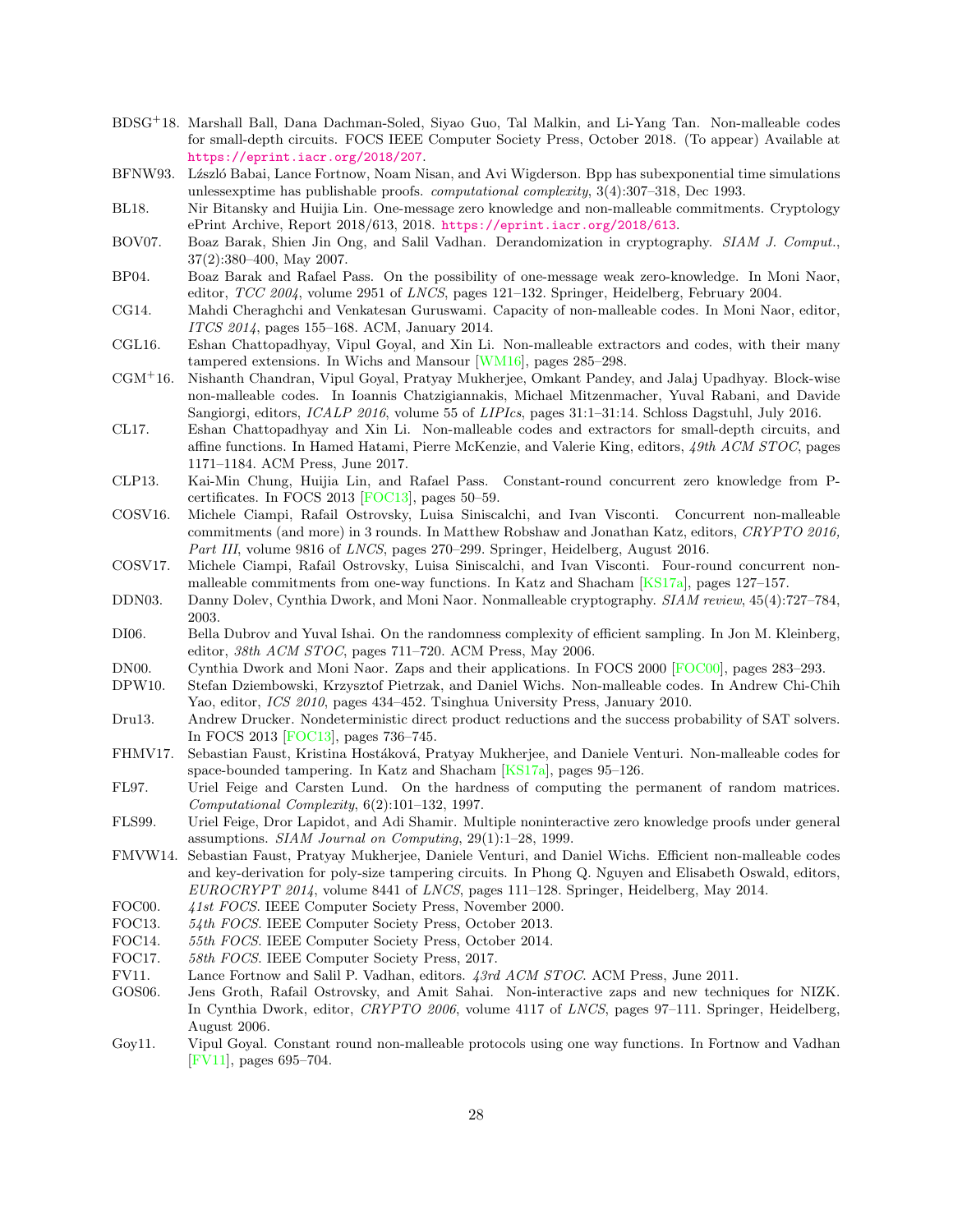- <span id="page-28-1"></span>GPR16. Vipul Goyal, Omkant Pandey, and Silas Richelson. Textbook non-malleable commitments. In Wichs and Mansour [\[WM16\]](#page-29-10), pages 1128–1141.
- <span id="page-28-20"></span>GRRV14. Vipul Goyal, Silas Richelson, Alon Rosen, and Margarita Vald. An algebraic approach to non-malleability. In FOCS 2014 [\[FOC14\]](#page-27-26), pages 41–50.
- <span id="page-28-15"></span>GSTS03. Dan Gutfreund, Ronen Shaltiel, and Amnon Ta-Shma. Uniform hardness versus randomness tradeoffs for arthur-merlin games. computational complexity, 12(3-4):85–130, 2003.
- <span id="page-28-14"></span>GW02. Oded Goldreich and Avi Wigderson. Derandomization that is rarely wrong from short advice that is typically good. In International Workshop on Randomization and Approximation Techniques in Computer Science, pages 209–223. Springer, 2002.
- <span id="page-28-7"></span>HILL99. Johan Håstad, Russell Impagliazzo, Leonid A. Levin, and Michael Luby. A pseudorandom generator from any one-way function. SIAM Journal on Computing, 28(4):1364–1396, 1999.
- <span id="page-28-11"></span>HN10. Danny Harnik and Moni Naor. On the compressibility of  $\mathcal{NP}$  instances and cryptographic applications. SIAM Journal on Computing, 39(5):1667–1713, 2010.
- <span id="page-28-9"></span>IW97. Russell Impagliazzo and Avi Wigderson.  $P = BPP$  if E requires exponential circuits: Derandomizing the XOR lemma. In 29th ACM STOC, pages 220–229. ACM Press, May 1997.
- <span id="page-28-21"></span>Khu17. Dakshita Khurana. Round optimal concurrent non-malleability from polynomial hardness. In Kalai and Reyzin [\[KR17\]](#page-28-25), pages 139–171.
- <span id="page-28-25"></span>KR17. Yael Kalai and Leonid Reyzin, editors. TCC 2017, Part II, volume 10678 of LNCS. Springer, Heidelberg, November 2017.
- <span id="page-28-24"></span>KS17a. Jonathan Katz and Hovav Shacham, editors. CRYPTO 2017, Part II, volume 10402 of LNCS. Springer, Heidelberg, August 2017.
- <span id="page-28-5"></span>KS17b. Dakshita Khurana and Amit Sahai. How to achieve non-malleability in one or two rounds. In FOCS 2017 [\[FOC17\]](#page-27-27), pages 564–575.
- <span id="page-28-12"></span>KVM02. Adam R Klivans and Dieter Van Melkebeek. Graph nonisomorphism has subexponential size proofs unless the polynomial-time hierarchy collapses. SIAM Journal on Computing, 31(5):1501–1526, 2002.
- <span id="page-28-16"></span>Lin03. Yehuda Lindell. A simpler construction of cca2-secure public-key encryption under general assumptions. In Eli Biham, editor, EUROCRYPT 2003, volume 2656 of LNCS, pages 241–254. Springer, Heidelberg, May 2003.
- <span id="page-28-10"></span>Lip89. Richard J. Lipton. New directions in testing. In Joan Feigenbaum and Michael Merritt, editors, Distributed Computing And Cryptography, Proceedings of a DIMACS Workshop, Princeton, New Jersey, USA, October 4-6, 1989, pages 191–202, 1989.
- <span id="page-28-18"></span>LP09. Huijia Lin and Rafael Pass. Non-malleability amplification. In Michael Mitzenmacher, editor, 41st ACM STOC, pages 189–198. ACM Press, May / June 2009.
- <span id="page-28-19"></span>LP11. Huijia Lin and Rafael Pass. Constant-round non-malleable commitments from any one-way function. In Fortnow and Vadhan [\[FV11\]](#page-27-25), pages 705–714.
- <span id="page-28-4"></span>LPS17. Huijia Lin, Rafael Pass, and Pratik Soni. Two-round and non-interactive concurrent non-malleable commitments from time-lock puzzles. In FOCS 2017 [\[FOC17\]](#page-27-27), pages 576–587.
- <span id="page-28-0"></span>LPV08. Huijia Lin, Rafael Pass, and Muthuramakrishnan Venkitasubramaniam. Concurrent non-malleable commitments from any one-way function. In Ran Canetti, editor, TCC 2008, volume 4948 of LNCS, pages 571–588. Springer, Heidelberg, March 2008.
- <span id="page-28-6"></span>Mic00. Silvio Micali. Computationally sound proofs. SIAM Journal on Computing, 30(4):1253–1298, 2000.
- <span id="page-28-13"></span>MV05. Peter Bro Miltersen and N Variyam Vinodchandran. Derandomizing arthur–merlin games using hitting sets. Computational Complexity, 14(3):256–279, 2005.
- <span id="page-28-22"></span>Nao03. Moni Naor. On cryptographic assumptions and challenges (invited talk). In Dan Boneh, editor, CRYPTO 2003, volume 2729 of LNCS, pages 96–109. Springer, Heidelberg, August 2003.
- <span id="page-28-23"></span>NR18. Jesper Buus Nielsen and Vincent Rijmen, editors. EUROCRYPT 2018, Part III, volume 10822 of LNCS. Springer, Heidelberg, April / May 2018.
- <span id="page-28-8"></span>NW94. Noam Nisan and Avi Wigderson. Hardness vs randomness. J. Comput. Syst. Sci., 49(2):149–167, October 1994.
- <span id="page-28-3"></span>NY90. Moni Naor and Moti Yung. Public-key cryptosystems provably secure against chosen ciphertext attacks. In 22nd ACM STOC, pages 427–437. ACM Press, May 1990.
- <span id="page-28-2"></span>OPVV18. Rafail Ostrovsky, Giuseppe Persiano, Daniele Venturi, and Ivan Visconti. Continuously non-malleable codes in the split-state model from minimal assumptions. Cryptology ePrint Archive, Report 2018/542, 2018. <https://eprint.iacr.org/2018/542>.
- <span id="page-28-17"></span>PR05a. Rafael Pass and Alon Rosen. Concurrent non-malleable commitments. In 46th FOCS, pages 563–572. IEEE Computer Society Press, October 2005.